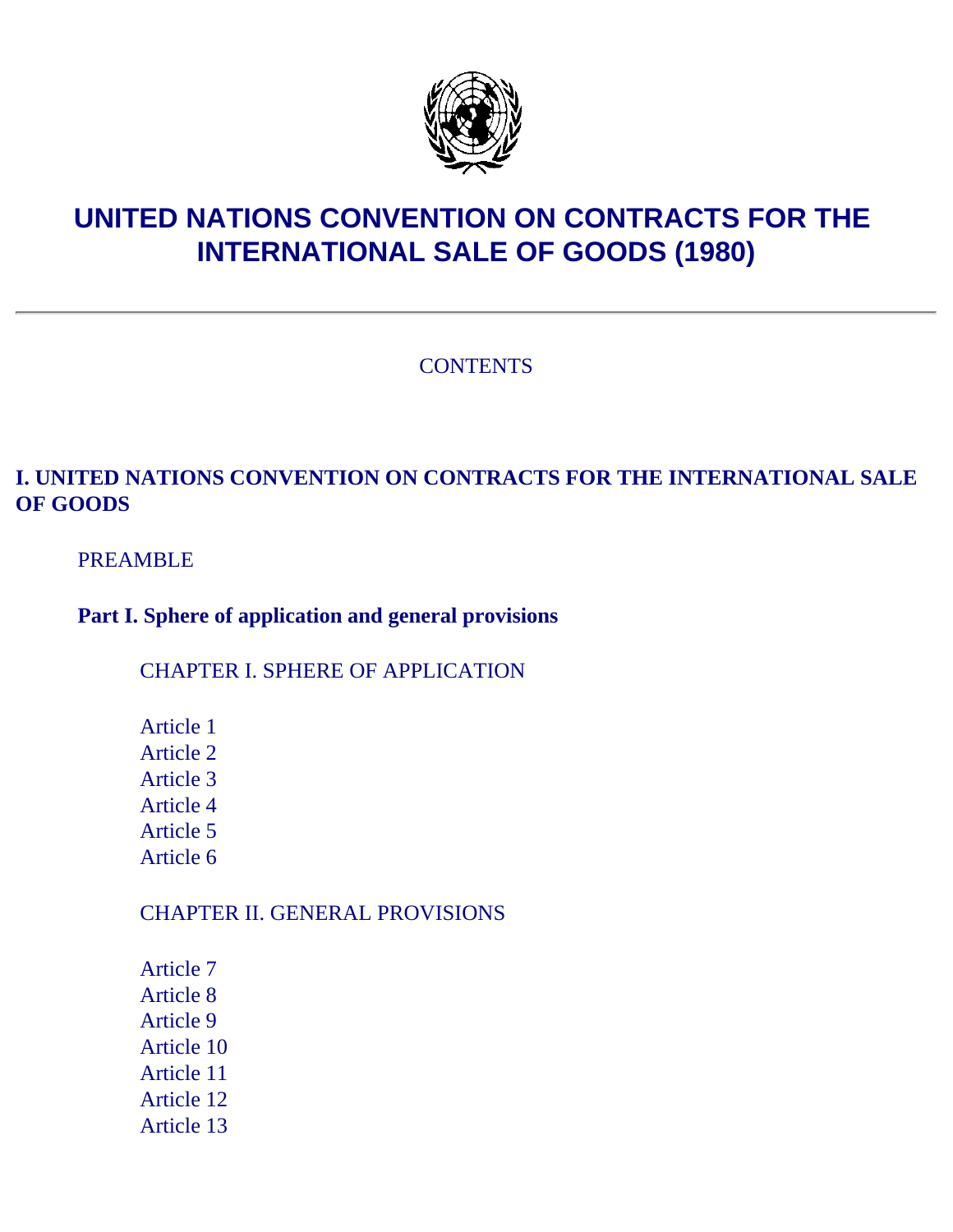### **Part II. Formation of the contract**

Article 14 Article 15 Article 16 Article 17 Article 18 Article 19 Article 20 Article 21 Article 22 Article 23 Article 24

## **Part III. Sale of goods**

## CHAPTER I. GENERAL PROVISIONS

Article 25 Article 26 Article 27 Article 28 Article 29

## CHAPTER II. OBLIGATIONS OF THE SELLER

Article 30

## Section I. Delivery of the goods and handing over of documents

Article 31 Article 32 Article 33 Article 34

Section II. Conformity of the goods and third party claims

Article 35 Article 36 Article 37 Article 38 Article 39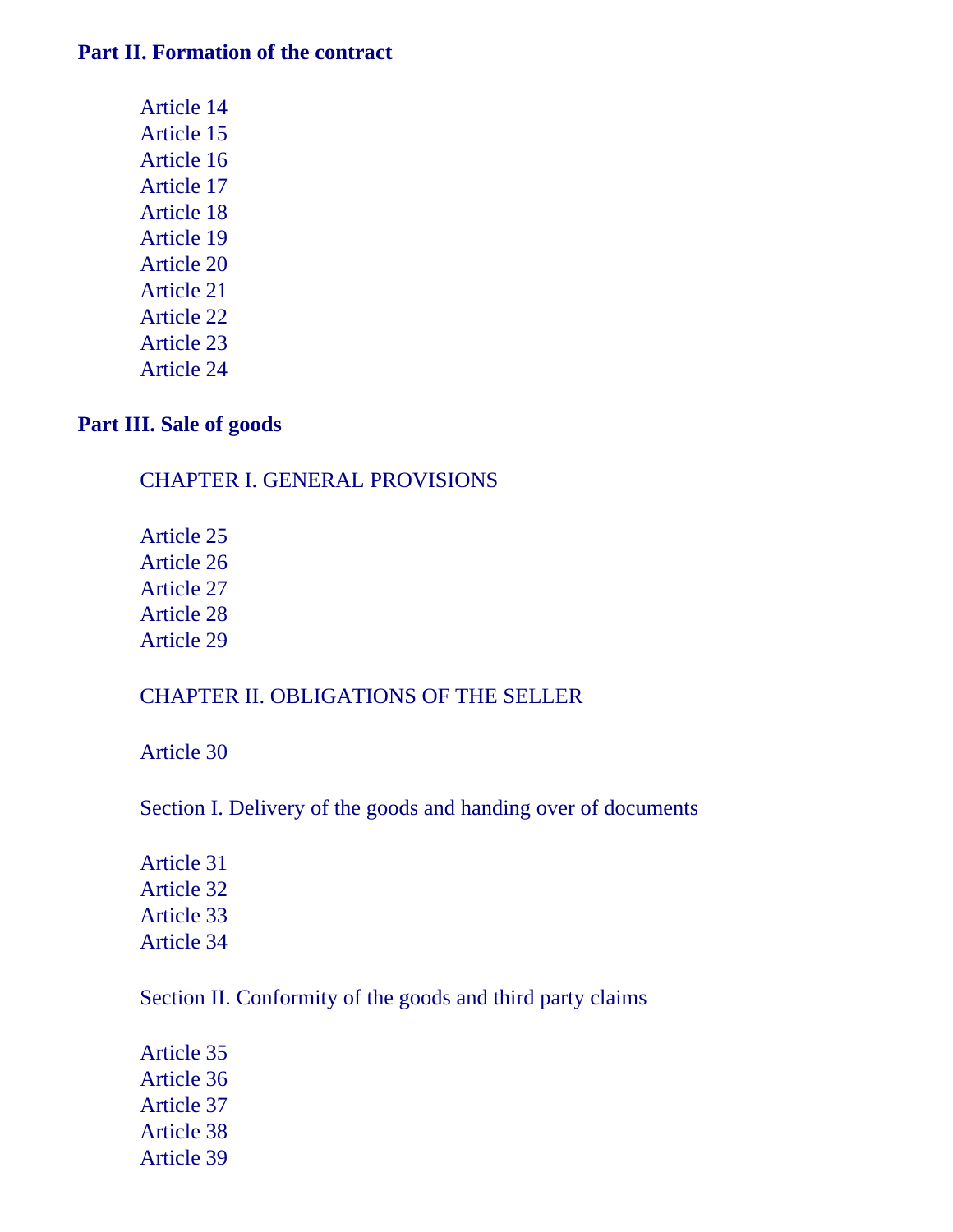Article 40 Article 41 Article 42 Article 43 Article 44

Section III. Remedies for breach of contract by the seller

Article 45 Article 46 Article 47 Article 48 Article 49 Article 50 Article 51 Article 52

## CHAPTER III. OBLIGATIONS OF THE BUYER

Article 53

Section I. Payment of the price

Article 54 Article 55 Article 56 Article 57 Article 58 Article 59

Section II. Taking delivery

Article 60

Section III. Remedies for breach of contract by the buyer

Article 61 Article 62 Article 63 Article 64 Article 65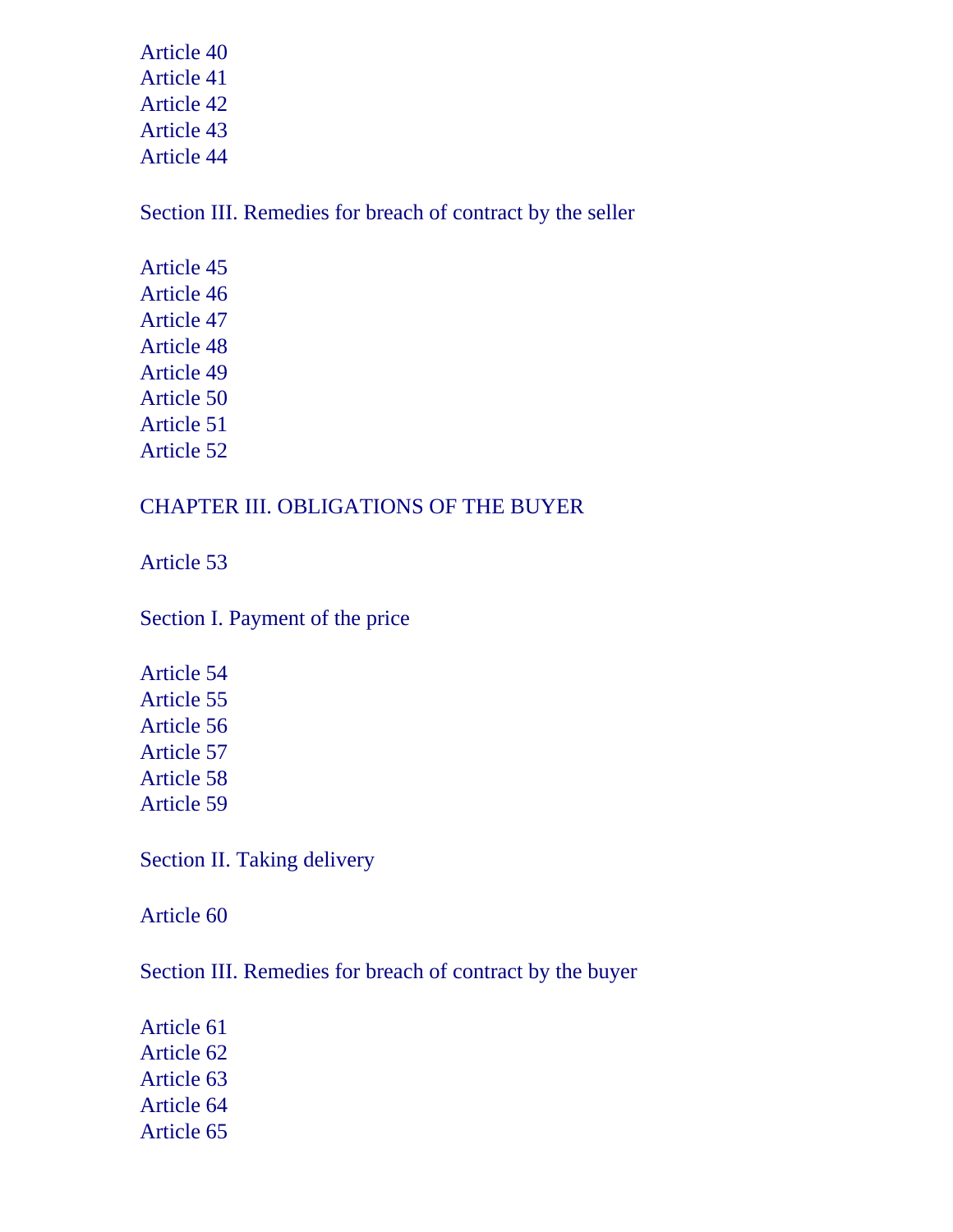#### CHAPTER IV. PASSING OF RISK

Article 66 Article 67 Article 68 Article 69 Article 70

#### CHAPTER V. PROVISIONS COMMON TO THE OBLIGATIONS OF THE SELLER AND OF THE BUYER

Section I. Anticipatory breach and instalment contracts

Article 71 Article 72 Article 73

Section II. Damages

Article 74 Article 75 Article 76 Article 77

Section III. Interest

Article 78

Section IV. Exemptions

Article 79 Article 80

Section V. Effects of avoidance

Article 81 Article 82 Article 83 Article 84

Section VI. Preservation of the goods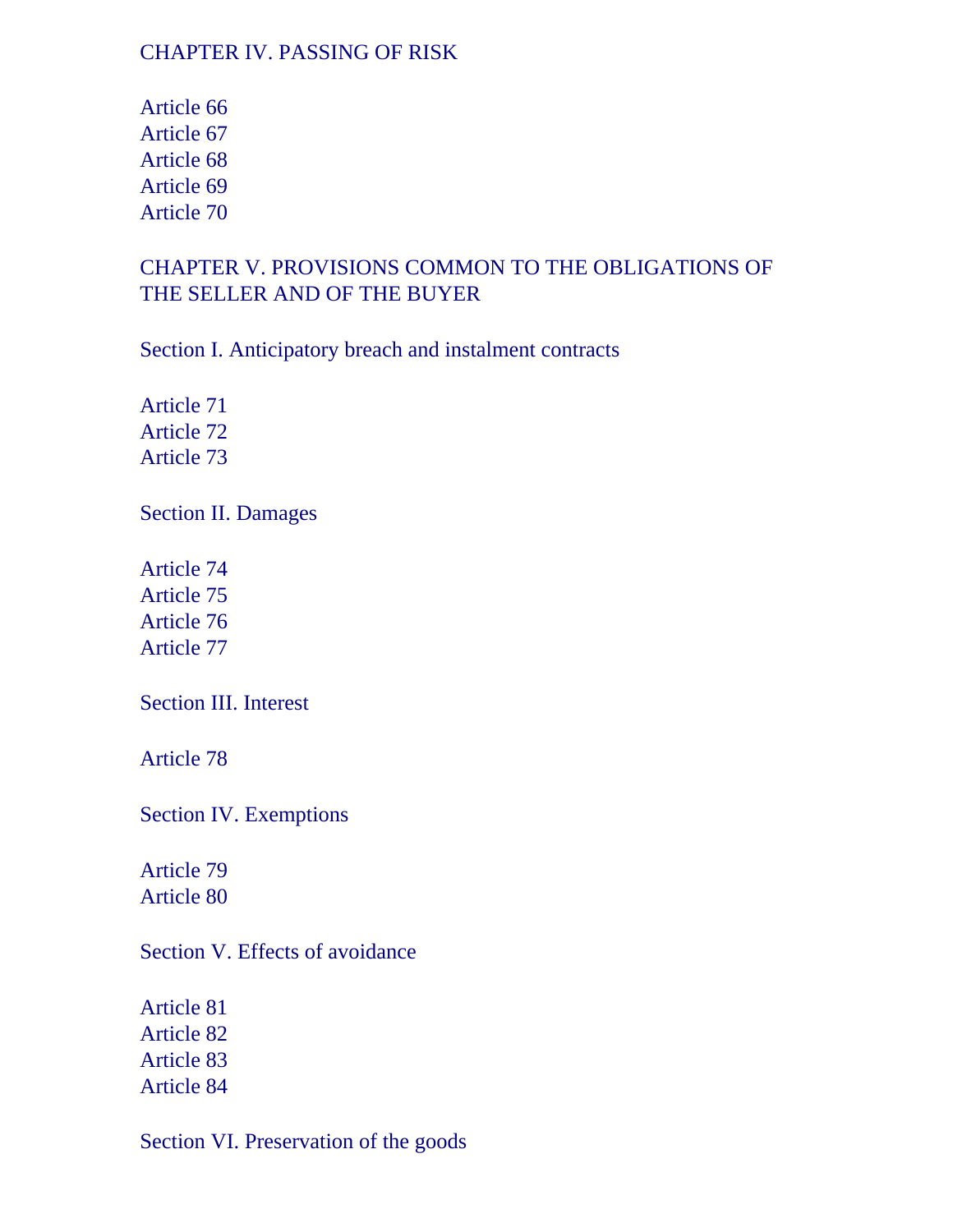Article 85 Article 86 Article 87 Article 88

#### **Part IV. Final provisions**

Article 89 Article 90 Article 91 Article 92 Article 93 Article 94 Article 95 Article 96 Article 97 Article 98 Article 99 Article 100 Article 101

## **II. EXPLANATORY NOTE BY THE UNCITRAL SECRETARIAT ON THE UNITED NATIONS CONVENTION ON CONTRACTS FOR THE INTERNATIONAL SALE OF GOODS**

#### INTRODUCTION

#### **Part One. Scope of application and general provisions**

- A. Scope of application
- B. Party autonomy
- C. Interpretation of the Convention
- D. Interpretation of the contract; usages
- E. Form of the contract

#### **Part Two. Formation of the contract**

#### **Part Three. Sale of goods**

A. Obligations of the seller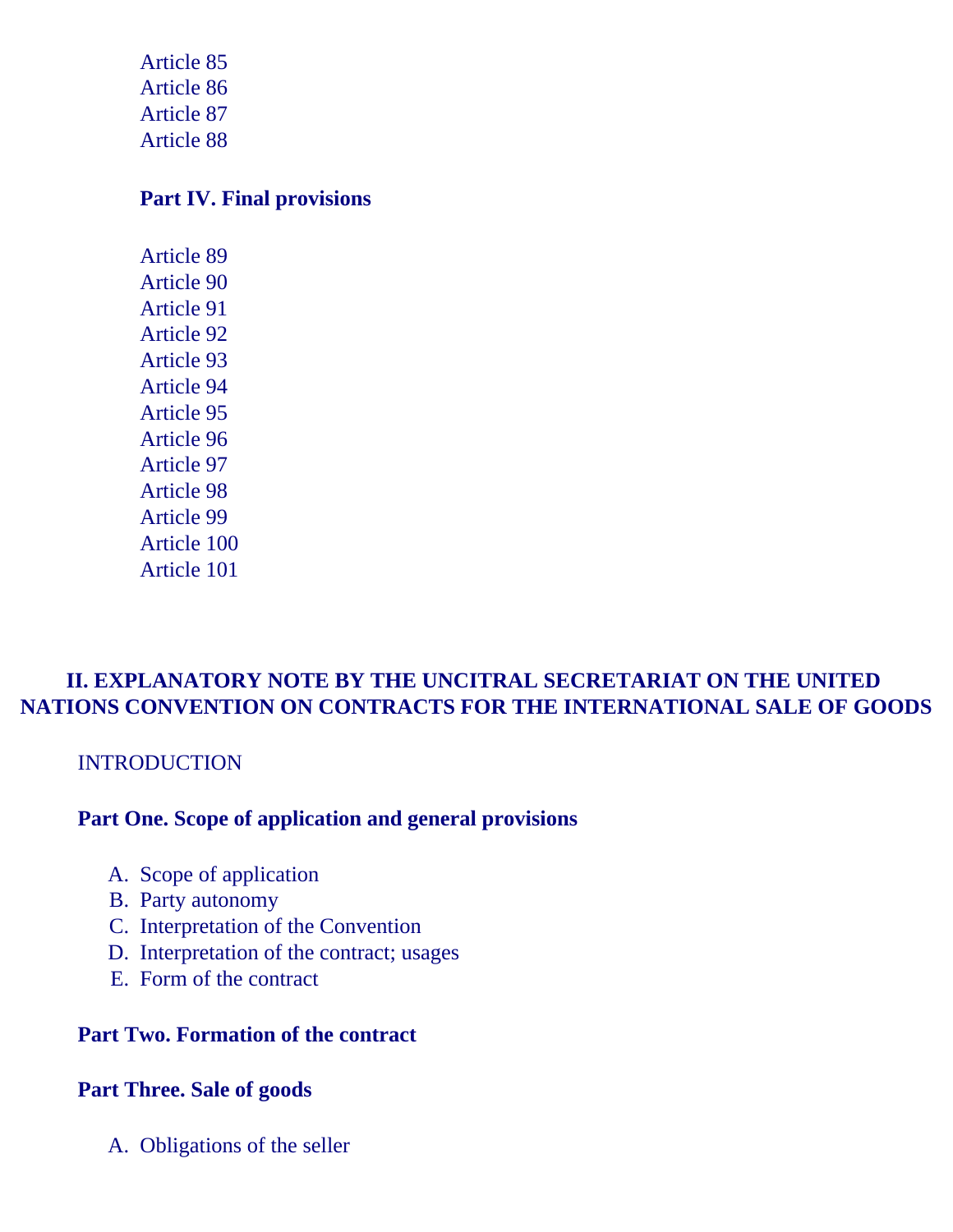- B. Obligations of the buyer
- C. Remedies for breach of contract
- D. Passing of risk
- E. Suspension of performance and anticipatory breach
- F. Exemption from liability to pay damages
- G. Preservation of the goods

## **Part Four. Final clauses**

## **I. United Nations Convention on Contracts for the International Sale of Goods**

## PREAMBLE

## *The States Parties to this Convention,*

*Bearing in mind* the broad objectives in the resolutions adopted by the sixth special session of the General Assembly of the United Nations on the establishment of a New International Economic Order,

*Considering* that the development of international trade on the basis of equality and mutual benefit is an important element in promoting friendly relations among States,

*Being of the opinion* that the adoption of uniform rules which govern contracts for the international sale of goods and take into account the different social, economic and legal systems would contribute to the removal of legal barriers in international trade and promote the development of international trade,

*Have agreed* as follows:

## **Part I. Sphere of application and general provisions**

## CHAPTER 1. SPHERE OF APPLICATION

## *Article 1*

(1) This Convention applies to contracts of sale of goods between parties whose places of business are in different States:

*(a)* when the States are Contracting States; or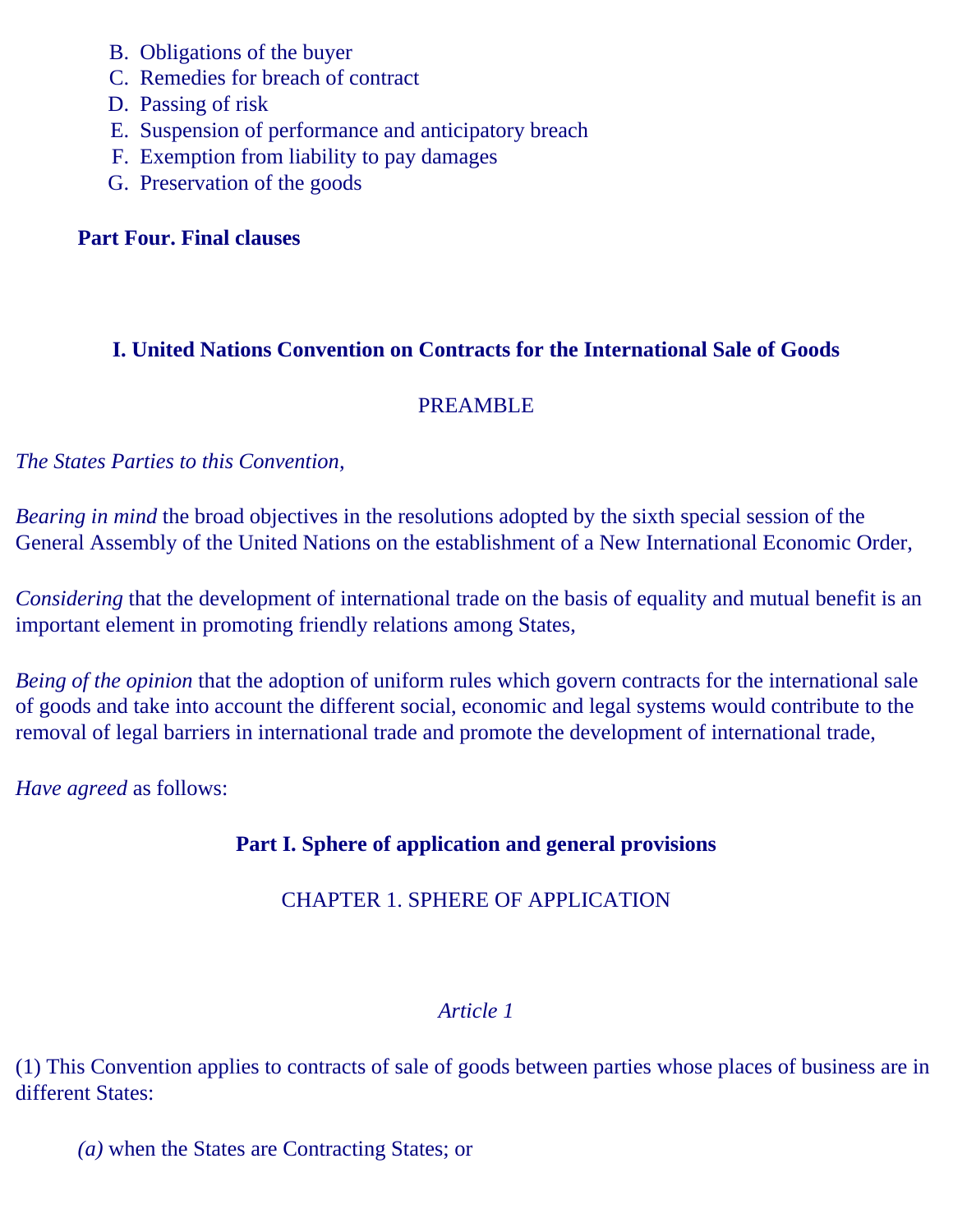*(b)* when the rules of private international law lead to the application of the law of a Contracting State.

(2) The fact that the parties have their places of business in different States is to be disregarded whenever this fact does not appear either from the contract or from any dealings between, or from information disclosed by, the parties at any time before or at the conclusion of the contract.

(3) Neither the nationality of the parties nor the civil or commercial character of the parties or of the contract is to be taken into consideration in determining the application of this Convention.

#### *Article 2*

This Convention does not apply to sales:

*(a)* of goods bought for personal, family or household use, unless the seller, at any time before or at the conclusion of the contract, neither knew nor ought to have known that the goods were bought for any such use;

*(b)* by auction;

*(c)* on execution or otherwise by authority of law;

*(d)* of stocks, shares, investment securities, negotiable instruments or money;

*(e)* of ships, vessels, hovercraft or aircraft;

*(f)* of electricity.

## *Article 3*

(1) Contracts for the supply of goods to be manufactured or produced are to be considered sales unless the party who orders the goods undertakes to supply a substantial part of the materials necessary for such manufacture or production.

(2) This Convention does not apply to contracts in which the preponderant part of the obligations of the party who furnishes the goods consists in the supply of labour or other services.

## *Article 4*

This Convention governs only the formation of the contract of sale and the rights and obligations of the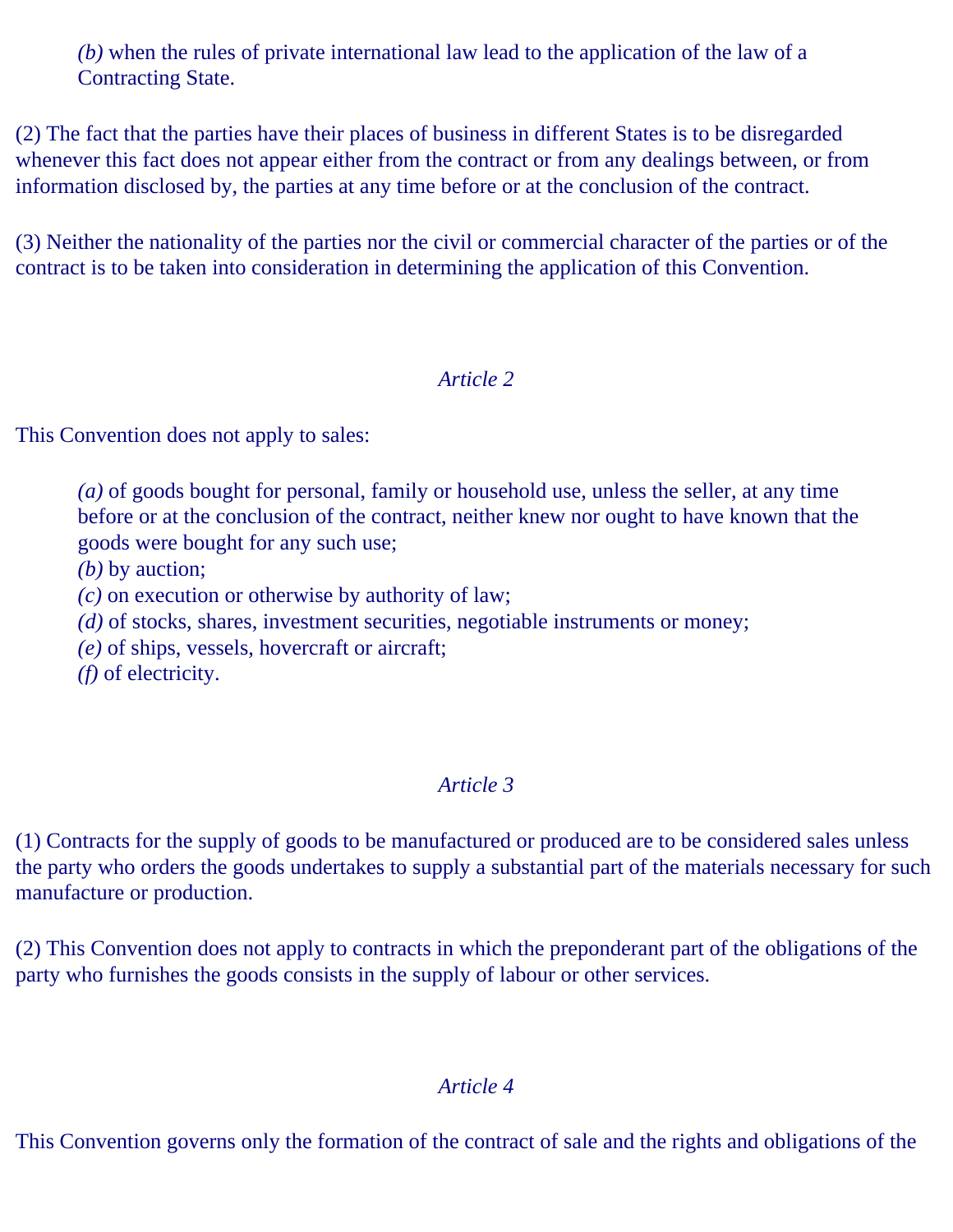seller and the buyer arising from such a contract. In particular, except as otherwise expressly provided in this Convention, it is not concerned with:

*(a)* the validity of the contract or of any of its provisions or of any usage;

*(b)* the effect which the contract may have on the property in the goods sold.

## *Article 5*

This Convention does not apply to the liability of the seller for death or personal injury caused by the goods to any person.

## *Article 6*

The parties may exclude the application of this Convention or, subject to article 12, derogate from or vary the effect of any of its provisions.

## CHAPTER II. GENERAL PROVISIONS

## *Article 7*

(1) In the interpretation of this Convention, regard is to be had to its international character and to the need to promote uniformity in its application and the observance of good faith in international trade.

(2) Questions concerning matters governed by this Convention which are not expressly settled in it are to be settled in conformity with the general principles on which it is based or, in the absence of such principles, in conformity with the law applicable by virtue of the rules of private international law.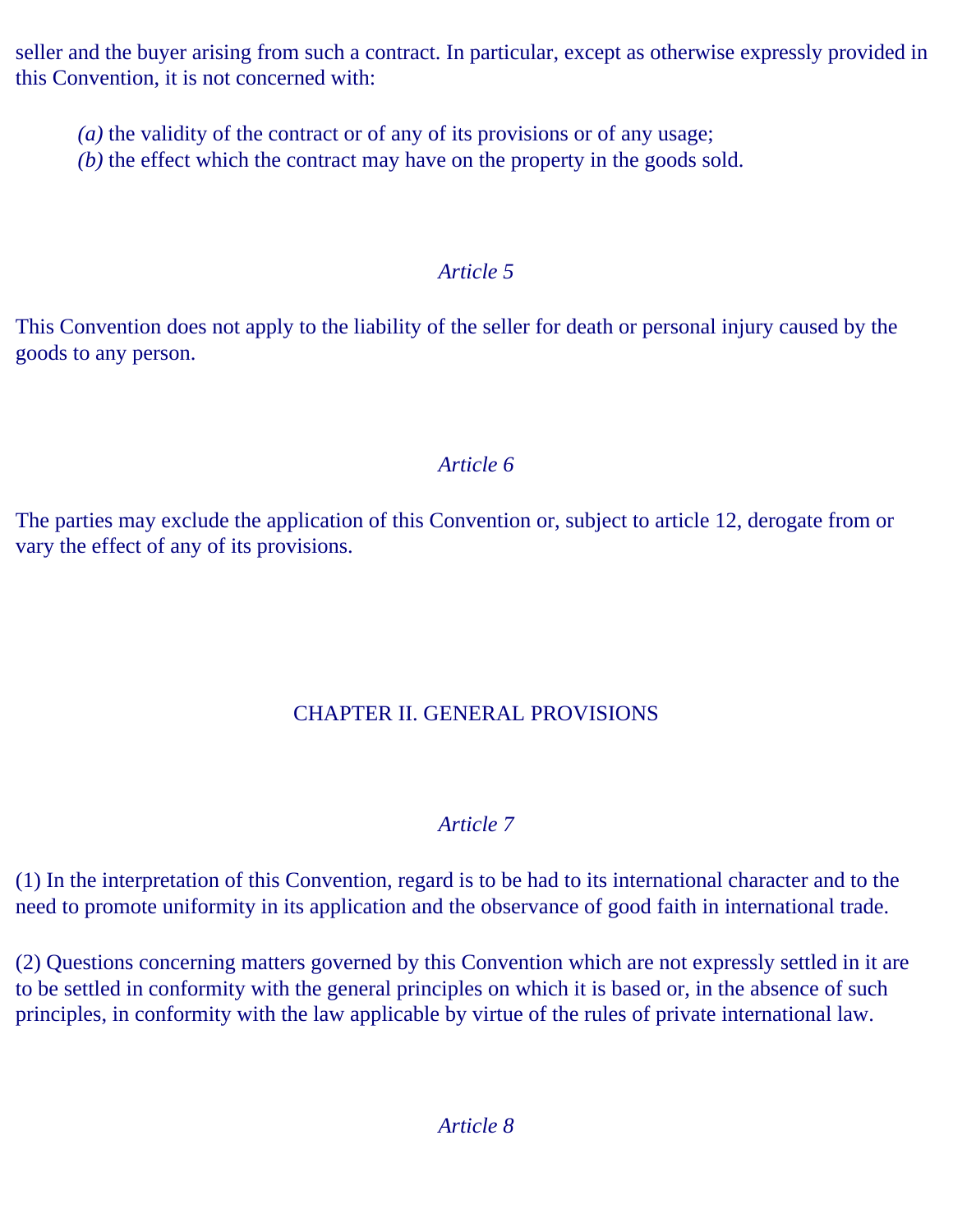(1) For the purposes of this Convention statements made by and other conduct of a party are to be interpreted according to his intent where the other party knew or could not have been unaware what that intent was.

(2) If the preceding paragraph is not applicable, statements made by and other conduct of a party are to be interpreted according to the understanding that a reasonable person of the same kind as the other party would have had in the same circumstances.

(3) In determining the intent of a party or the understanding a reasonable person would have had, due consideration is to be given to all relevant circumstances of the case including the negotiations, any practices which the parties have established between themselves, usages and any subsequent conduct of the parties.

#### *Article 9*

(1) The parties are bound by any usage to which they have agreed and by any practices which they have established between themselves.

(2) The parties are considered, unless otherwise agreed, to have impliedly made applicable to their contract or its formation a usage of which the parties knew or ought to have known and which in international trade is widely known to, and regularly observed by, parties to contracts of the type involved in the particular trade concerned.

## *Article 10*

For the purposes of this Convention:

*(a)* if a party has more than one place of business, the place of business is that which has the closest relationship to the contract and its performance, having regard to the circumstances known to or contemplated by the parties at any time before or at the conclusion of the contract;

*(b)* if a party does not have a place of business, reference is to be made to his habitual residence.

## *Article 11*

A contract of sale need not be concluded in or evidenced by writing and is not subject to any other requirement as to form. It may be proved by any means, including witnesses.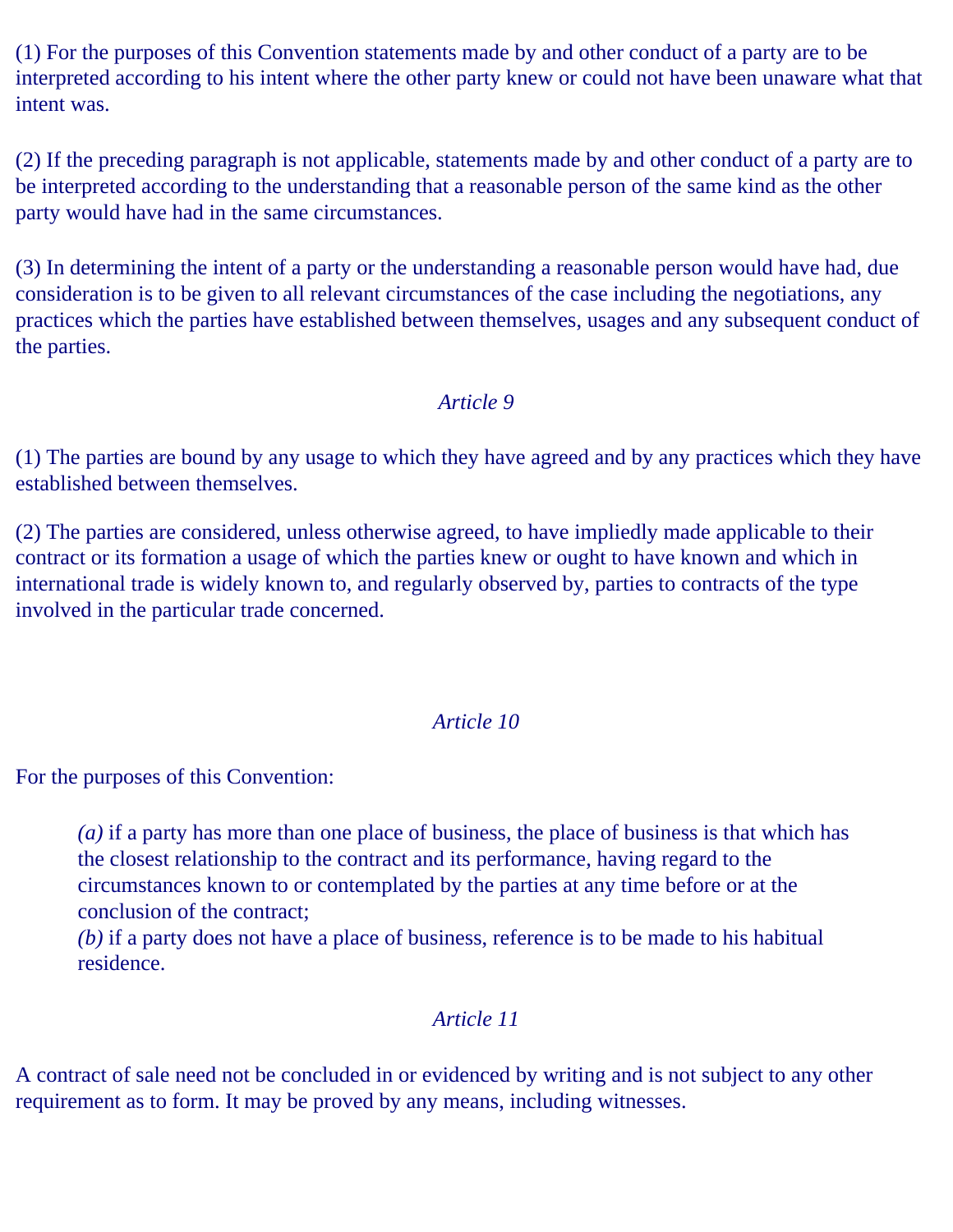Any provision of article 11, article 29 or Part II of this Convention that allows a contract of sale or its modification or termination by agreement or any offer, acceptance or other indication of intention to be made in any form other than in writing does not apply where any party has his place of business in a Contracting State which has made a declaration under article 96 of this Convention. The parties may not derogate from or vary the effect of this article.

#### *Article 13*

For the purposes of this Convention "writing" includes telegram and telex.

#### **Part II. Formation of the contract**

#### *Article 14*

(1) A proposal for concluding a contract addressed to one or more specific persons constitutes an offer if it is sufficiently definite and indicates the intention of the offeror to be bound in case of acceptance. A proposal is sufficiently definite if it indicates the goods and expressly or implicitly fixes or makes provision for determining the quantity and the price.

(2) A proposal other than one addressed to one or more specific persons is to be considered merely as an invitation to make offers, unless the contrary is clearly indicated by the person making the proposal.

#### *Article 15*

(1) An offer becomes effective when it reaches the offeree.

(2) An offer, even if it is irrevocable, may be withdrawn if the withdrawal reaches the offeree before or at the same time as the offer.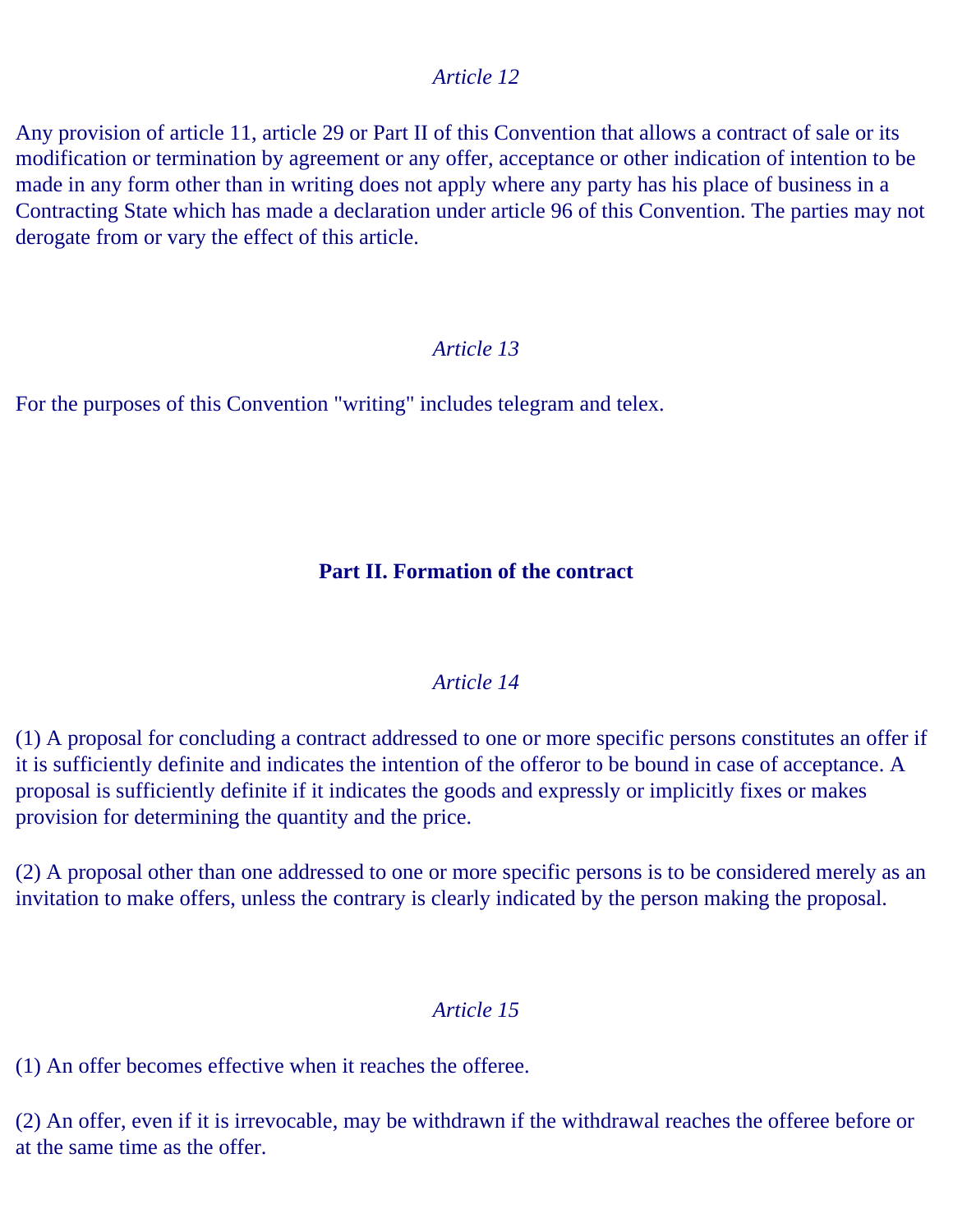(1) Until a contract is concluded an offer may be revoked if the revocation reaches the offeree before he has dispatched an acceptance.

(2) However, an offer cannot be revoked:

*(a)* if it indicates, whether by stating a fixed time for acceptance or otherwise, that it is irrevocable; or

*(b)* if it was reasonable for the offeree to rely on the offer as being irrevocable and the offeree has acted in reliance on the offer.

## *Article 17*

An offer, even if it is irrevocable, is terminated when a rejection reaches the offeror.

## *Article 18*

(1) A statement made by or other conduct of the offeree indicating assent to an offer is an acceptance. Silence or inactivity does not in itself amount to acceptance.

(2) An acceptance of an offer becomes effective at the moment the indication of assent reaches the offeror. An acceptance is not effective if the indication of assent does not reach the offeror within the time he has fixed or, if no time is fixed, within a reasonable time, due account being taken of the circumstances of the transaction, including the rapidity of the means of communication employed by the offeror. An oral offer must be accepted immediately unless the circumstances indicate otherwise.

(3) However, if, by virtue of the offer or as a result of practices which the parties have established between themselves or of usage, the offeree may indicate assent by performing an act, such as one relating to the dispatch of the goods or payment of the price, without notice to the offeror, the acceptance is effective at the moment the act is performed, provided that the act is performed within the period of time laid down in the preceding paragraph.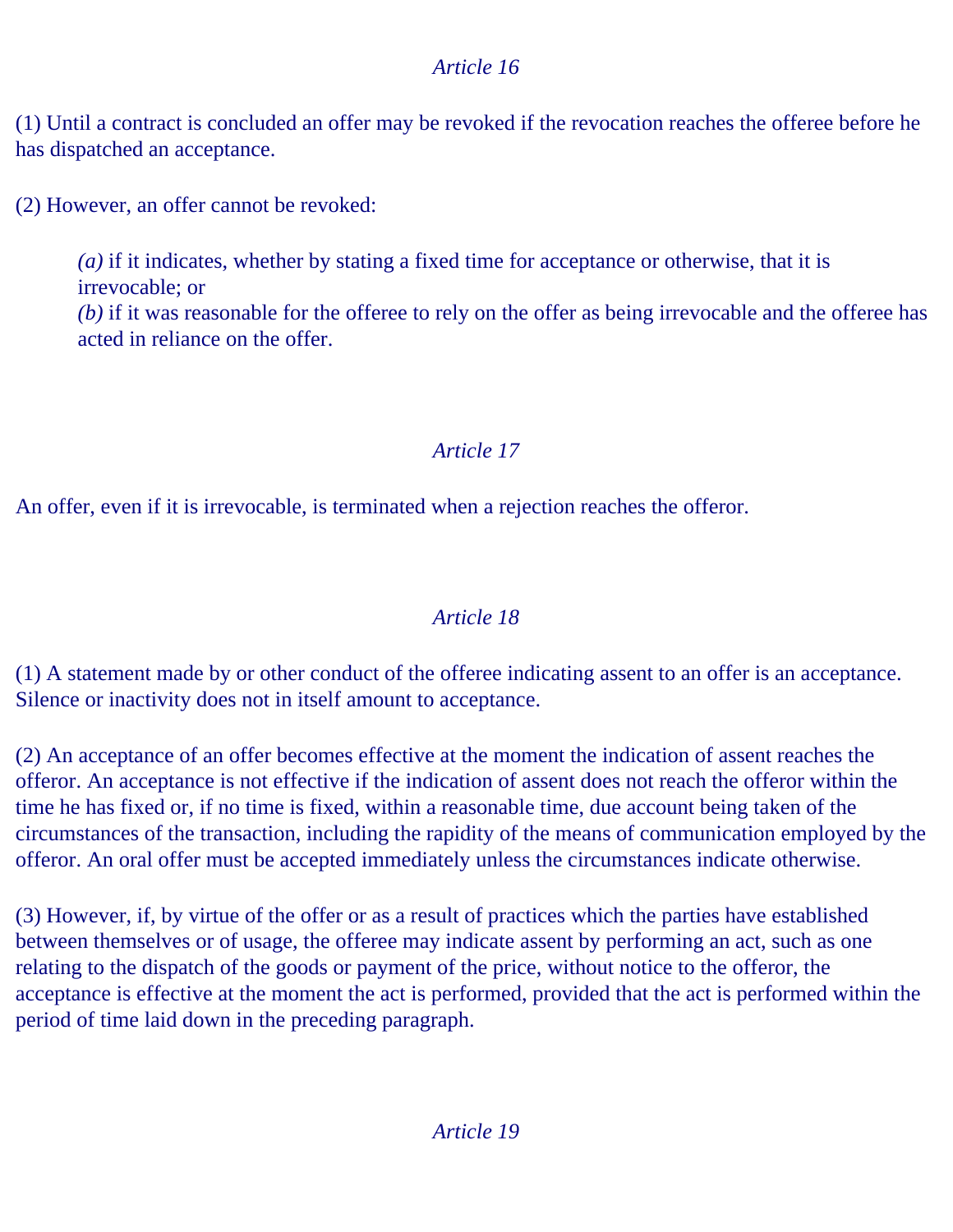(1) A reply to an offer which purports to be an acceptance but contains additions, limitations or other modifications is a rejection of the offer and constitutes a counteroffer.

(2) However, a reply to an offer which purports to be an acceptance but contains additional or different terms which do not materially alter the terms of the offer constitutes an acceptance, unless the offeror, without undue delay, objects orally to the discrepancy or dispatches a notice to that effect. If he does not so object, the terms of the contract are the terms of the offer with the modifications contained in the acceptance.

(3) Additional or different terms relating, among other things, to the price, payment, quality and quantity of the goods, place and time of delivery, extent of one party's liability to the other or the settlement of disputes are considered to alter the terms of the offer materially.

#### *Article 20*

(1) A period of time of acceptance fixed by the offeror in a telegram or a letter begins to run from the moment the telegram is handed in for dispatch or from the date shown on the letter or, if no such date is shown, from the date shown on the envelope. A period of time for acceptance fixed by the offeror by telephone, telex or other means of instantaneous communication, begins to run from the moment that the offer reaches the offeree.

(2) Official holidays or non-business days occurring during the period for acceptance are included in calculating the period. However, if a notice of acceptance cannot be delivered at the address of the offeror on the last day of the period because that day falls on an official holiday or a non-business day at the place of business of the offeror, the period is extended until the first business day which follows.

## *Article 21*

(1) A late acceptance is nevertheless effective as an acceptance if without delay the offeror orally so informs the offeree or dispatches a notice to that effect.

(2) If a letter or other writing containing a late acceptance shows that it has been sent in such circumstances that if its transmission had been normal it would have reached the offeror in due time, the late acceptance is effective as an acceptance unless, without delay, the offeror orally informs the offeree that he considers his offer as having lapsed or dispatches a notice to that effect.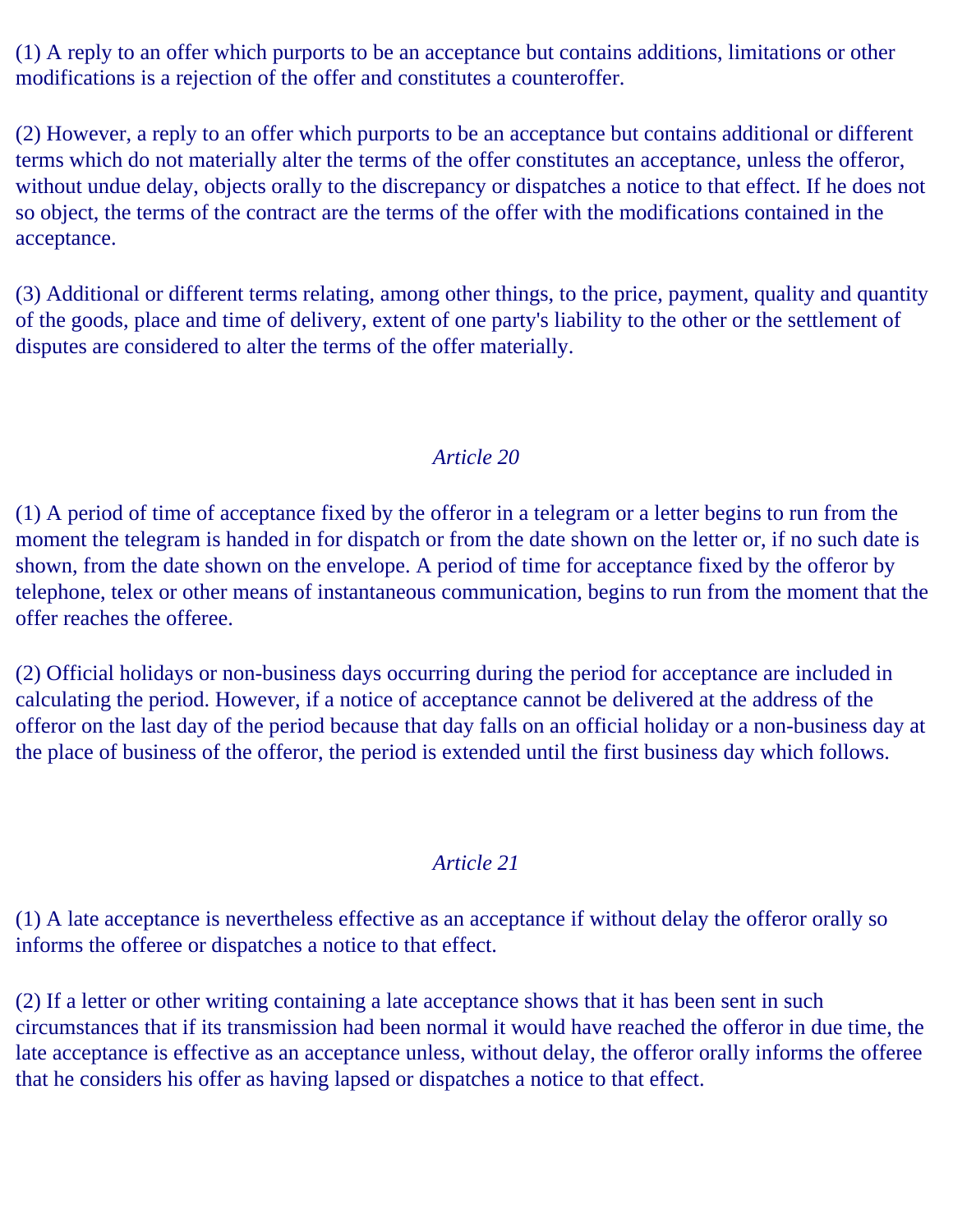An acceptance may be withdrawn if the withdrawal reaches the offeror before or at the same time as the acceptance would have become effective.

#### *Article 23*

A contract is concluded at the moment when an acceptance of an offer becomes effective in accordance with the provisions of this Convention.

#### *Article 24*

For the purposes of this Part of the Convention, an offer, declaration of acceptance or any other indication of intention "reaches" the addressee when it is made orally to him or delivered by any other means to him personally, to his place of business or mailing address or, if he does not have a place of business or mailing address, to his habitual residence.

## **Part III. Sale of goods**

## CHAPTER I. GENERAL PROVISIONS

## *Article 25*

A breach of contract committed by one of the parties is fundamental if it results in such detriment to the other party as substantially to deprive him of what he is entitled to expect under the contract, unless the party in breach did not foresee and a reasonable person of the same kind in the same circumstances would not have foreseen such a result.

#### *Article 26*

A declaration of avoidance of the contract is effective only if made by notice to the other party.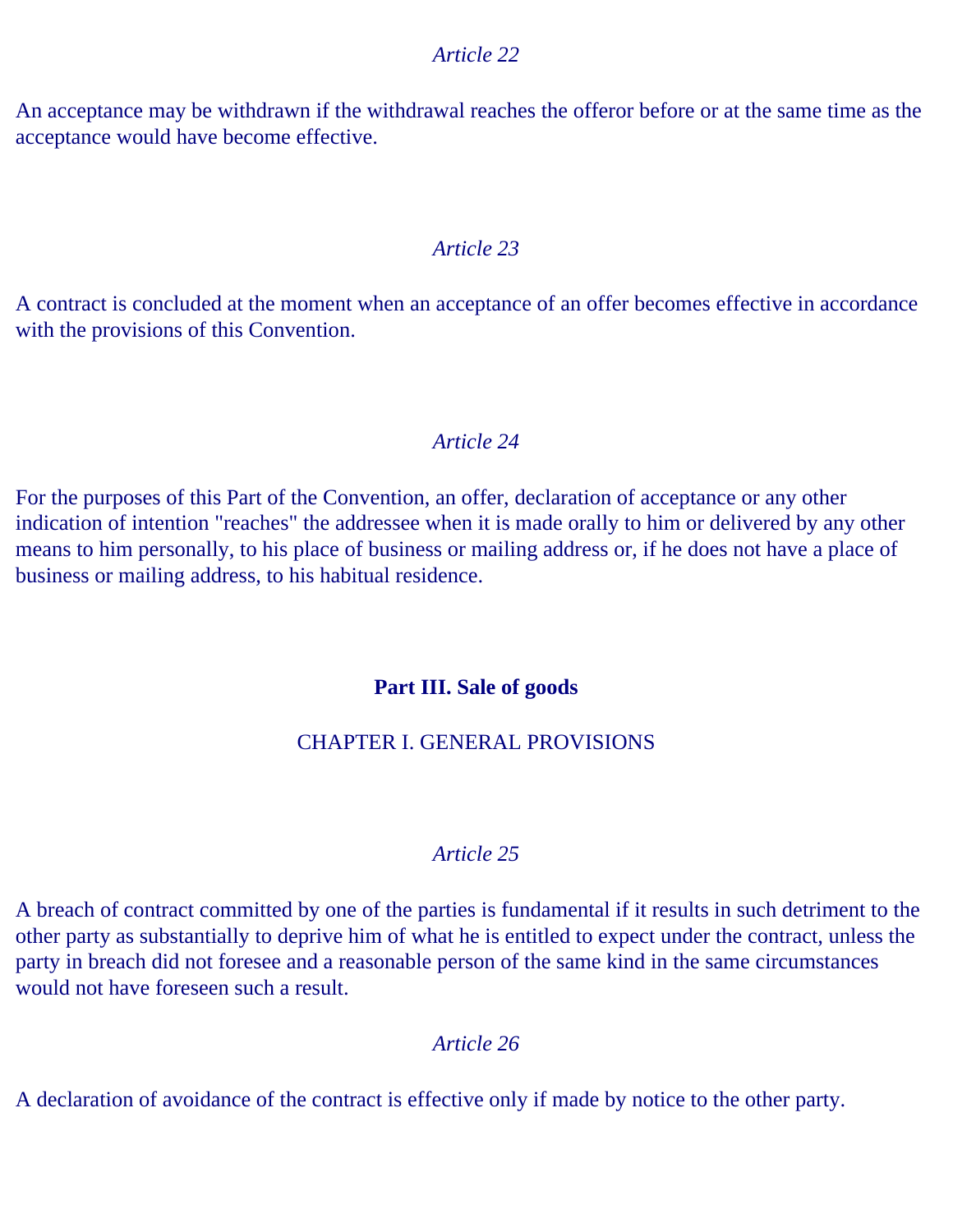Unless otherwise expressly provided in this Part of the Convention, if any notice, request or other communication is given or made by a party in accordance with this Part and by means appropriate in the circumstances, a delay or error in the transmission of the communication or its failure to arrive does not deprive that party of the right to rely on the communication.

#### *Article 28*

If, in accordance with the provisions of this Convention, one party is entitled to require performance of any obligation by the other party, a court is not bound to enter a judgement for specific performance unless the court would do so under its own law in respect of similar contracts of sale not governed by this Convention.

## *Article 29*

(1) A contract may be modified or terminated by the mere agreement of the parties.

(2) A contract in writing which contains a provision requiring any modification or termination by agreement to be in writing may not be otherwise modified or terminated by agreement. However, a party may be precluded by his conduct from asserting such a provision to the extent that the other party has relied on that conduct.

## CHAPTER II. OBLIGATIONS OF THE SELLER

## *Article 30*

The seller must deliver the goods, hand over any documents relating to them and transfer the property in the goods, as required by the contract and this Convention.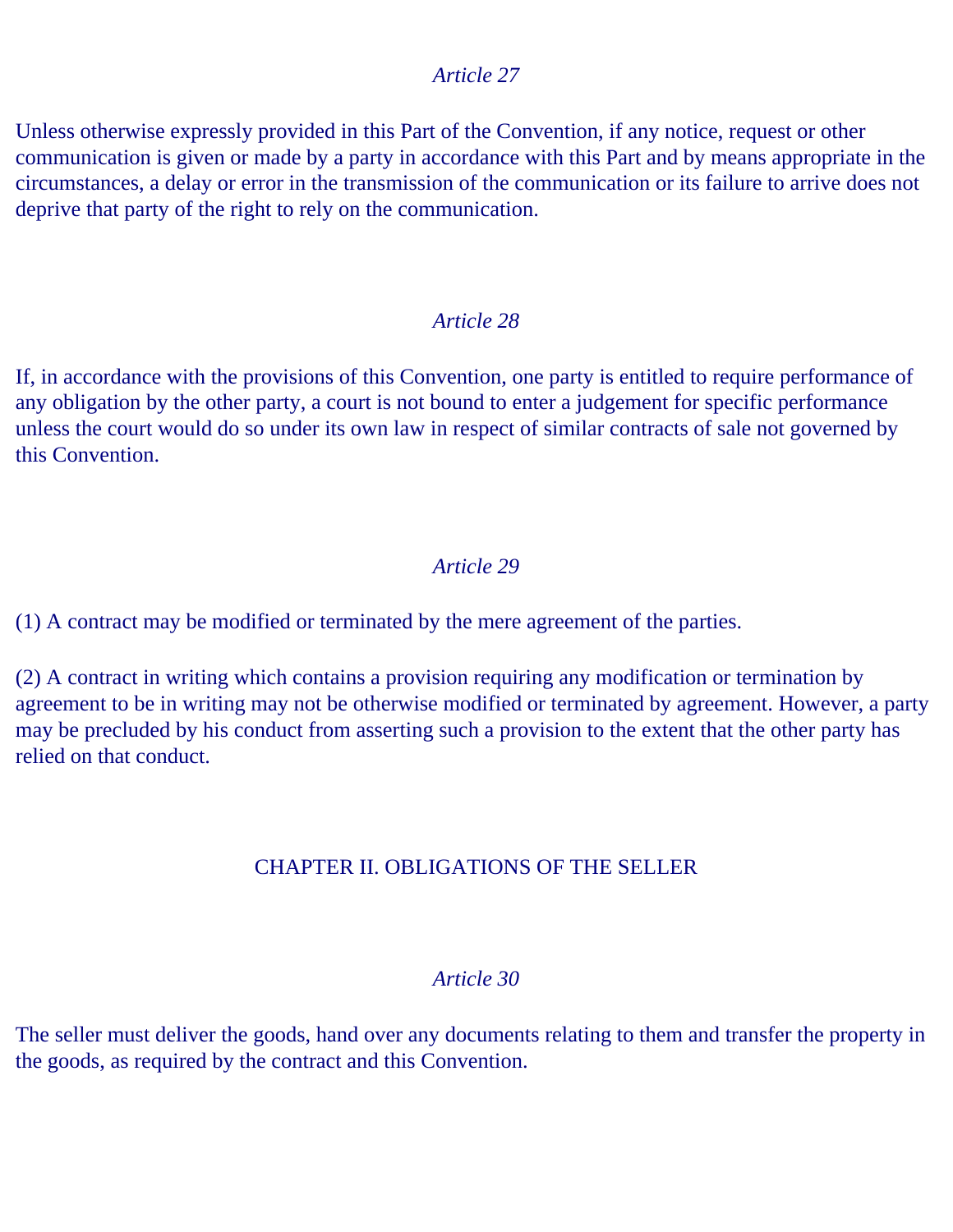If the seller is not bound to deliver the goods at any other particular place, his obligation to deliver consists:

*(a)* if the contract of sale involves carriage of the goods--in handing the goods over to the first carrier for transmission to the buyer;

*(b)* if, in cases not within the preceding subparagraph, the contract relates to specific goods, or unidentified goods to be drawn from a specific stock or to be manufactured or produced, and at the time of the conclusion of the contract the parties knew that the goods were at, or were to be manufactured or produced at, a particular place--in placing the goods at the buyer's disposal at that place;

*(c)* in other cases--in placing the goods at the buyer's disposal at the place where the seller had his place of business at the time of the conclusion of the contract.

## *Article 32*

(1) If the seller, in accordance with the contract or this Convention, hands the goods over to a carrier and if the goods are not dearly identified to the contract by markings on the goods, by shipping documents or otherwise, the seller must give the buyer notice of the consignment specifying the goods.

(2) If the seller is bound to arrange for carriage of the goods, he must make such contracts as are necessary for carriage to the place fixed by means of transportation appropriate in the circumstances and according to the usual terms for such transportation.

(3) If the seller is not bound to effect insurance in respect of the carriage of the goods, he must, at the buyer's request, provide him with all available information necessary to enable him to effect such insurance.

#### *Article 33*

The seller must deliver the goods: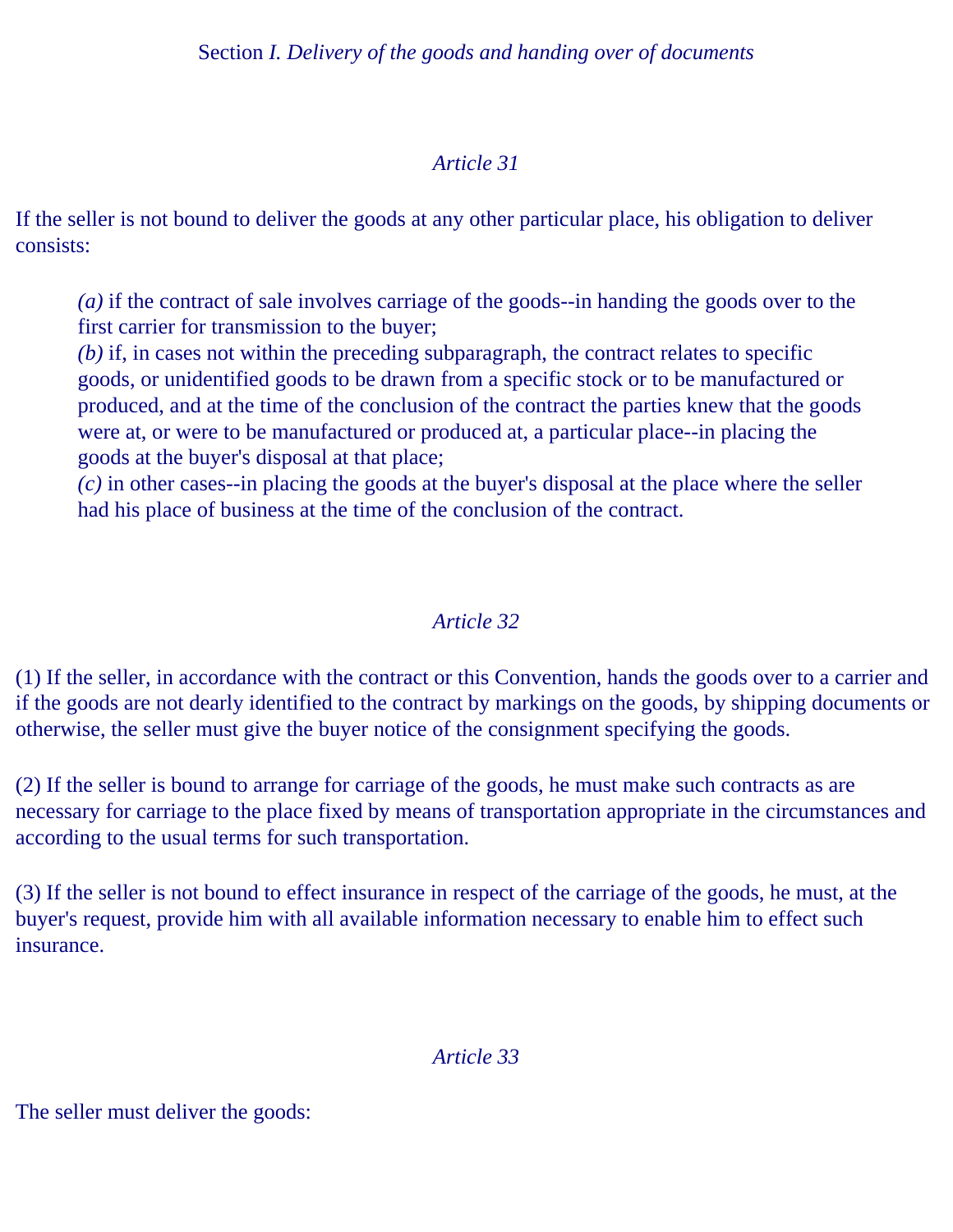*(a)* if a date is fixed by or determinable from the contract, on that date;

*(b)* if a period of time is fixed by or determinable from the contract, at any time within that

period unless circumstances indicate that the buyer is to choose a date; or

*(c)* in any other case, within a reasonable time after the conclusion of the contract.

## *Article 34*

If the seller is bound to hand over documents relating to the goods, he must hand them over at the time and place and in the form required by the contract. If the seller has handed over documents before that time, he may, up to that time, cure any lack of conformity in the documents, if the exercise of this right does not cause the buyer unreasonable inconvenience or unreasonable expense. However, the buyer retains any right to claim damages as provided for in this Convention.

## Section II. *Conformity of the goods and third party claims*

## *Article 35*

(1) The seller must deliver goods which are of the quantity, quality and description required by the contract and which are contained or packaged in the manner required by the contract.

(2) Except where the parties have agreed otherwise, the goods do not conform with the contract unless they:

*(a)* are fit for the purposes for which goods of the same description would ordinarily be used;

*(b)* are fit for any particular purpose expressly or impliedly made known to the seller at the time of the conclusion of the contract, except where the circumstances show that the buyer did not rely, or that it was unreasonable for him to rely, on the seller's skill and judgement;

*(c)* possess the qualities of goods which the seller has held out to the buyer as a sample or model;

*(d)* are contained or packaged in the manner usual for such goods or, where there is no such manner, in a manner adequate to preserve and protect the goods.

(3) The seller is not liable under subparagraphs *(a)* to *(d)* of the preceding paragraph for any lack of conformity of the goods if at the time of the conclusion of the contract the buyer knew or could not have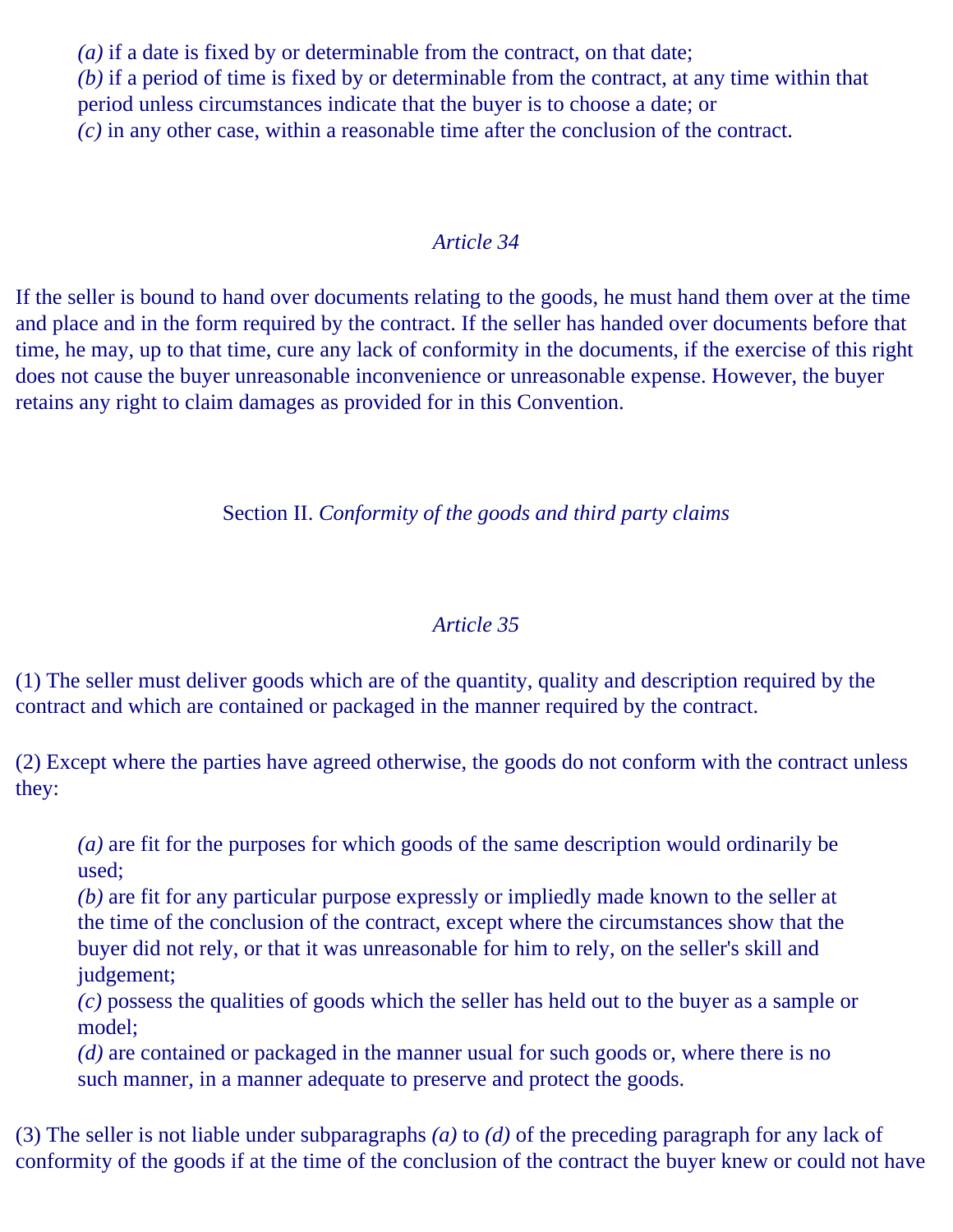been unaware of such lack of conformity.

## *Article 36*

(1) The seller is liable in accordance with the contract and this Convention for any lack of conformity which exists at the time when the risk passes to the buyer, even though the lack of conformity becomes apparent only after that time.

(2) The seller is also liable for any lack of conformity which occurs after the time indicated in the preceding paragraph and which is due to a breach of any of his obligations, including a breach of any guarantee that for a period of time the goods will remain fit for their ordinary purpose or for some particular purpose or will retain specified qualities or characteristics.

## *Article 37*

If the seller has delivered goods before the date for delivery, he may, up to that date, deliver any missing part or make up any deficiency in the quantity of the goods delivered, or deliver goods in replacement of any non-conforming goods delivered or remedy any lack of conformity in the goods delivered, provided that the exercise of this right does not cause the buyer unreasonable inconvenience or unreasonable expense. However, the buyer retains any right to claim damages as provided for in this Convention.

## *Article 38*

(1) The buyer must examine the goods, or cause them to be examined, within as short a period as is practicable in the circumstances.

(2) If the contract involves carriage of the goods, examination may be deferred until after the goods have arrived at their destination.

(3) If the goods are redirected in transit or redispatched by the buyer without a reasonable opportunity for examination by him and at the time of the conclusion of the contract the seller knew or ought to have known of the possibility of such redirection or redispatch, examination may be deferred until after the goods have arrived at the new destination.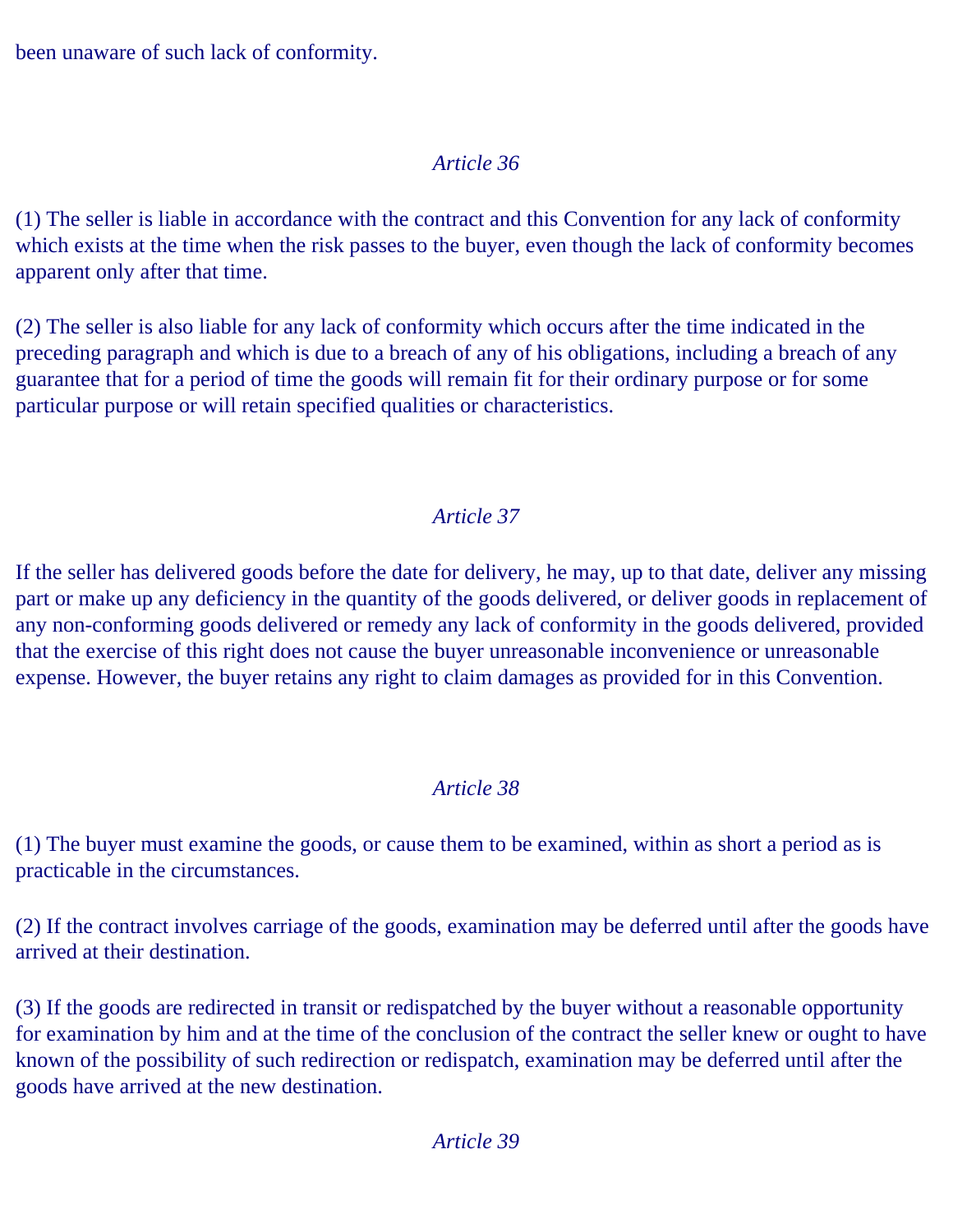(1) The buyer loses the right to rely on a lack of conformity of the goods if he does not give notice to the seller specifying the nature of the lack of conformity within a reasonable time after he has discovered it or ought to have discovered it.

(2) In any event, the buyer loses the right to rely on a lack of conformity of the goods if he does not give the seller notice thereof at the latest within a period of two years from the date on which the goods were actually handed over to the buyer, unless this time-limit is inconsistent with a contractual period of guarantee.

#### *Article 40*

The seller is not entitled to rely on the provisions of articles 38 and 39 if the lack of conformity relates to facts of which he knew or could not have been unaware and which he did not disclose to the buyer.

## *Article 41*

The seller must deliver goods which are free from any right or claim of a third party, unless the buyer agreed to take the goods subject to that right or claim. However, if such right or claim is based on industrial property or other intellectual property, the seller's obligation is governed by article 42.

## *Article 42*

(1) The seller must deliver goods which are free from any right or claim of a third party based on industrial property or other intellectual property, of which at the time of the conclusion of the contract the seller knew or could not have been unaware, provided that the right or claim is based on industrial property or other intellectual property:

*(a)* under the law of the State where the goods will be resold or otherwise used, if it was contemplated by the parties at the time of the conclusion of the contract that the goods would be resold or otherwise used in that State; or

*(b)* in any other case, under the law of the State where the buyer has his place of business.

(2) The obligation of the seller under the preceding paragraph does not extend to cases where:

*(a)* at the time of the conclusion of the contract the buyer knew or could not have been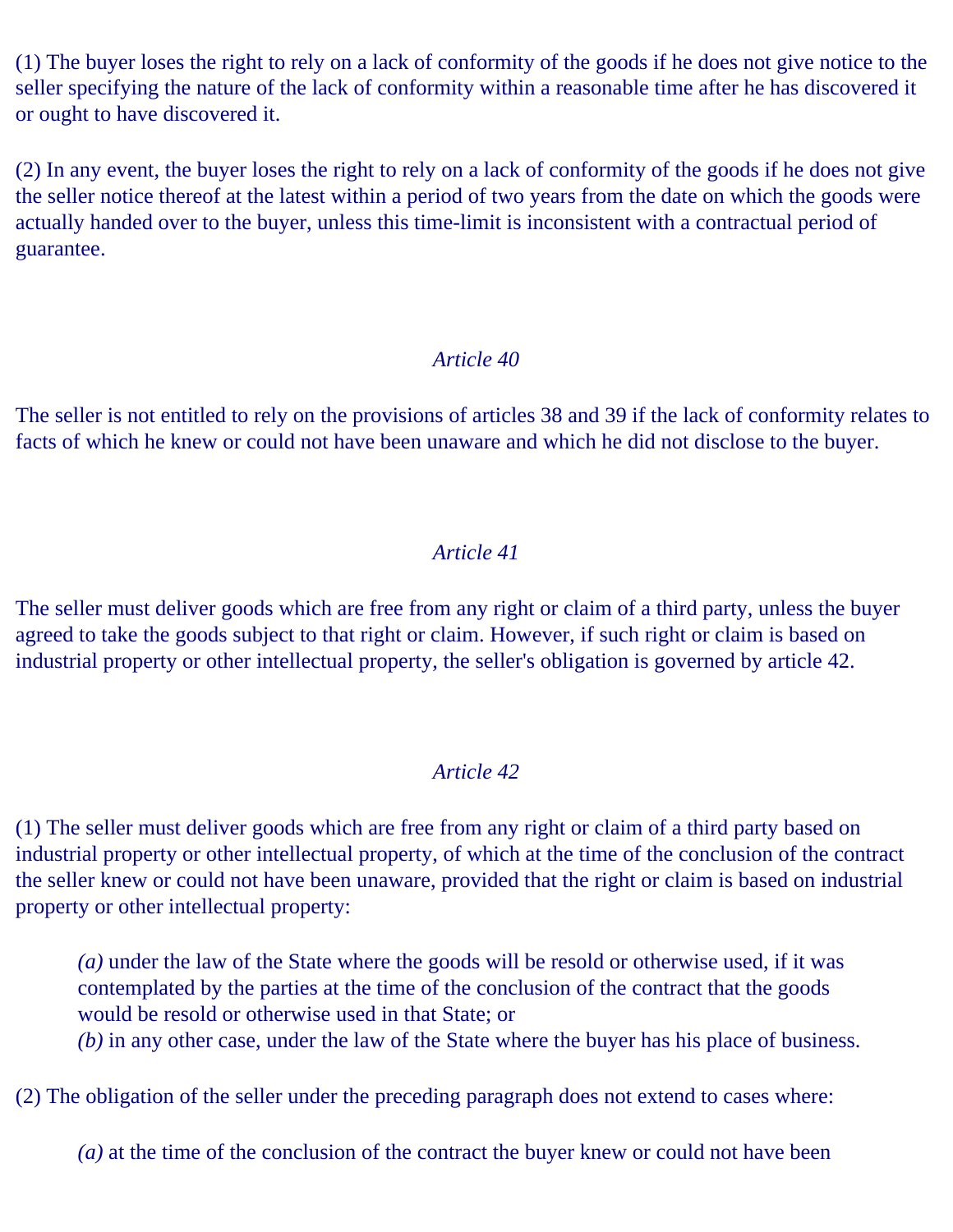unaware of the right or claim; or

*(b)* the right or claim results from the seller's compliance with technical drawings, designs, formulae or other such specifications furnished by the buyer.

#### *Article 43*

(1) The buyer loses the right to rely on the provisions of article 41 or article 42 if he does not give notice to the seller specifying the nature of the right or claim of the third party within a reasonable time after he has become aware or ought to have become aware of the right or claim.

(2) The seller is not entitled to rely on the provisions of the preceding paragraph if he knew of the right or claim of the third party and the nature of it.

## *Article 44*

Notwithstanding the provisions of paragraph (1) of article 39 and paragraph (1) of article 43, the buyer may reduce the price in accordance with article 50 or claim damages, except for loss of profit, if he has a reasonable excuse for his failure to give the required notice.

## Section III. *Remedies for breach of contract by the seller*

## *Article 45*

(1) If the seller fails to perform any of his obligations under the contract or this Convention, the buyer may:

*(a)* exercise the rights provided in articles 46 to 52;

*(b)* claim damages as provided in articles 74 to 77.

(2) The buyer is not deprived of any right he may have to claim damages by exercising his right to other remedies.

(3) No period of grace may be granted to the seller by a court or arbitral tribunal when the buyer resorts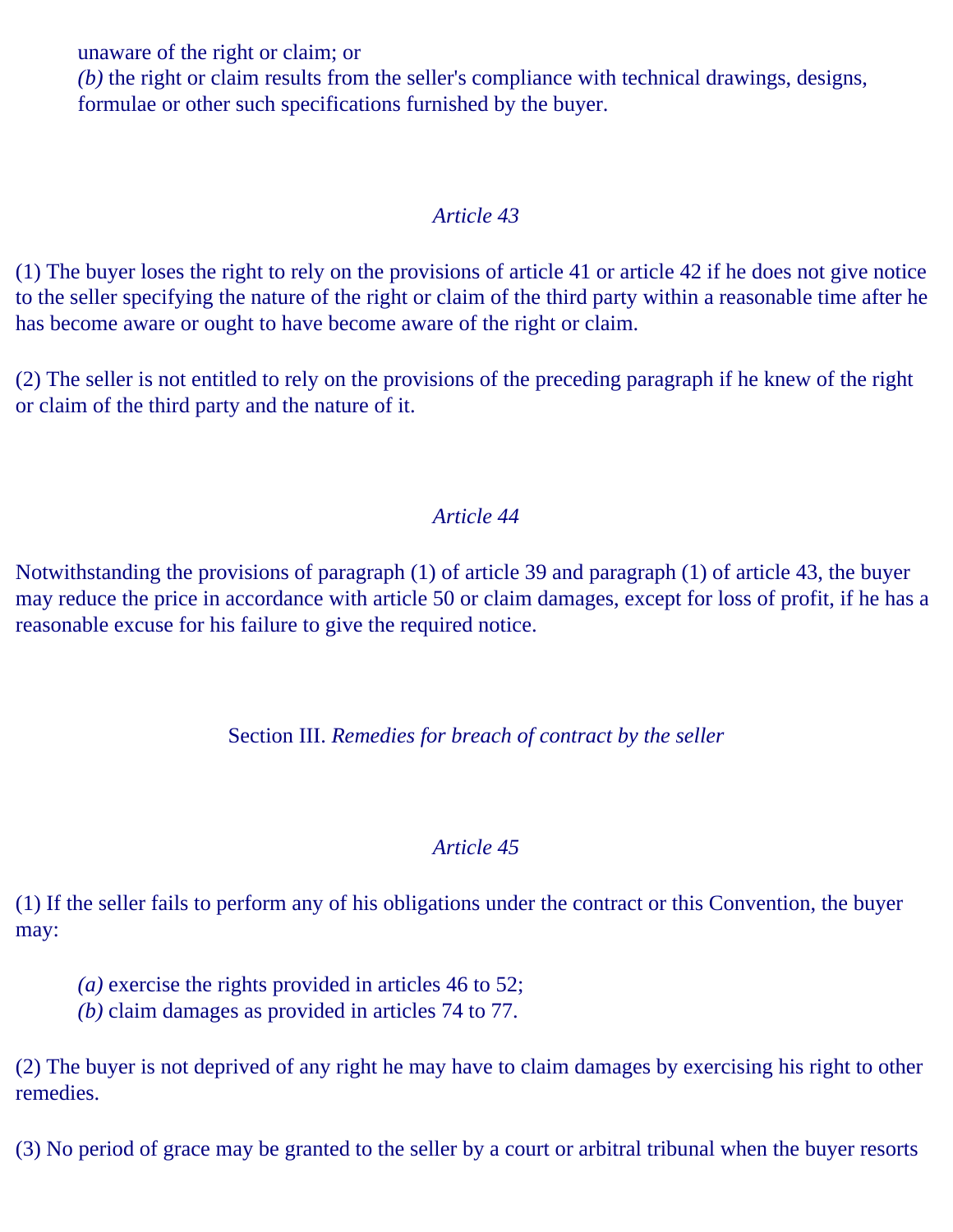to a remedy for breach of contract.

#### *Article 46*

(1) The buyer may require performance by the seller of his obligations unless the buyer has resorted to a remedy which is inconsistent with this requirement.

(2) If the goods do not conform with the contract, the buyer may require delivery of substitute goods only if the lack of conformity constitutes a fundamental breach of contract and a request for substitute goods is made either in conjunction with notice given under article 39 or within a reasonable time thereafter.

(3) If the goods do not conform with the contract, the buyer may require the seller to remedy the lack of conformity by repair, unless this is unreasonable having regard to all the circumstances. A request for repair must be made either in conjunction with notice given under article 39 or within a reasonable time thereafter.

#### *Article 47*

(1) The buyer may fix an additional period of time of reasonable length for performance by the seller of his obligations.

(2) Unless the buyer has received notice from the seller that he will not perform within the period so fixed, the buyer may not, during that period, resort to any remedy for breach of contract. However, the buyer is not deprived thereby of any right he may have to claim damages for delay in performance.

#### *Article 48*

(1) Subject to article 49, the seller may, even after the date for delivery, remedy at his own expense any failure to perform his obligations, if he can do so without unreasonable delay and without causing the buyer unreasonable inconvenience or uncertainty of reimbursement by the seller of expenses advanced by the buyer. However, the buyer retains any right to claim damages as provided for in this Convention.

(2) If the seller requests the buyer to make known whether he will accept performance and the buyer does not comply with the request within a reasonable time, the seller may perform within the time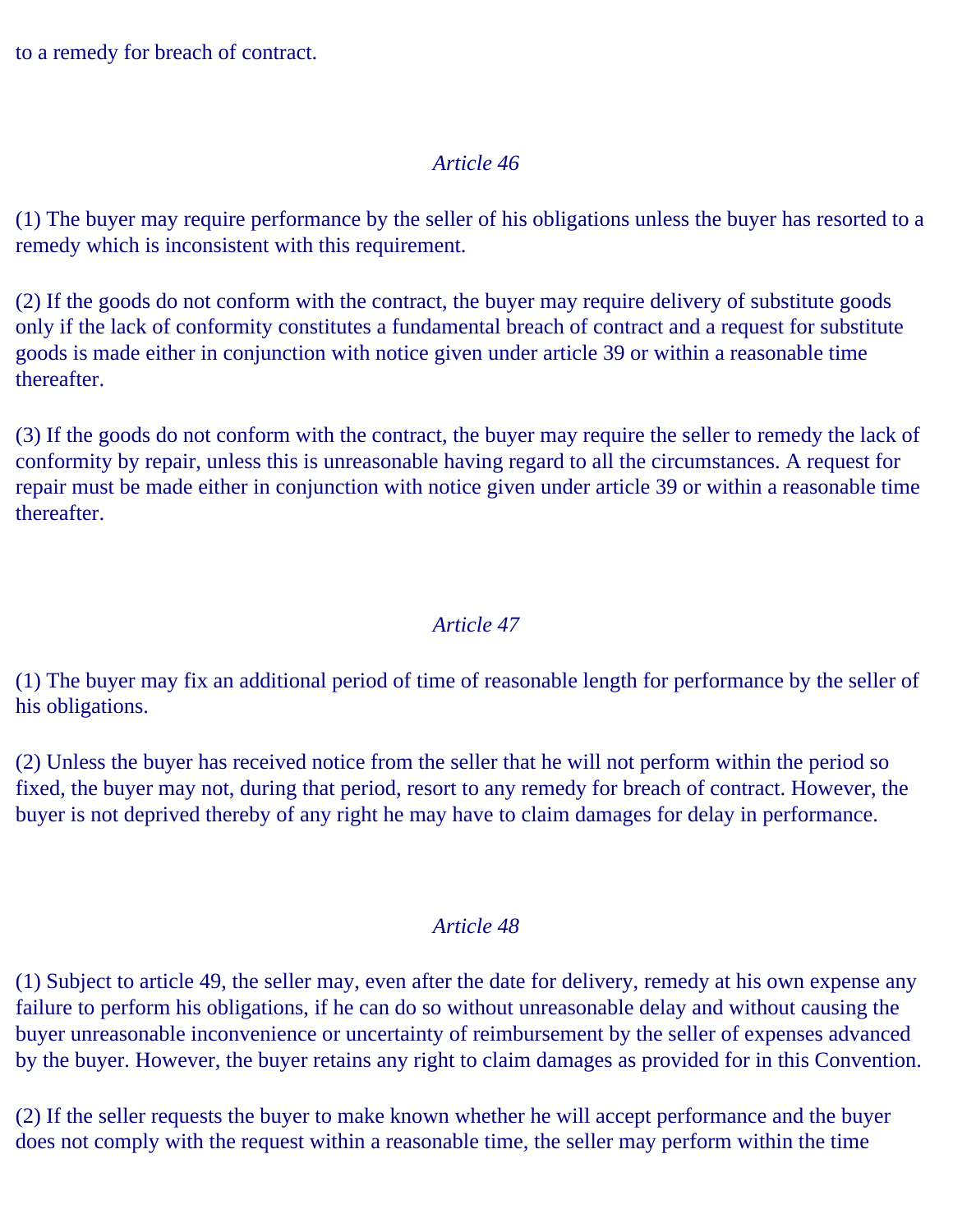indicated in his request. The buyer may not, during that period of time, resort to any remedy which is inconsistent with performance by the seller.

(3) A notice by the seller that he will perform within a specified period of time is assumed to include a request, under the preceding paragraph, that the buyer make known his decision.

(4) A request or notice by the seller under paragraph (2) or (3) of this article is not effective unless received by the buyer.

#### *Article 49*

(1) The buyer may declare the contract avoided:

*(a)* if the failure by the seller to perform any of his obligations under the contract or this Convention amounts to a fundamental breach of contract; or *(b)* in case of non-delivery, if the seller does not deliver the goods within the additional period of time fixed by the buyer in accordance with paragraph (1) of article 47 or declares that he will not deliver within the period so fixed.

(2) However, in cases where the seller has delivered the goods, the buyer loses the right to declare the contract avoided unless he does so:

*(a)* in respect of late delivery, within a reasonable time after he has become aware that delivery has been made;

*(b)* in respect of any breach other than late delivery, within a reasonable time:

*(i)* after he knew or ought to have known of the breach;

*(ii)* after the expiration of any additional period of time fixed by the buyer in accordance with paragraph (1) of article 47, or after the seller has declared that he will not perform his obligations within such an additional period; or *(iii)* after the expiration of any additional period of time indicated by the seller in accordance with paragraph (2) of article 48, or after the buyer has declared that he will not accept performances.

## *Article 50*

If the goods do not conform with the contract and whether or not the price has already been paid, the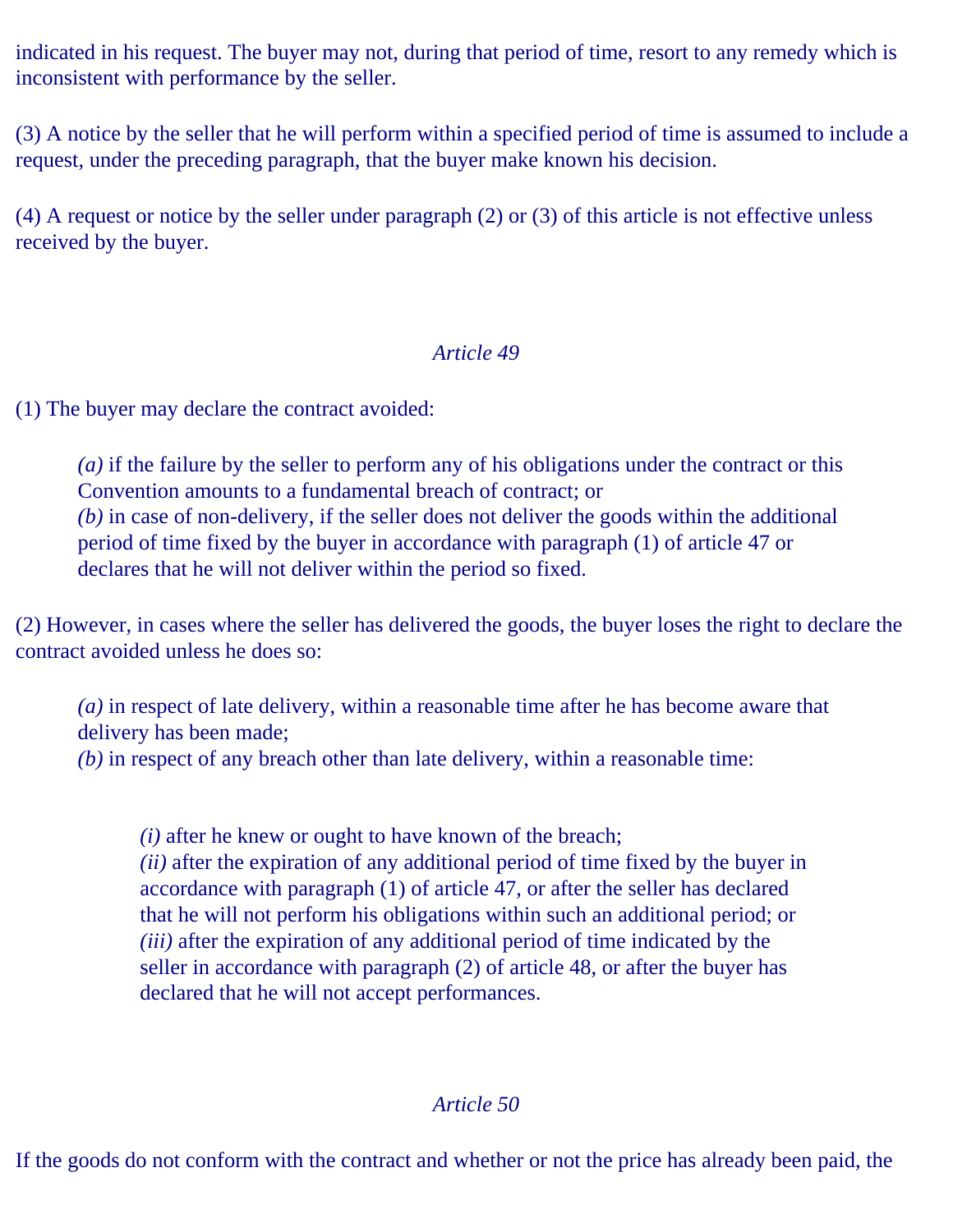buyer may reduce the price in the same proportion as the value that the goods actually delivered had at the time of the delivery bears to the value that conforming goods would have had at that time. However, if the seller remedies any failure to perform his obligations in accordance with article 37 or article 48 or if the buyer refuses to accept performance by the seller in accordance with those articles, the buyer may not reduce the price.

## *Article 51*

(1) If the seller delivers only a part of the goods or if only a part of the goods delivered is in conformity with the contract, articles 46 to 50 apply in respect of the part which is missing or which does not conform.

(2) The buyer may declare the contract avoided in its entirety only if the failure to make delivery completely or in conformity with the contract amounts to a fundamental breach of the contract.

## *Article 52*

(1) If the seller delivers the goods before the date fixed, the buyer may take delivery or refuse to take delivery.

(2) If the seller delivers a quantity of goods greater than that provided for in the contract, the buyer may take delivery or refuse to take delivery of the excess quantity. If the buyer takes delivery of all or part of the excess quantity, he must pay for it at the contract rate.

## CHAPTER III. OBLIGATIONS OF THE BUYER

## *Article 53*

The buyer must pay the price for the goods and take delivery of them as required by the contract and this Convention.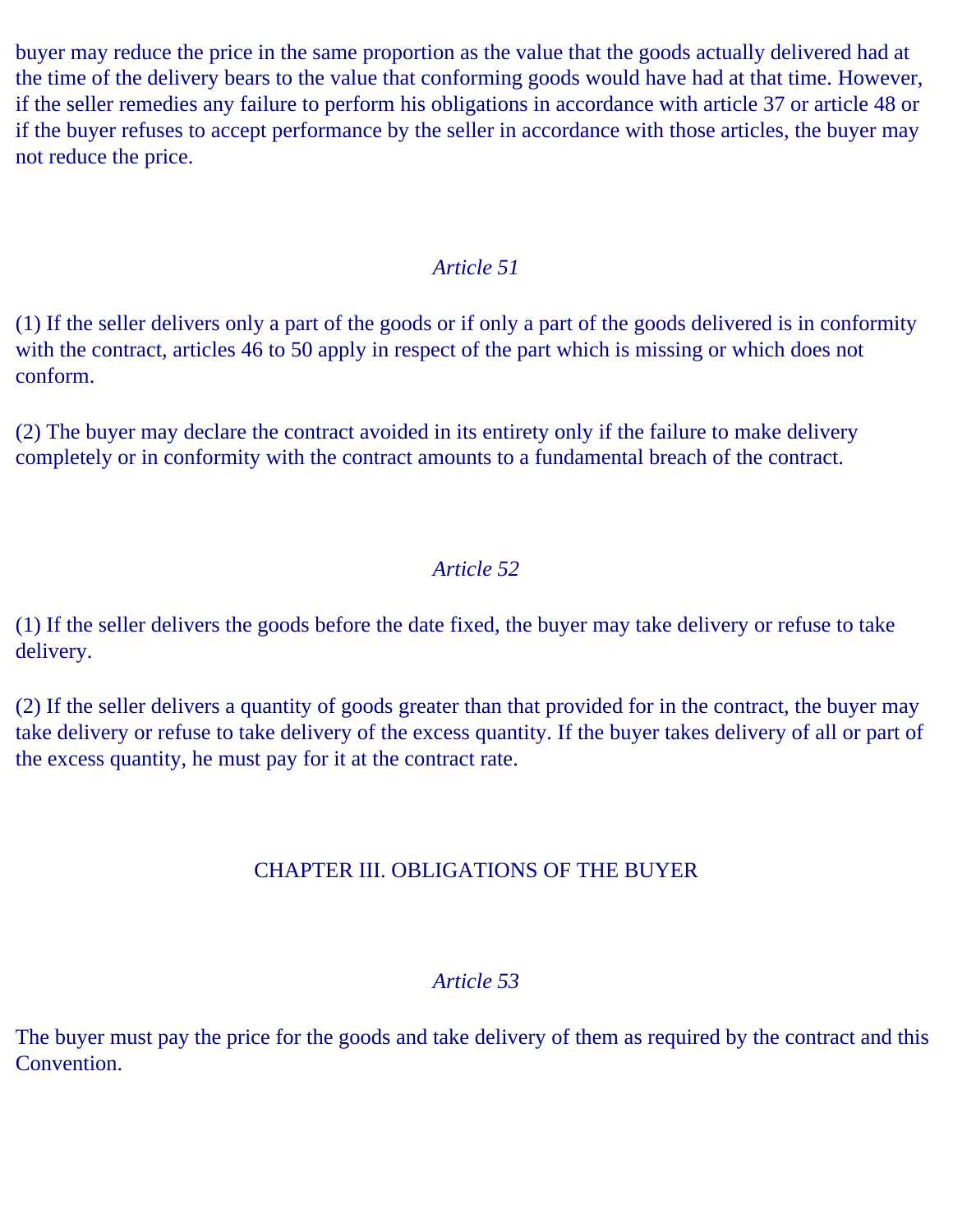The buyer's obligation to pay the price includes taking such steps and complying with such formalities as may be required under the contract or any laws and regulations to enable payment to be made.

## *Article 55*

Where a contract has been validly concluded but does not expressly or implicitly fix or make provision for determining the price, the parties are considered, in the absence of any indication to the contrary, to have impliedly made reference to the price generally charged at the time of the conclusion of the contract for such goods sold under comparable circumstances in the trade concerned.

## *Article 56*

If the price is fixed according to the weight of the goods, in case of doubt it is to be determined by the net weight.

## *Article 57*

(1) If the buyer is not bound to pay the price at any other particular place, he must pay it to the seller:

*(a)* at the seller's place of business; or

*(b)* if the payment is to be made against the handing over of the goods or of documents, at the place where the handing over takes place.

(2) The seller must bear any increase in the expenses incidental to payment which is caused by a change in his place of business subsequent to the conclusion of the contract.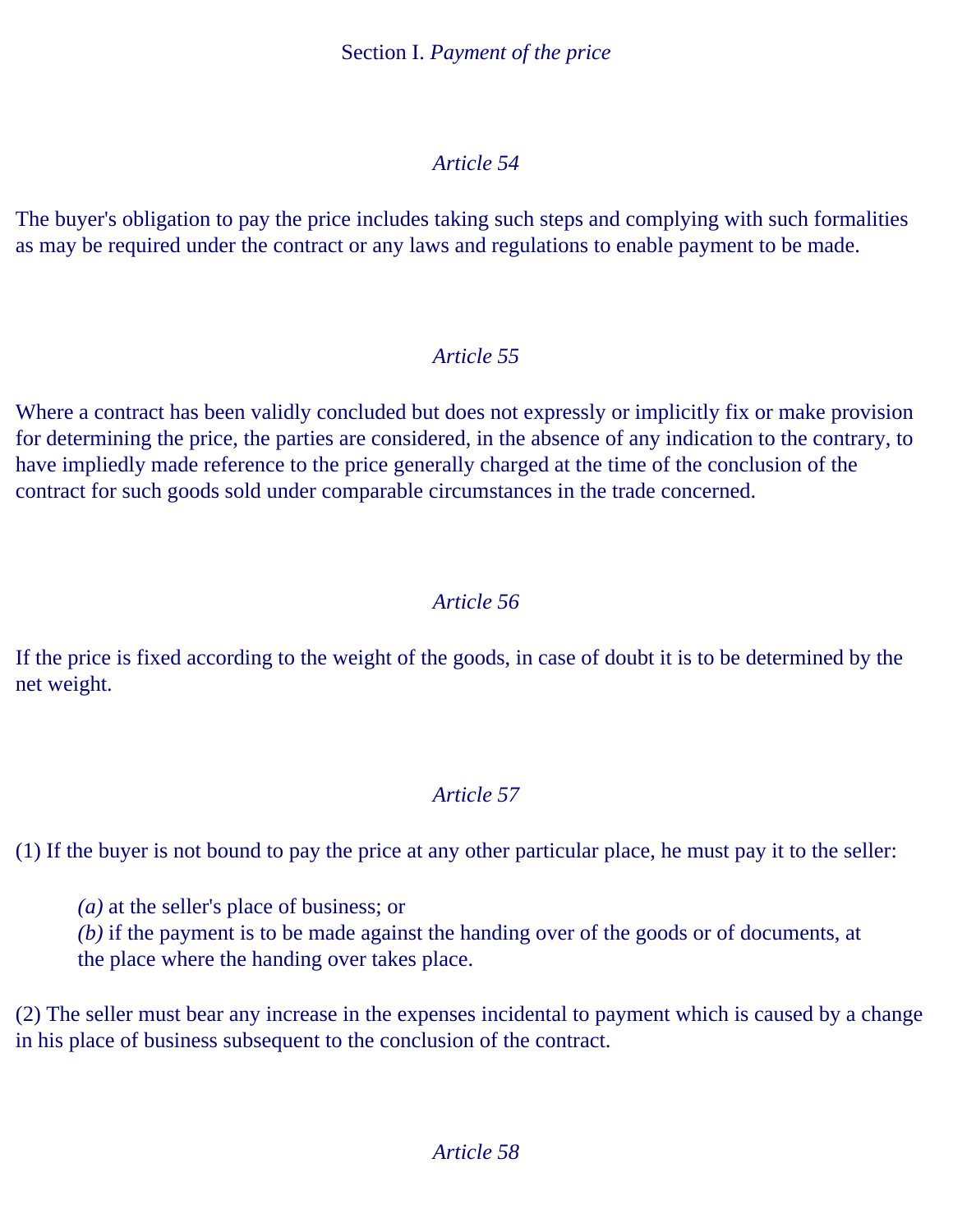(1) If the buyer is not bound to pay the price at any other specific time, he must pay it when the seller places either the goods or documents controlling their disposition at the buyer's disposal in accordance with the contract and this Convention. The seller may make such payment a condition for handing over the goods or documents.

(2) If the contract involves carriage of the goods, the seller may dispatch the goods on terms whereby the goods, or documents controlling their disposition, will not be handed over to the buyer except against payment of the price.

(3) The buyer is not bound to pay the price until he has had an opportunity to examine the goods, unless the procedures for delivery or payment agreed upon by the parties are inconsistent with his having such an opportunity.

## *Article 59*

The buyer must pay the price on the date fixed by or determinable from the contract and this Convention without the need for any request or compliance with any formality on the part of the seller.

## Section II. *Taking delivery*

## *Article 60*

The buyer's obligation to take delivery consists:

*(a)* in doing all the acts which could reasonably be expected of him in order to enable the seller to make delivery; and *(b)* in taking over the goods.

Section III. *Remedies for breach of contract by the buyer*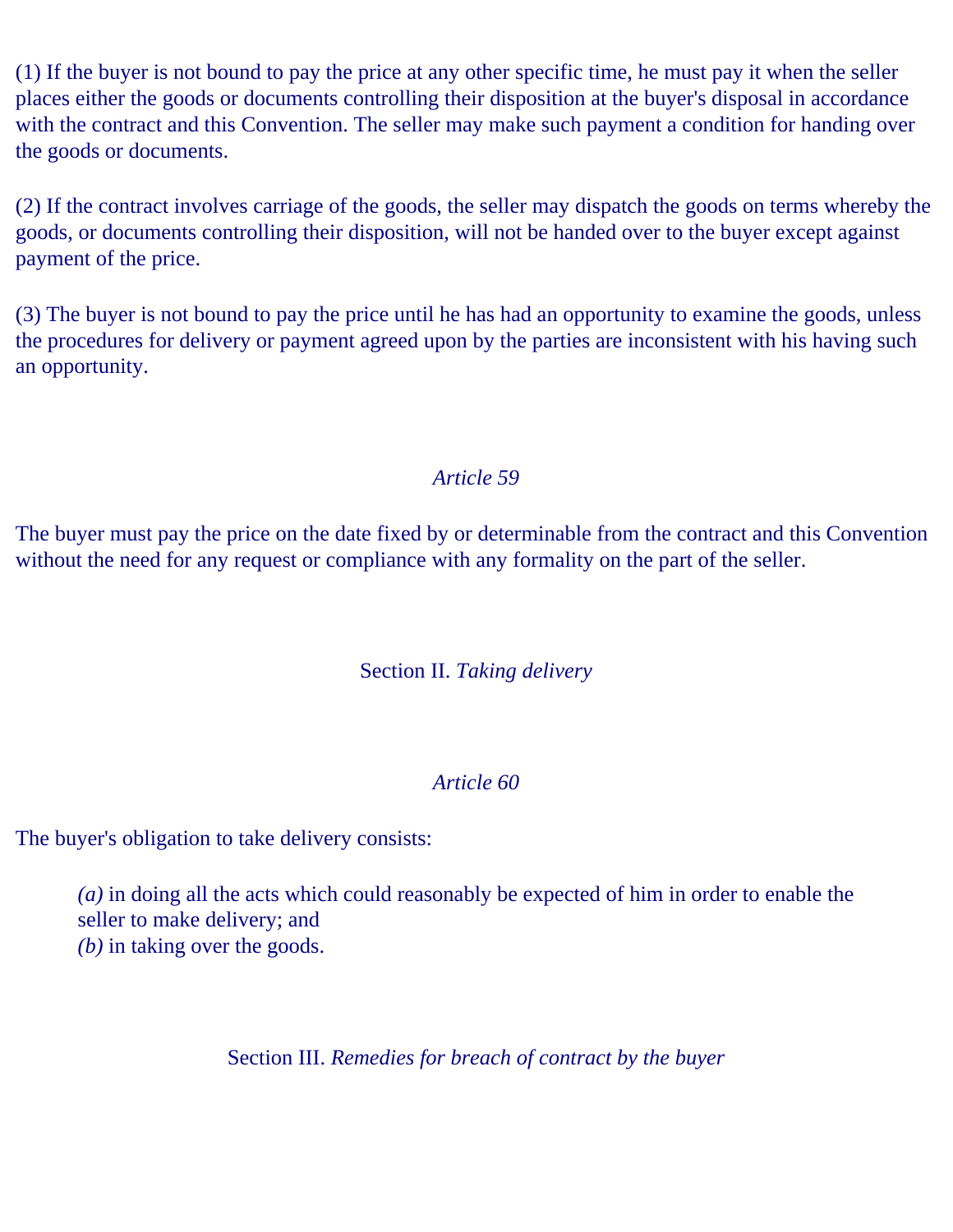(1) If the buyer fails to perform any of his obligations under the contract or this Convention, the seller may:

*(a)* exercise the rights provided in articles 62 to 65;

*(b)* claim damages as provided in articles 74 to 77.

(2) The seller is not deprived of any right he may have to claim damages by exercising his right to other remedies.

(3) No period of grace may be granted to the buyer by a court or arbitral tribunal when the seller resorts to a remedy for breach of contract.

## *Article 62*

The seller may require the buyer to pay the price, take delivery or perform his other obligations, unless the seller has resorted to a remedy which is inconsistent with this requirement.

## *Article 63*

(1) The seller may fix an additional period of time of reasonable length for performance by the buyer of his obligations.

(2) Unless the seller has received notice from the buyer that he will not perform within the period so fixed, the seller may not, during that period, resort to any remedy for breach of contract. However, the seller is not deprived thereby of any right he may have to claim damages for delay in performance.

## *Article 64*

(1) The seller may declare the contract avoided:

*(a)* if the failure by the buyer to perform any of his obligations under the contract or this Convention amounts to a fundamental breach of contract; or *(b)* if the buyer does not, within the additional period of time fixed by the seller in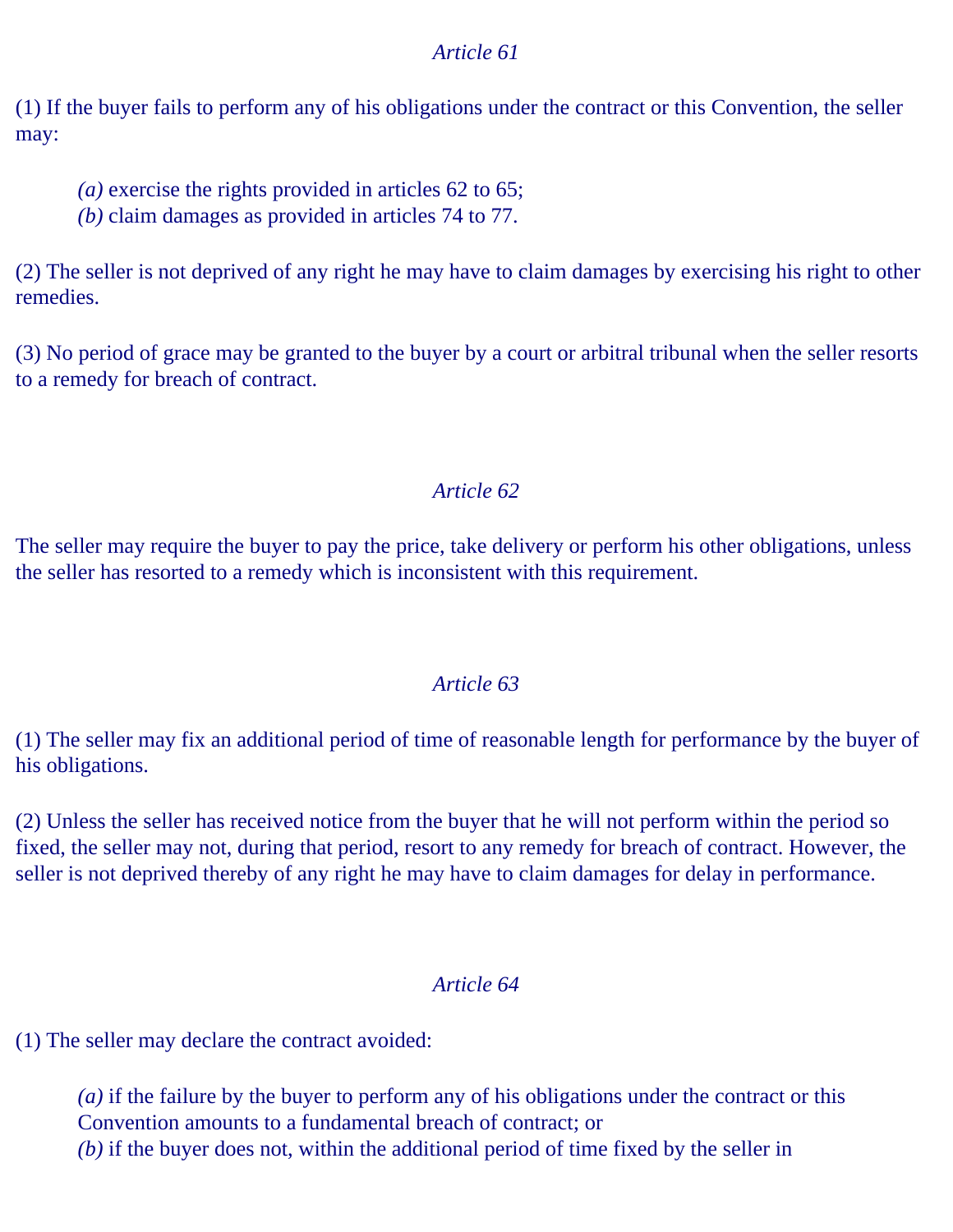accordance with paragraph (1) of article 63, perform his obligation to pay the price or take delivery of the goods, or if he declares that he will not do so within the period so fixed;

(2) However, in cases where the buyer has paid the price, the seller loses the right to declare the contract avoided unless he does so:

*(a)* in respect of late performance by the buyer, before the seller has become aware that performance has been rendered; or

*(b)* in respect of any breach other than late performance by the buyer, within a reasonable time:

*(i)* after the seller knew or ought to have known of the breach; or *(ii)* after the expiration of any additional period of time fixed by the seller in accordance with paragraph (1) of article 63, or after the buyer has declared that he will not perform his obligations within such an additional period.

## *Article 65*

(1) If under the contract the buyer is to specify the form, measurement or other features of the goods and he fails to make such specification either on the date agreed upon or within a reasonable time after receipt of a request from the seller, the seller may, without prejudice to any other rights he may have, make the specification himself in accordance with the requirements of the buyer that may be known to him.

(2) If the seller makes the specification himself, he must inform the buyer of the details thereof and must fix a reasonable time within which the buyer may make a different specification. If, after receipt of such a communication, the buyer fails to do so within the time so fixed, the specification made by the seller is binding.

#### CHAPTER IV. PASSING OF RISK

#### *Article 66*

Loss of or damage to the goods after the risk has passed to the buyer does not discharge him from his obligation to pay the price, unless the loss or damage is due to an act or omission of the seller.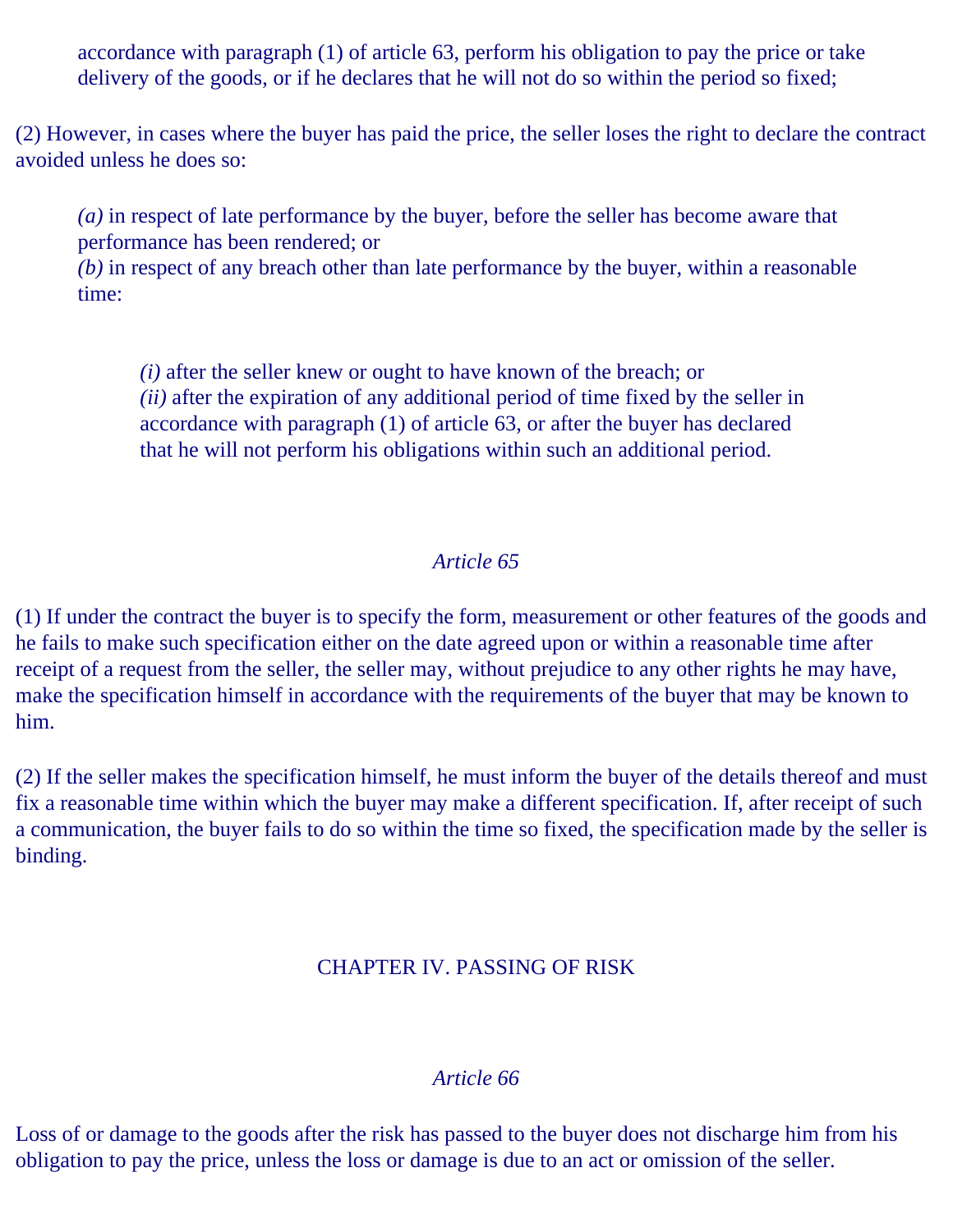(1) If the contract of sale involves carriage of the goods and the seller is not bound to hand them over at a particular place, the risk passes to the buyer when the goods are handed over to the first carrier for transmission to the buyer in accordance with the contract of sale. If the seller is bound to hand the goods over to a carrier at a particular place, the risk does not pass to the buyer until the goods are handed over to the carrier at that place. The fact that the seller is authorized to retain documents controlling the disposition of the goods does not affect the passage of the risk.

(2) Nevertheless, the risk does not pass to the buyer until the goods are clearly identified to the contract, whether by markings on the goods, by shipping documents, by notice given to the buyer or otherwise.

## *Article 68*

The risk in respect of goods sold in transit passes to the buyer from the time of the conclusion of the contract. However, if the circumstances so indicate, the risk is assumed by the buyer from the time the goods were handed over to the carrier who issued the documents embodying the contract of carriage. Nevertheless, if at the time of the conclusion of the contract of sale the seller knew or ought to have known that the goods had been lost or damaged and did not disclose this to the buyer, the loss or damage is at the risk of the seller.

## *Article 69*

(1) In cases not within articles 67 and 68, the risk passes to the buyer when he takes over the goods or, if he does not do so in due time, from the time when the goods are placed at his disposal and he commits a breach of contract by failing to take delivery.

(2) However, if the buyer is bound to take over the goods at a place other than a place of business of the seller, the risk passes when delivery is due and the buyer is aware of the fact that the goods are placed at his disposal at that place.

(3) If the contract relates to goods not then identified, the goods are considered not to be placed at the disposal of the buyer until they are clearly identified to the contract.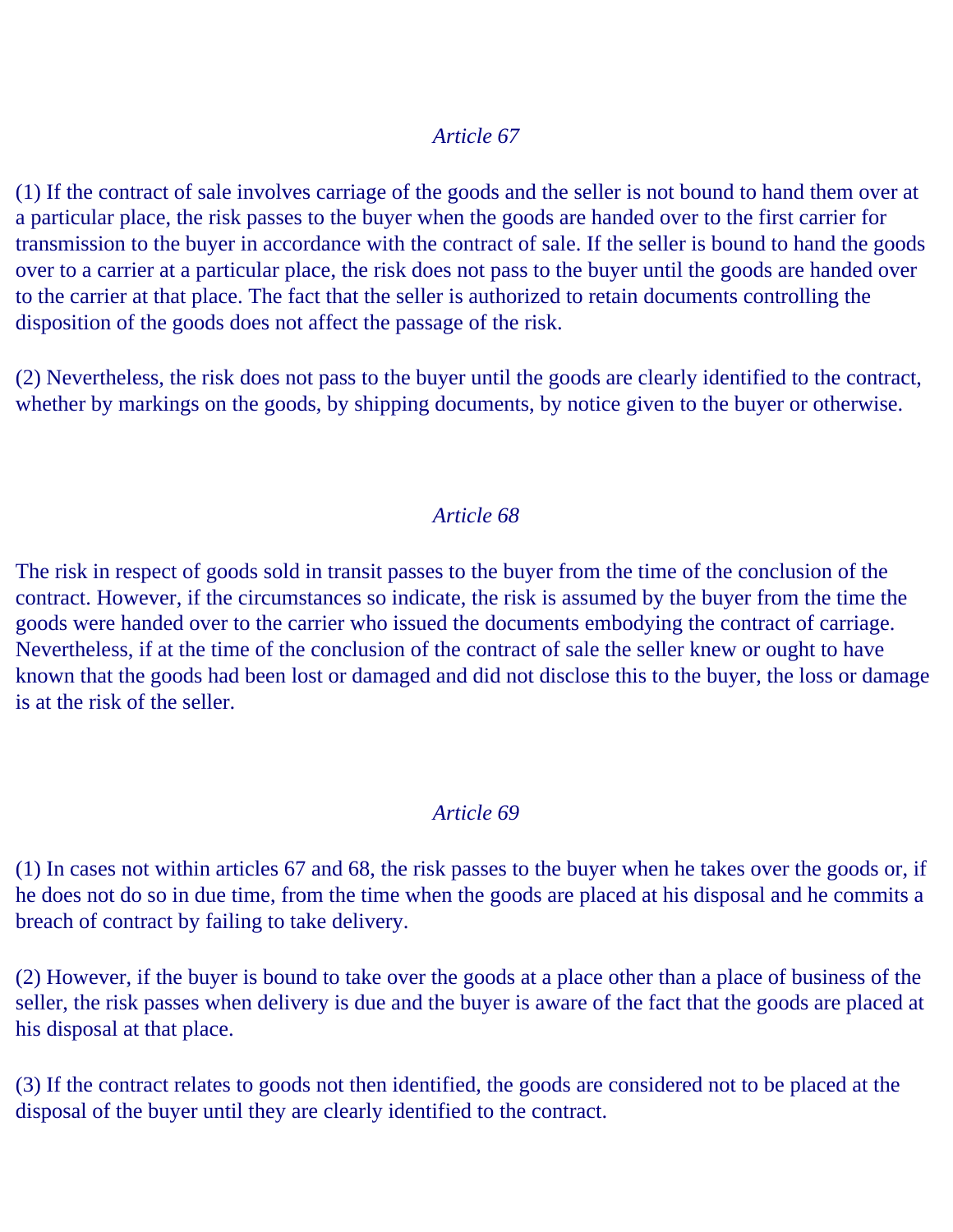If the seller has committed a fundamental breach of contract, articles 67, 68 and 69 do not impair the remedies available to the buyer on account of the breach.

#### CHAPTER V. PROVISIONS COMMON TO THE OBLIGATIONS OF THE SELLER AND OF THE BUYER

#### Section I. *Anticipatory breach and instalment contracts*

#### *Article 71*

(1) A party may suspend the performance of his obligations if, after the conclusion of the contract, it becomes apparent that the other party will not perform a substantial part of his obligations as a result of:

- *(a)* a serious deficiency in his ability of perform or in his creditworthiness; or
- *(b)* his conduct in preparing to perform or in performing the contract.

(2) If the seller has already dispatched the goods before the grounds described in the preceding paragraph become evident, he may prevent the handing over of the goods to the buyer even though the buyer holds a document which entitles him to obtain them. The present paragraph relates only to the rights in the goods as between the buyer and the seller.

(3) A party suspending performance, whether before or after dispatch of the goods, must immediately give notice of the suspension to the other party and must continue with performance if the other party provides adequate assurance of his performance.

#### *Article 72*

(1) If prior to the date for performance of the contract it is clear that one of the parties will commit a fundamental breach of contract, the other party may declare the contract avoided.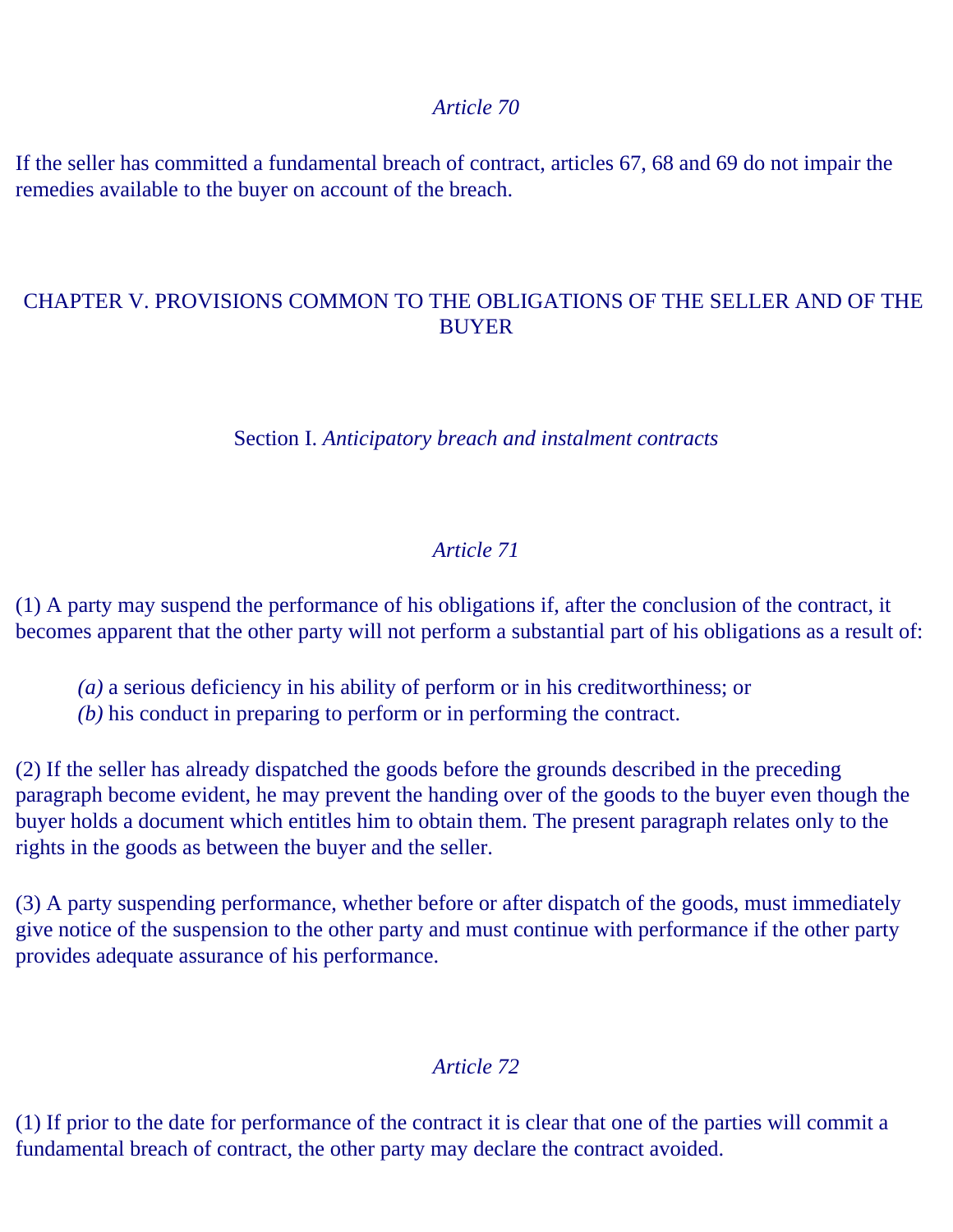(2) If time allows, the party intending to declare the contract avoided must give reasonable notice to the other party in order to permit him to provide adequate assurance of his performance.

(3) The requirements of the preceding paragraph do not apply if the other party has declared that he will not perform his obligations.

## *Article 73*

(1) In the case of a contract for delivery of goods by instalments, if the failure of one party to perform any of his obligations in respect of any instalment constitutes a fundamental breach of contract with respect to that instalment, the other party may declare the contract avoided with respect to that instalment.

(2) If one party's failure to perform any of his obligations in respect of any instalment gives the other party good grounds to conclude that a fundamental breach of contract will occur with respect to future installments, he may declare the contract avoided for the future, provided that he does so within a reasonable time.

(3) A buyer who declares the contract avoided in respect of any delivery may, at the same time, declare it avoided in respect of deliveries already made or of future deliveries if, by reason of their interdependence, those deliveries could not be used for the purpose contemplated by the parties at the time of the conclusion of the contract.

Section II. *Damages*

## *Article 74*

Damages for breach of contract by one party consist of a sum equal to the loss, including loss of profit, suffered by the other party as a consequence of the breach. Such damages may not exceed the loss which the party in breach foresaw or ought to have foreseen at the time of the conclusion of the contract, in the light of the facts and matters of which he then knew or ought to have known, as a possible consequence of the breach of contract.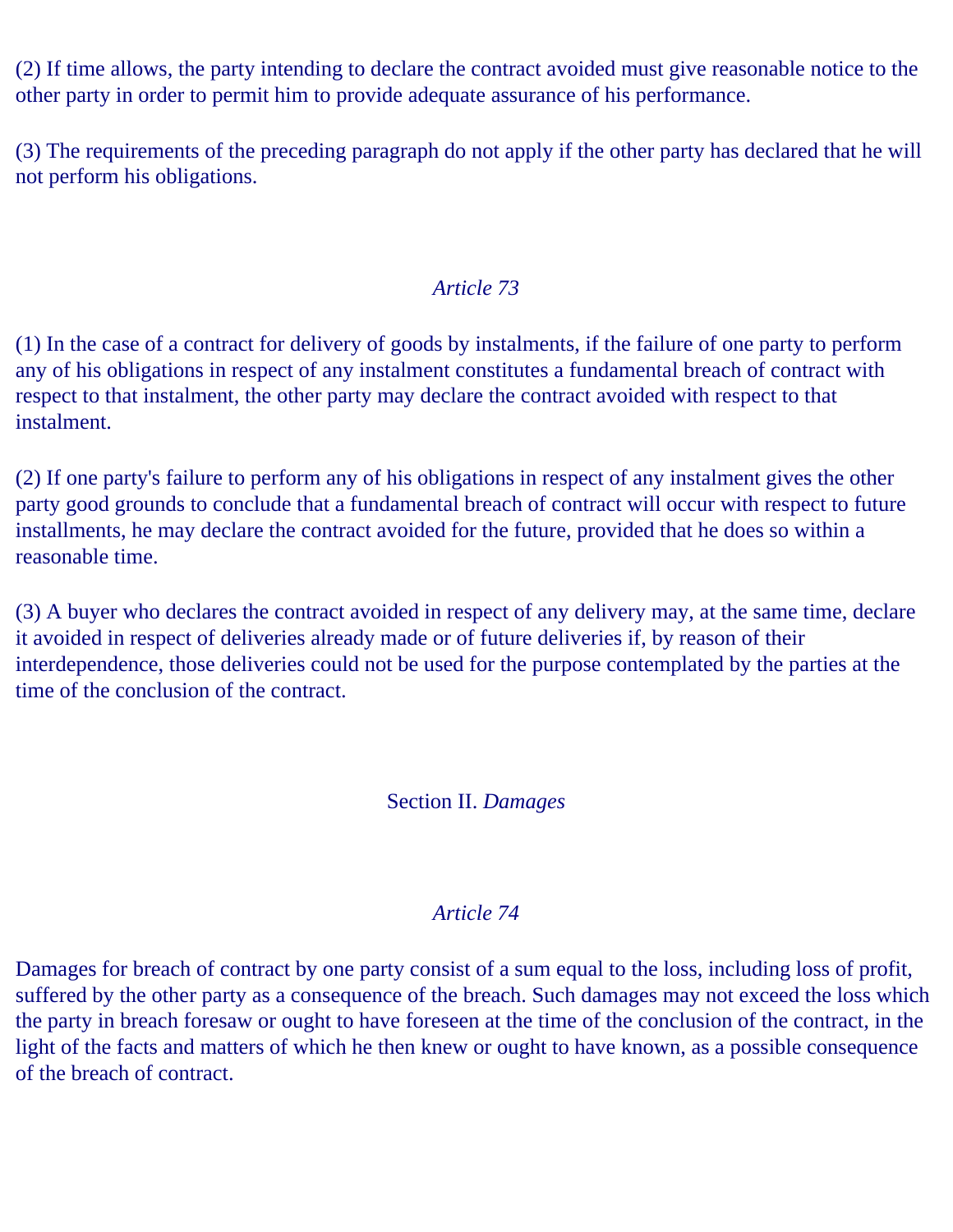If the contract is avoided and if, in a reasonable manner and within a reasonable time after avoidance, the buyer has bought goods in replacement or the seller has resold the goods, the party claiming damages may recover the difference between the contract price and the price in the substitute transaction as well as any further damages recoverable under article 74.

#### *Article 76*

(1) If the contract is avoided and there is a current price for the goods, the party claiming damages may, if he has not made a purchase or resale under article 75, recover the difference between the price fixed by the contract and the current price at the time of avoidance as well as any further damages recoverable under article 74. If, however, the party claiming damages has avoided the contract after taking over the goods, the current price at the time of such taking over shall be applied instead of the current price at the time of avoidance.

(2) For the purposes of the preceding paragraph, the current price is the price prevailing at the place where delivery of the goods should have been made or, if there is no current price at that place, the price at such other place as serves as a reasonable substitute, making due allowance for differences in the cost of transporting the goods.

#### *Article 77*

A party who relies on a breach of contract must take such measures as are reasonable in the circumstances to mitigate the loss, including loss of profit, resulting from the breach. If he fails to take such measures, the party in breach may claim a reduction in the damages in the amount by which the loss should have been mitigated.

Section III. *Interest*

#### *Article 78*

If a party fails to pay the price or any other sum that is in arrears, the other party is entitled to interest on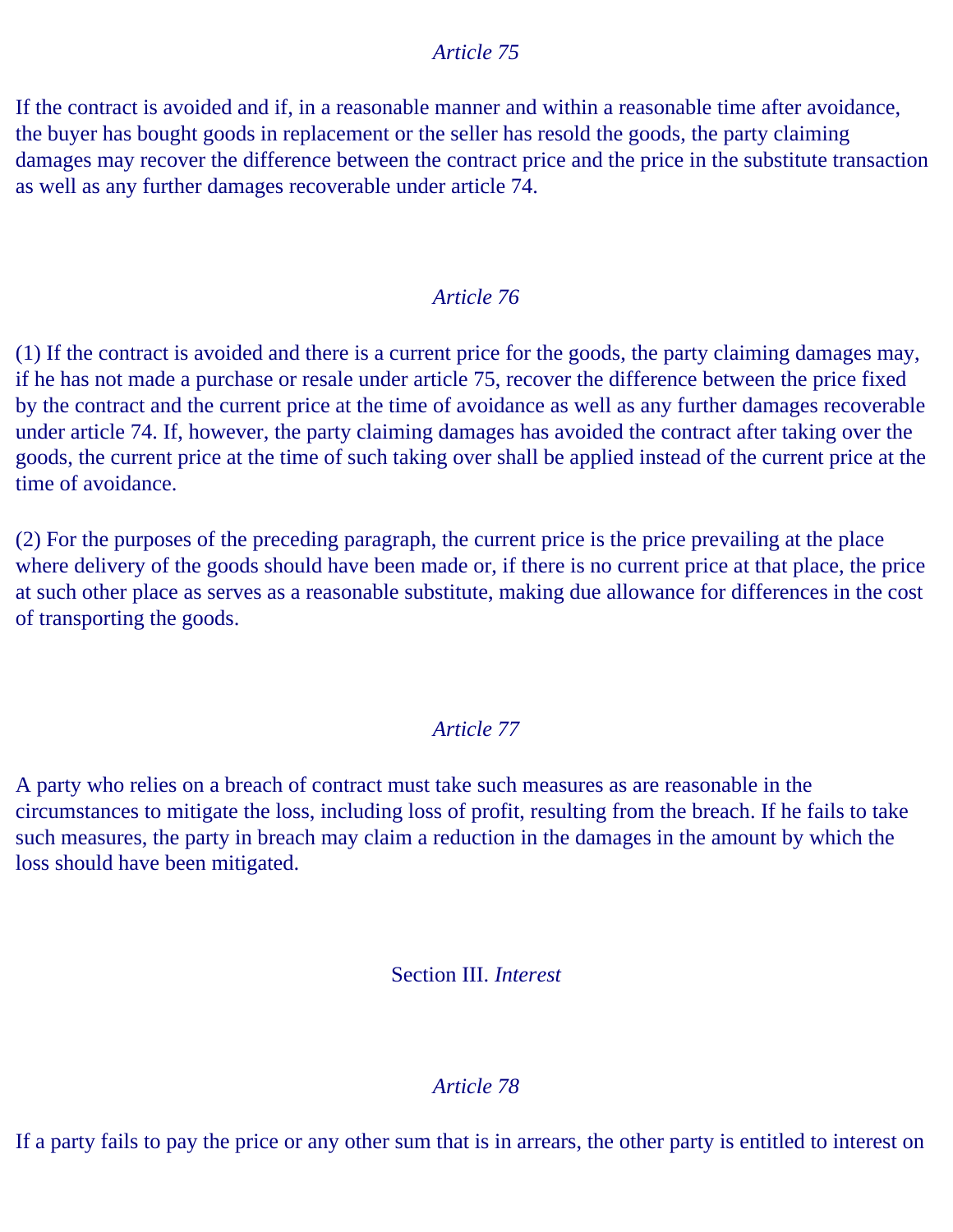it, without prejudice to any claim for damages recoverable under article 74.

### Section IV. *Exemption*

#### *Article 79*

(1) A party is not liable for a failure to perform any of his obligations if he proves that the failure was due to an impediment beyond his control and that he could not reasonably be expected to have taken the impediment into account at the time of the conclusion of the contract or to have avoided or overcome it or its consequences.

(2) If the party's failure is due to the failure by a third person whom he has engaged to perform the whole or a part of the contract, that party is exempt from liability only if:

*(a)* he is exempt under the preceding paragraph; and *(b)* the person whom he has so engaged would be so exempt if the provisions of that paragraph were applied to him.

(3) The exemption provided by this article has effect for the period during which the impediment exists.

(4) The party who fails to perform must give notice to the other party of the impediment and its effect on his ability to perform. If the notice is not received by the other party within a reasonable time after the party who fails to perform knew or ought to have known of the impediment, he is liable for damages resulting from such nonreceipt.

(5) Nothing in this article prevents either party from exercising any right other than to claim damages under this Convention.

#### *Article 80*

A party may not rely on a failure of the other party to perform, to the extent that such failure was caused by the first party's act or omission.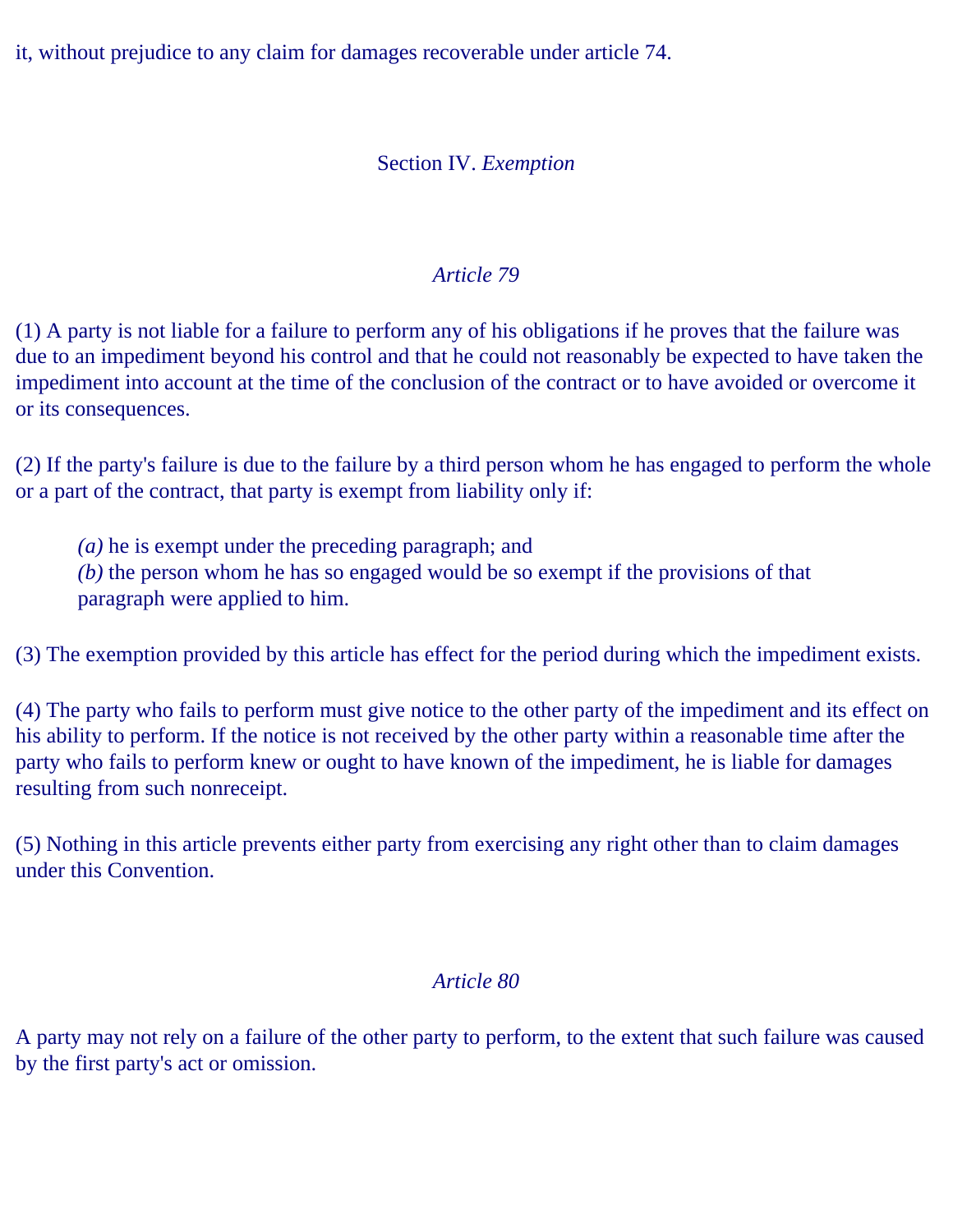#### Section V. *Effects of avoidance*

#### *Article 81*

(1) Avoidance of the contract releases both parties from their obligations under it, subject to any damages which may be due. Avoidance does not affect any provision of the contract for the settlement of disputes or any other provision of the contract governing the rights and obligations of the parties consequent upon the avoidance of the contract.

(2) A party who has performed the contract either wholly or in part may claim restitution from the other party of whatever the first party has supplied or paid under the contract. If both parties are bound to make restitution, they must do so concurrently.

#### *Article 82*

(1) The buyer loses the right to declare the contract avoided or to require the seller to deliver substitute goods if it is impossible for him to make restitution of the goods substantially in the condition in which he received them.

(2) The preceding paragraph does not apply:

*(a)* if the impossibility of making restitution of the goods or of making restitution of the goods substantially in the condition in which the buyer received them is not due to his act or omission;

*(b)* the goods or part of the goods have perished or deteriorated as a result of the examination provided for in article 38; or

*(c)* if the goods or part of the goods have been sold in the normal course of business or have been consumed or transformed by the buyer in the course of normal use before he discovered or ought to have discovered the lack of conformity.

## *Article 83*

A buyer who has lost the right to declare the contract avoided or to require the seller to deliver substitute goods in accordance with article 82 retains all other remedies under the contract and this Convention.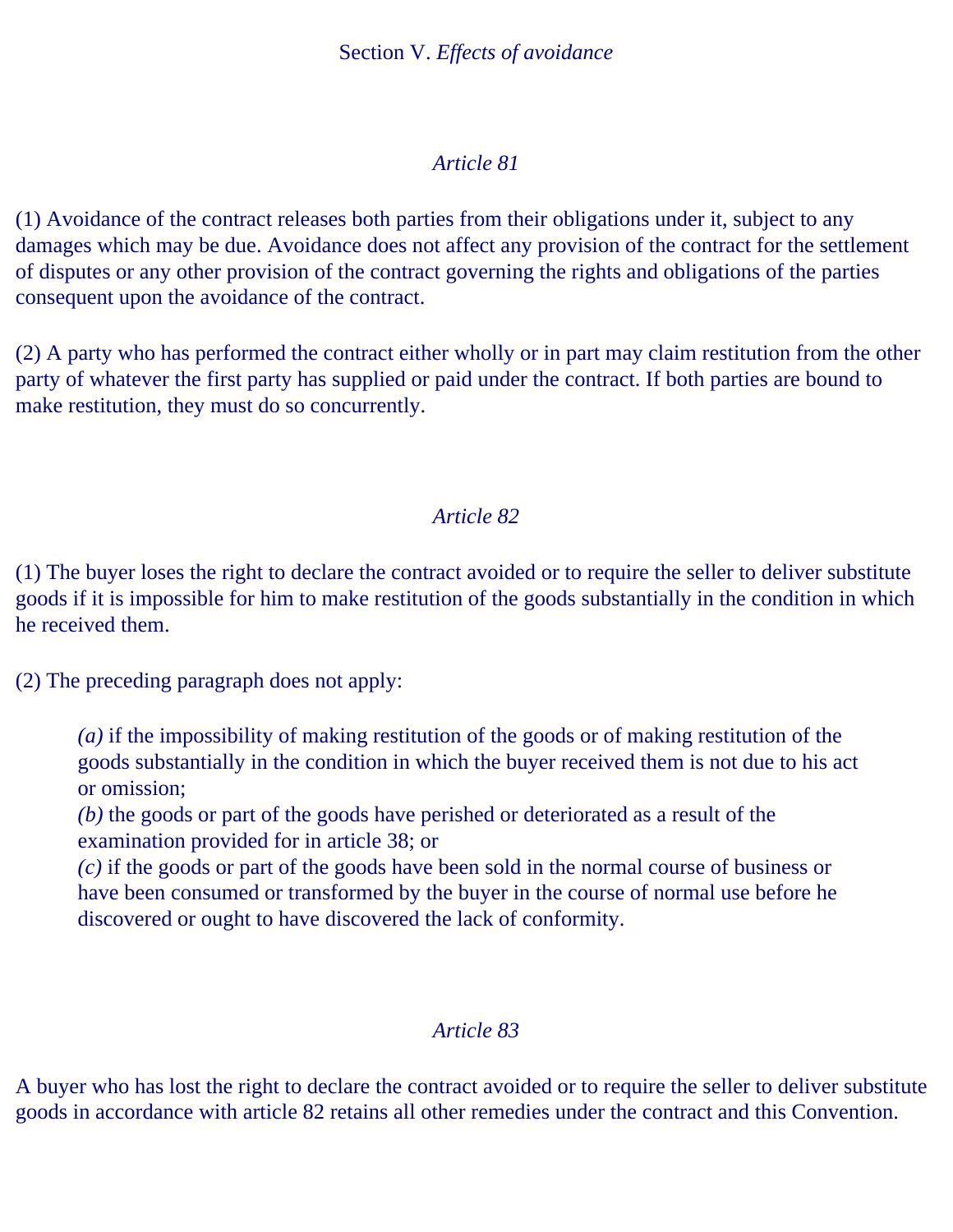(1) If the seller is bound to refund the price, he must also pay interest on it, from the date on which the price was paid.

(2) The buyer must account to the seller for all benefits which he has derived from the goods or part of them:

*(a)* if he must make restitution of the goods or part of them; or *(b)* if it is impossible for him to make restitution of all or part of the goods or to make restitution of all or part of the goods substantially in the condition in which he received them, but he has nevertheless declared the contract avoided or required the seller to deliver substitute goods.

Section VI. *Preservation of the goods*

## *Article 85*

If the buyer is in delay in taking delivery of the goods or, where payment of the price and delivery of the goods are to be made concurrently, if he fails to pay the price, and the seller is either in possession of the goods or otherwise able to control their disposition, the seller must take such steps as are reasonable in the circumstances to preserve them. He is entitled to retain them until he has been reimbursed his reasonable expenses by the buyer.

## *Article 86*

(1) If the buyer has received the goods and intends to exercise any right under the contract or this Convention to reject them, he must take such steps to preserve them as are reasonable in the circumstances. He is entitled to retain them until he has been reimbursed his reasonable expenses by the seller.

(2) If goods dispatched to the buyer have been placed at his disposal at their destination and he exercises the right to reject them, he must take possession of them on behalf of the seller, provided that this can be done without payment of the price and without unreasonable inconvenience or unreasonable expense. This provision does not apply if the seller or a person authorized to take charge of the goods on his behalf is present at the destination. If the buyer takes possession of the goods under this paragraph, his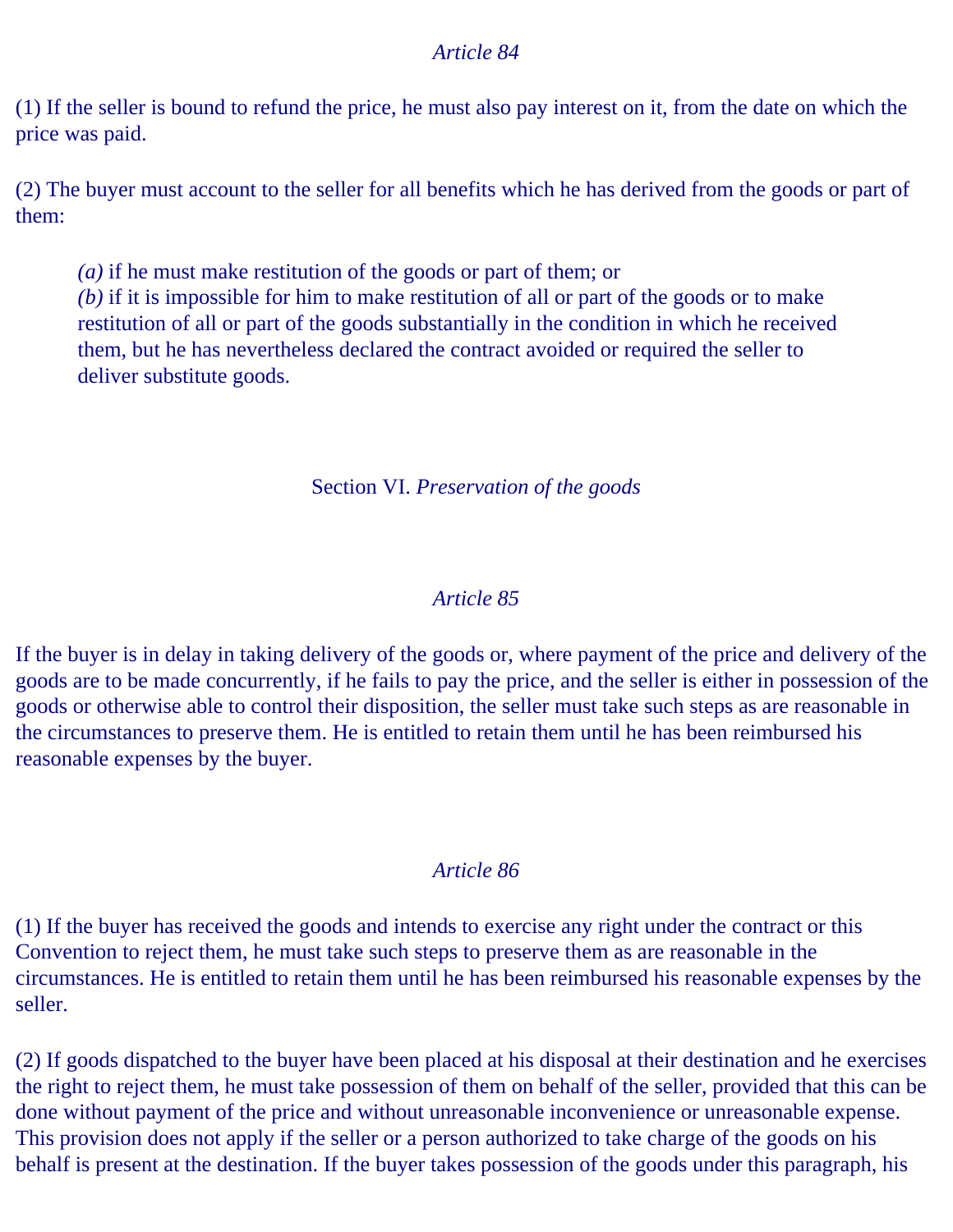rights and obligations are governed by the preceding paragraph.

## *Article 87*

A party who is bound to take steps to preserve the goods may deposit them in a warehouse of a third person at the expense of the other party provided that the expense incurred is not unreasonable.

## *Article 88*

(1) A party who is bound to preserve the goods in accordance with article 85 or 86 may sell them by any appropriate means if there has been an unreasonable delay by the other party in taking possession of the goods or in taking them back or in paying the price or the cost of preservation, provided that reasonable notice of the intention to sell has been given to the other party.

(2) If the goods are subject to rapid deterioration or their preservation would involve unreasonable expense, a party who is bound to preserve the goods in accordance with article 85 or 86 must take reasonable measures to sell them. To the extent possible he must give notice to the other party of his intention to sell.

(3) A party selling the goods has the right to retain out of the proceeds of sale an amount equal to the reasonable expenses of preserving the goods and of selling them. He must account to the other party for the balance.

## **Part IV. Final provisions**

## *Article 89*

The Secretary-General of the United Nations is hereby designated as the depositary for this Convention.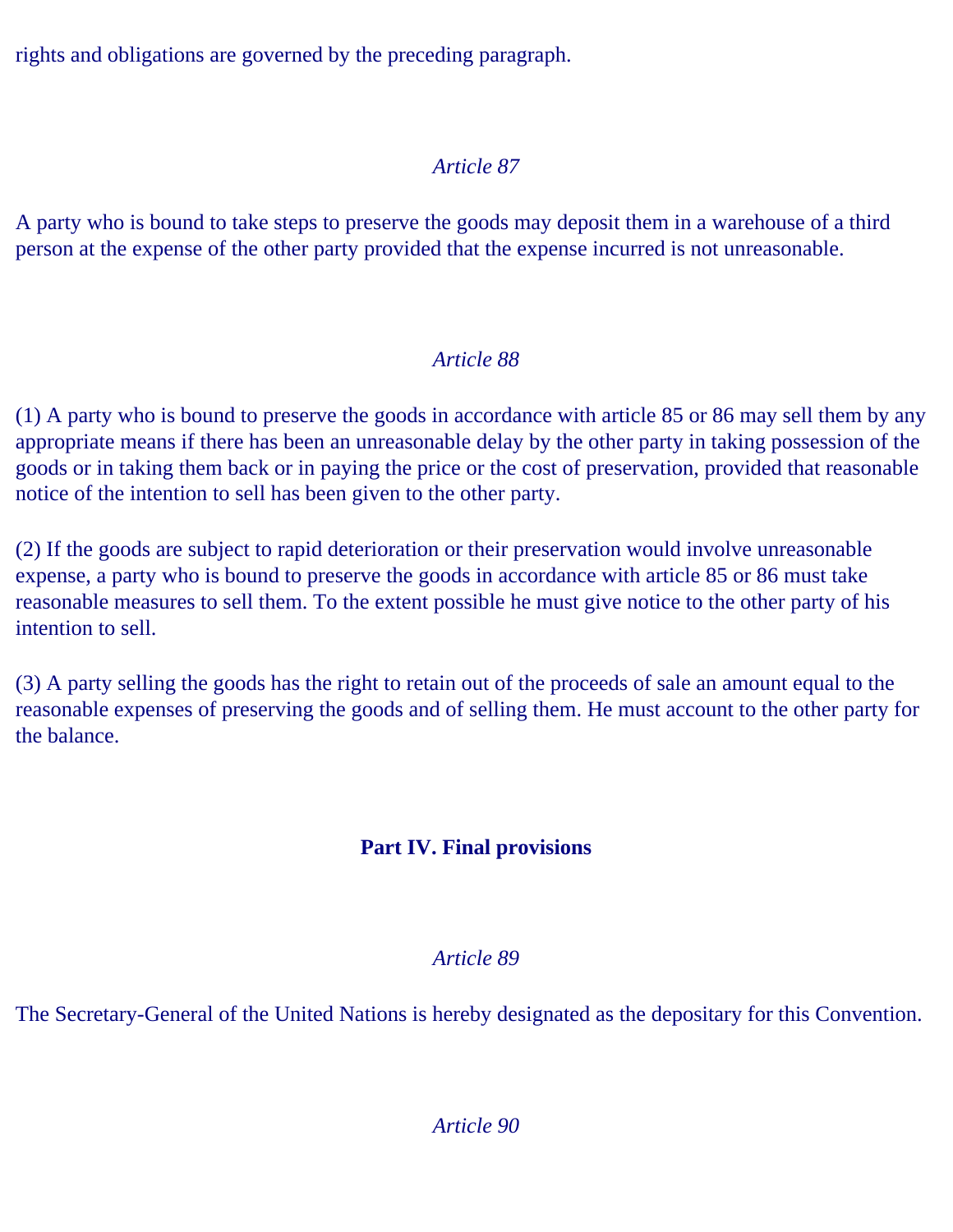This Convention does not prevail over any international agreement which has already been or may be entered into and which contains provisions concerning the matters governed by this Convention, provided that the parties have their places of business in States parties, to such agreement.

## *Article 91*

(1) This Convention is open for signature at the concluding meeting of the United Nations Conference on Contracts for the International Sale of Goods and will remain open for signature by all States at the Headquarters of the United Nations, New York until 30 September 1981.

(2) This Convention is subject to ratification, acceptance or approval by the signatory States.

(3) This Convention is open for accession by all States which are not signatory States as from the date it is open for signature.

(4) Instruments of ratification, acceptance, approval and accession are to be deposited with the Secretary-General of the United Nations.

## *Article 92*

(1) A Contracting State may declare at the time of signature, ratification, acceptance, approval or accession that it will not be bound by Part II of this Convention or that it will not be bound by Part III of this Convention.

(2) A Contracting State which makes a declaration in accordance with the preceding paragraph in respect of Part II or Part III of this Convention is not to be considered a Contracting State within paragraph (1) of article 1 of this Convention in respect of matters governed by the Part to which the declaration applies.

## *Article 93*

(1) If a Contracting State has two or more territorial units in which, according to its constitution, different systems of law are applicable in relation to the matters dealt with in this Convention, it may, at the time of signature, ratification, acceptance, approval or accession, declare that this Convention is to extend to all its territorial units or only to one or more of them, and may amend its declaration by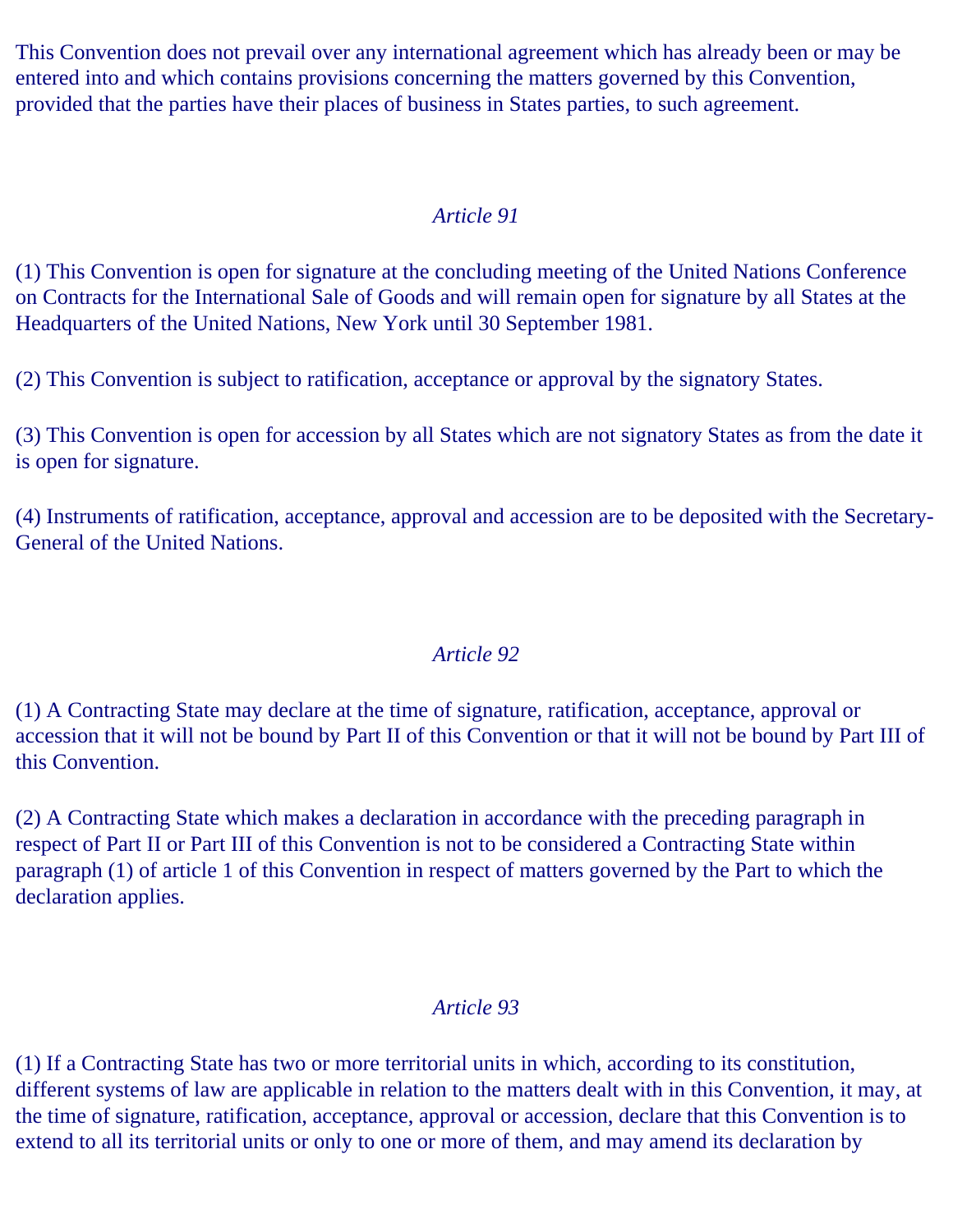submitting another declaration at any time.

(2) These declarations are to be notified to the depositary and are to state expressly the territorial units to which the Convention extends.

(3) If, by virtue of a declaration under this article, this Convention extends to one or more but not all of the territorial units of a Contracting State, and if the place of business of a party is located in that State, this place of business, for the purposes of this Convention, is considered not to be in a Contracting State, unless it is in a territorial unit to which the Convention extends.

(4) If a Contracting State makes no declaration under paragraph (1) of this article, the Convention is to extend to all territorial units of that State.

## *Article 94*

(1) Two or more Contracting States which have the same or closely related legal rules on matters governed by this Convention may at any time declare that the Convention is not to apply to contracts of sale or to their formation where the parties have their places of business in those States. Such declarations may be made jointly or by reciprocal unilateral declarations.

(2) A Contracting State which has the same or closely related legal rules on matters governed by this Convention as one or more non-Contracting States may at any time declare that the Convention is not to apply to contracts of sale or to their formation where the parties have their places of business in those States.

(3) If a State which is the object of a declaration under the preceding paragraph subsequently becomes a Contracting State, the declaration made will, as from the date on which the Convention enters into force in respect of the new Contracting State, have the effect of a declaration made under paragraph (1), provided that the new Contracting State joins in such declaration or makes a reciprocal unilateral declaration.

## *Article 95*

Any State may declare at the time of the deposit of its instrument of ratification, acceptance, approval or accession that it will not be bound by subparagraph (1) (b) of article 1 of this Convention.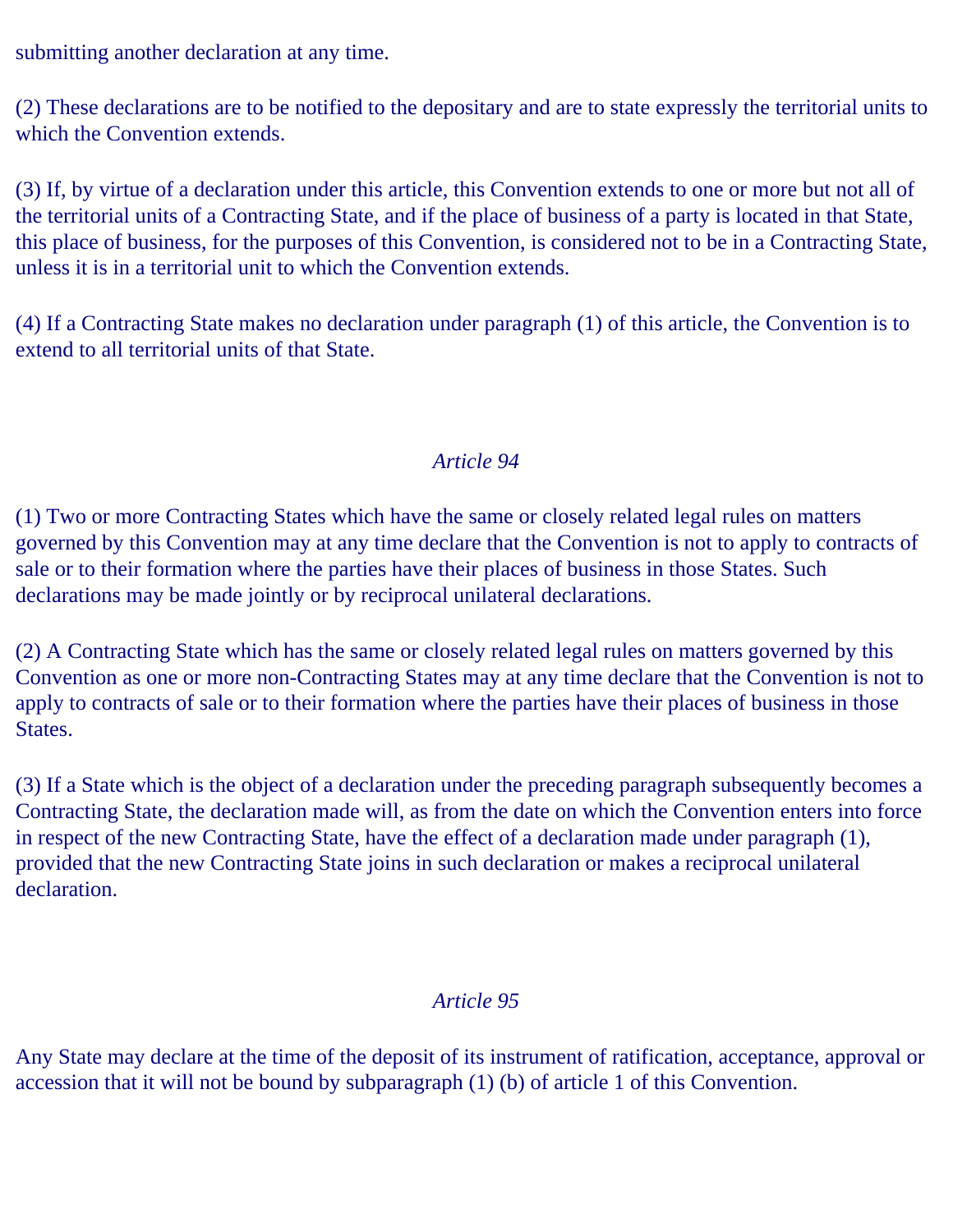A Contracting State whose legislation requires contracts of sale to be concluded in or evidenced by writing may at any time make a declaration in accordance with article 12 that any provision of article 11, article 29, or Part II of this Convention, that allows a contract of sale or its modification or termination by agreement or any offer, acceptance, or other indication of intention to be made in any form other than in writing, does not apply where any party has his place of business in that State.

## *Article 97*

(1) Declarations made under this Convention at the time of signature are subject to confirmation upon ratification, acceptance or approval.

(2) Declarations and confirmations of declarations are to be in writing and be formally notified to the depositary.

(3) A declaration takes effect simultaneously with the entry into force of this Convention in respect of the State concerned. However, a declaration of which the depositary receives formal notification after such entry into force takes effect on the first day of the month following the expiration of six months after the date of its receipt by the depositary. Reciprocal unilateral declarations under article 94 take effect on the first day of the month following the expiration of six months after the receipt of the latest declaration by the depositary.

(4) Any State which makes a declaration under this Convention may withdraw it at any time by a formal notification in writing addressed to the depositary. Such withdrawal is to take effect on the first day of the month following the expiration of six months after the date of the receipt of the notification by the depositary.

(5) A withdrawal of a declaration made under article 94 renders inoperative, as from the date on which the withdrawal takes effect, any reciprocal declaration made by another State under that article.

## *Article 98*

No reservations are permitted except those expressly authorized in this Convention.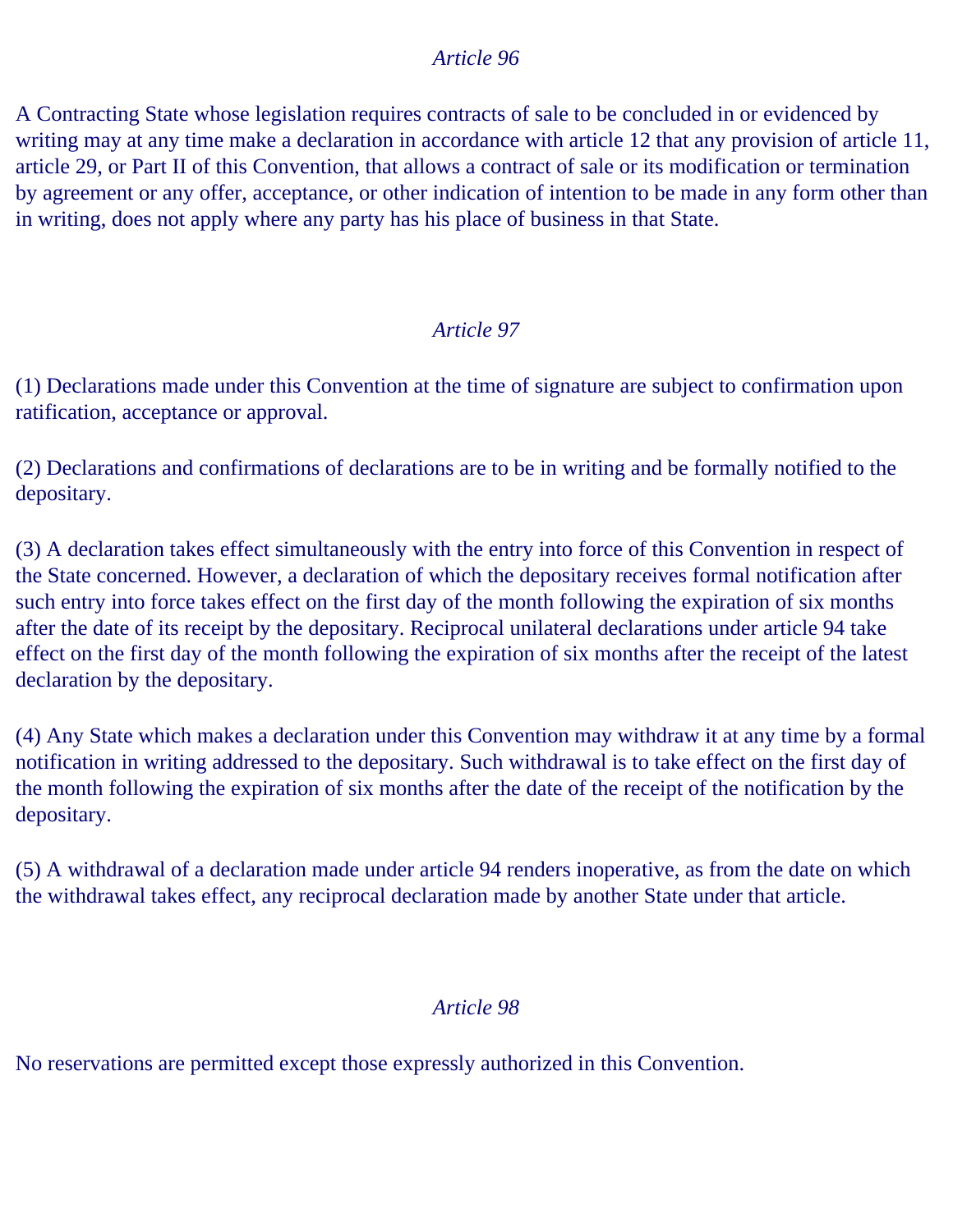(1) This Convention enters into force, subject to the provisions of paragraph (6) of this article, on the first day of the month following the expiration of twelve months after the date of deposit of the tenth instrument of ratification, acceptance, approval or accession, including an instrument which contains a declaration made under article 92.

(2) When a State ratifies, accepts, approves or accedes to this Convention after the deposit of the tenth instrument of ratification, acceptance, approval or accession, this Convention, with the exception of the Part excluded, enters into force in respect of that State, subject to the provisions of paragraph (6) of this article, on the first day of the month following the expiration of twelve months after the date of the deposit of its instrument of ratification, acceptance, approval or accession.

(3) A State which ratifies, accepts, approves or accedes to this Convention and is a party to either or both the Convention relating to a Uniform Law on the Formation of Contracts for the International Sale of Goods done at The Hague on 1 July 1964 (1964 Hague Formation Convention) and the Convention relating to a Uniform Law on the International Sale of Goods done at The Hague on 1 July 1964 (1964 Hague Sales Convention) shall at the same time denounce, as the case may be, either or both the 1964 Hague Sales Convention and the 1964 Hague Formation Convention by notifying the Government of the Netherlands to that effect.

(4) A State party to the 1964 Hague Sales Convention which ratifies, accepts, approves or accedes to the present Convention and declares or has declared under article 92 that it will not be bound by Part II of this Convention shall at the time of ratification, acceptance, approval or accession denounce the 1964 Hague Sales Convention by notifying the Government of the Netherlands to that effect.

(5) A State party to the 1964 Hague Formation Convention which ratifies, accepts, approves or accedes to the present Convention and declares or has declared under article 92 that it will not be bound by Part III of this Convention shall at the time of ratification, acceptance, approval or accession denounce the 1964 Hague Formation Convention by notifying the Government of the Netherlands to that effect.

(6) For the purpose of this article, ratifications, acceptances, approvals and accessions in respect of this Convention by States parties to the 1964 Hague Formation Convention or to the 1964 Hague Sales Convention shall not be effective until such denunciations as may be required on the part of those States in respect of the latter two Conventions have themselves become effective. The depositary of this Convention shall consult with the Government of the Netherlands, as the depositary of the 1964 Conventions, so as to ensure necessary co-ordination in this respect.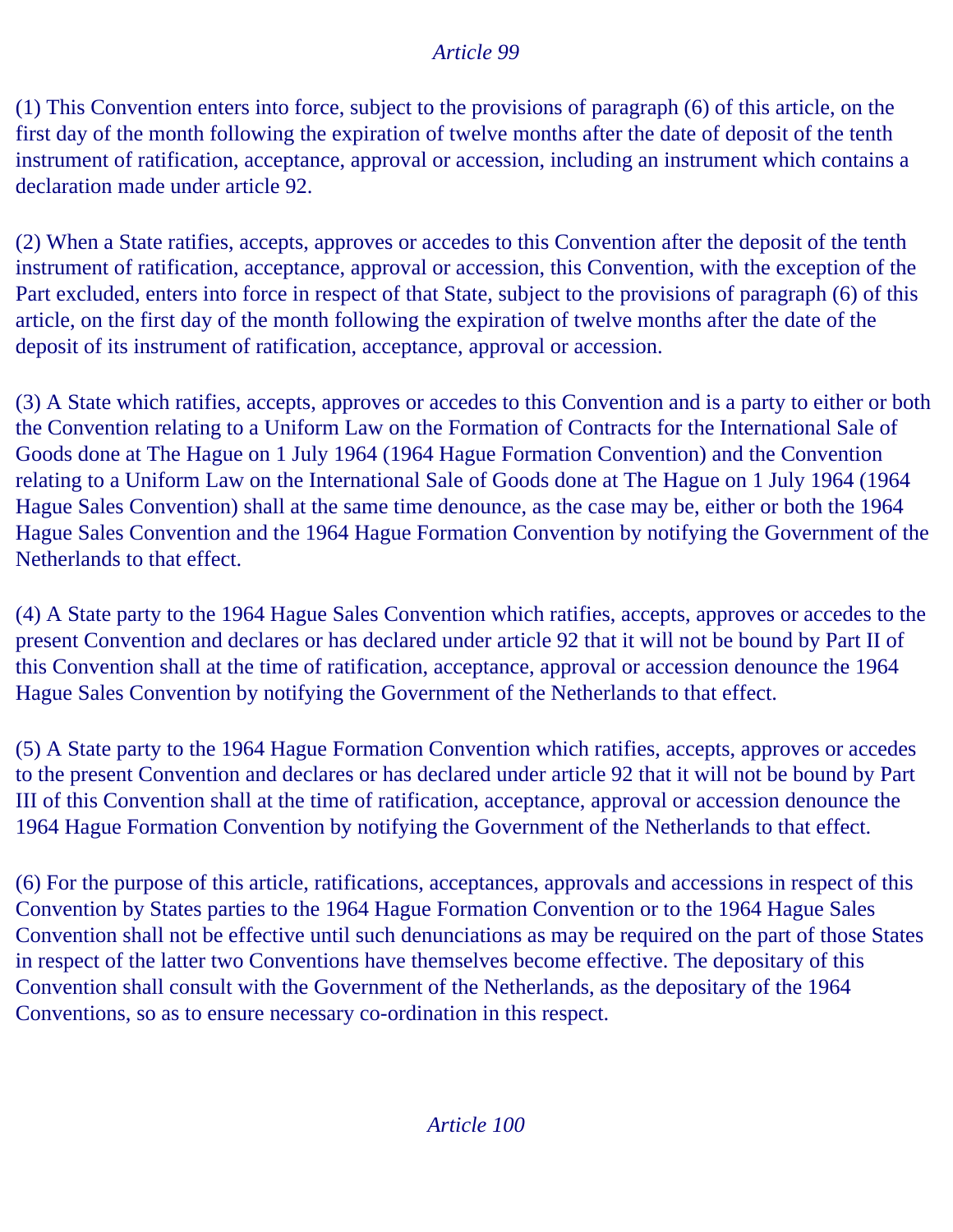(1) This Convention applies to the formation of a contract only when the proposal for concluding the contract is made on or after the date when the Convention enters into force in respect of the Contracting States referred to in subparagraph (1) (a) or the Contracting State referred to in subparagraph (1) *(b)* of article 1.

(2) This Convention applies only to contracts concluded on or after the date when the Convention enters into force in respect of the Contracting States referred to in subparagraph (1)(a) or the Contracting State referred to in subparagraph *(1)(b)* of article 1.

## *Article 101*

(1) A Contracting State may denounce this Convention, or Part II or Part III of the Convention, by a formal notification in writing addressed to the depositary.

(2) The denunciation takes effect on the first day of the month following the expiration of twelve months after the notification is received by the depositary. Where a longer period for the denunciation to take effect is specified in the notification, the denunciation takes effect upon the expiration of such longer period after the notification is received by the depositary.

DONE at Vienna, this day of eleventh day of April, one thousand nine hundred and eighty, in a single original, of which the Arabic, Chinese, English, French, Russian and Spanish texts are equally authentic.

IN WITNESS WHEREOF the undersigned plenipotentiaries, being duly authorized by their respective Governments, have signed this Convention.

#### **II. EXPLANATORY NOTE BY THE UNCITRAL SECRETARIAT ON THE UNITED NATIONS CONVENTION ON CONTRACTS FOR THE INTERNATIONAL SALE OF GOODS\***

## INTRODUCTION

1. The United Nations Convention on Contracts for the International Sale of Goods provides a uniform text of law for international sales of goods. The Convention was prepared by the United Nations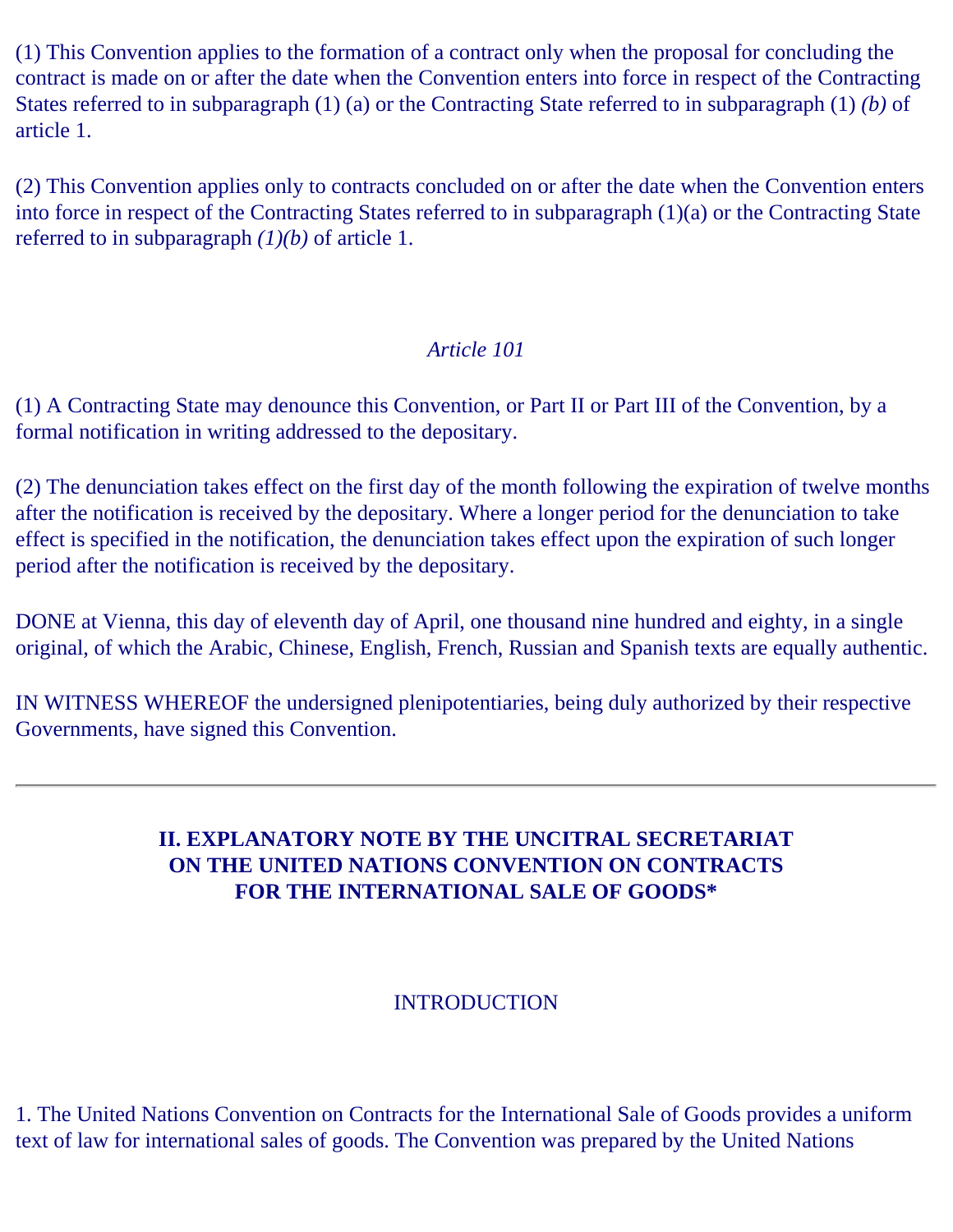Commission on International Trade Law (UNCITRAL) and adopted by a diplomatic conference on 11 April 1980.

\* This note has been prepared by the Secretariat of the United Nations Commission on International Trade Law for informational purposes; it is not an official commentary on the Convention.

2. Preparation of a uniform law for the international sale of goods began in 1930 at the International Institute for the Unification of Private Law (UNIDROIT) in Rome. After a long interruption in the work as a result of the Second World War, the draft was submitted to a diplomatic conference in The Hague in 1964, which adopted two conventions, one on the international sale of goods and the other on the formation of contracts for the international sale of goods.

3. Almost immediately upon the adoption of the two conventions there was wide-spread criticism of their provisions as reflecting primarily the legal traditions and economic realities of continental Western Europe, which was the region that had most actively contributed to their preparation. As a result, one of the first tasks undertaken by UNCITRAL on its organization in 1968 was to enquire of States whether or not they intended to adhere to those conventions and the reasons for their positions. In the light of the responses received, UNCITRAL decided to study the two conventions to ascertain which modifications might render them capable of wider acceptance by countries of different legal, social and economic systems. The result of this study was the adoption by diplomatic conference on 11 April 1980 of the United Nations Convention on Contracts for the International Sale of Goods, which combines the subject matter of the two prior conventions.

4. UNCITRAL's success in preparing a Convention with wider acceptability is evidenced by the fact that the original eleven States for which the Convention came into force on 1 January 1988 included States from every geographical region, every stage of economic development and every major legal, social and economic system. The original eleven States were: Argentina, China, Egypt, France, Hungary, Italy, Lesotho, Syria, United States, Yugoslavia and Zambia.

5. As of 31 January 1988, an additional four States, Austria, Finland, Mexico and Sweden, had become a party to the Convention.

6. The Convention is divided into four parts. Part One deals with the scope of application of the Convention and the general provisions. Part Two contains the rules governing the formation of contracts for the international sale of goods. Part Three deals with the substantive rights and obligations of buyer and seller arising from the contract. Part Four contains the final clauses of the Convention concerning such matters as how and when it comes into force, the reservations and declarations that are permitted and the application of the Convention to international sales where both States concerned have the same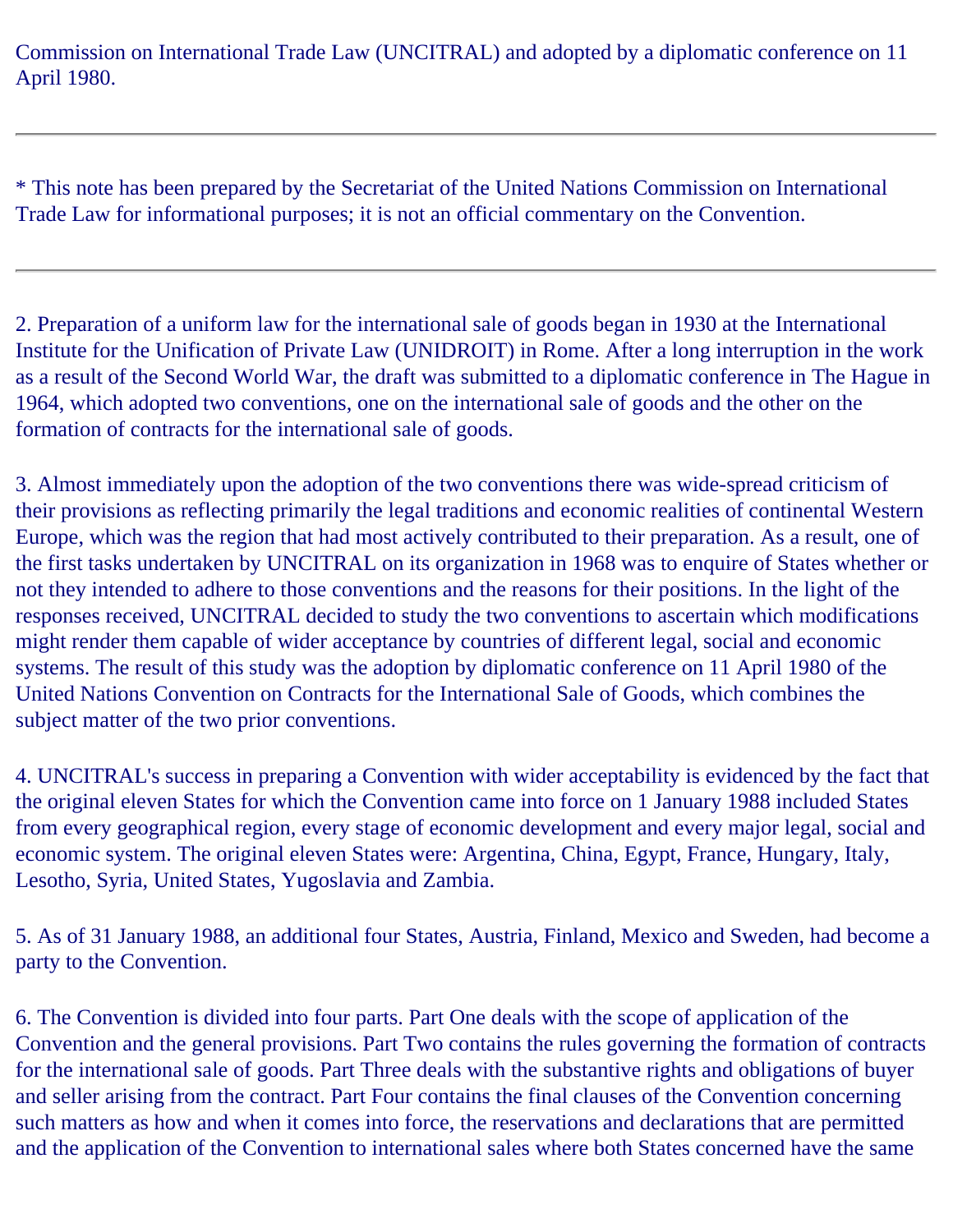or similar law on the subject.

### **Part One. Scope of application and general provisions**

#### *A. Scope of application*

7. The articles on scope of application state both what is included in the coverage of the Convention and what is excluded from it. The provisions on inclusion are the most important. The Convention applies to contracts of sale of goods between parties whose places of business are in different States and either both of those States are Contracting States or the rules of private international law lead to the law of a Contracting State. A few States have availed themselves of the authorization in article 95 to declare that they would apply the Convention only in the former and not in the latter of these two situations. As the Convention becomes more widely adopted, the practical significance of such a declaration will diminish.

8. The final clauses make two additional restrictions on the territorial scope of application that will be relevant to a few States. One applies only if a State is a party to another international agreement that contains provisions concerning matters governed by this Convention; the other permits States that have the same or similar domestic law of sales to declare that the Convention does not apply between them.

9. Contracts of sale are distinguished from contracts for services in two respects by article 3. A contract for the supply of goods to be manufactured or produced is considered to be a sale unless the party who orders the goods undertakes to supply a substantial part of the materials necessary for their manufacture or production. When the preponderant part of the obligations of the party who furnishes the goods consists in the supply of labour or other services, the Convention does not apply.

10. The Convention contains a list of types of sales that are excluded from the Convention, either because of the purpose of the sale (goods bought for personal, family or household use), the nature of the sale (sales by auction, on execution or otherwise by law) or the nature of the goods (stocks, shares, investment securities, negotiable instruments, money, ships, vessels, hovercraft, aircraft or electricity). In many States some or all of such sales are governed by special rules reflecting their special nature.

11. Several articles make clear that the subject matter of the Convention is restricted to the formation of the contract and the rights and duties of the buyer and seller arising from such a contract. In particular, the Convention is not concerned with the validity of the contract, the effect which the contract may have on the property in the goods sold or the liability of the seller for death or personal injury caused by the goods to any person.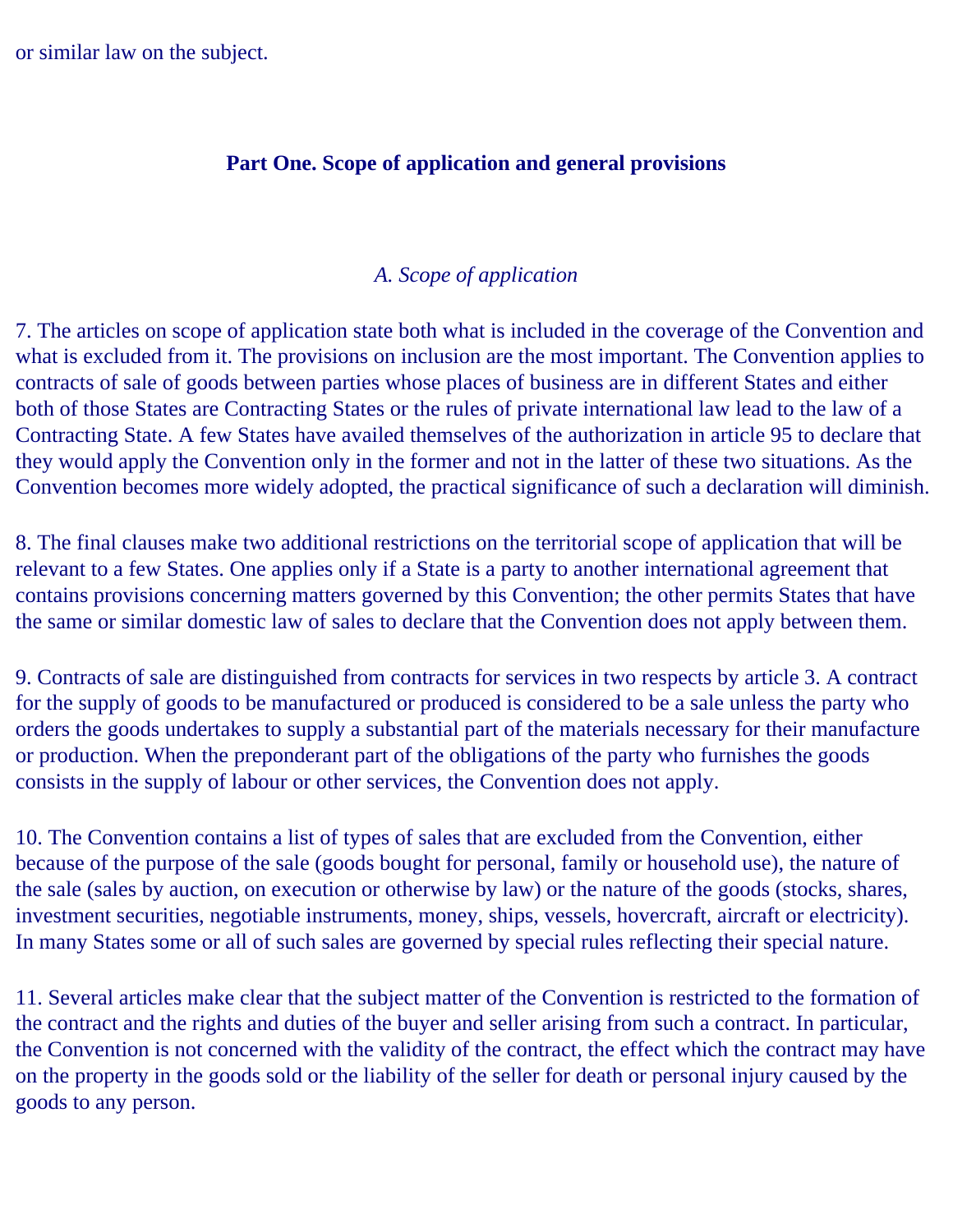#### *B. Party autonomy*

12. The basic principle of contractual freedom in the international sale of goods is recognized by the provision that permits the parties to exclude the application of this Convention or derogate from or vary the effect of any of its provisions. The exclusion of the Convention would most often result from the choice by the parties of the law of a non-contracting State or of the domestic law of a contracting State to be the law applicable to the contract. Derogation from the Convention would occur whenever a provision in the contract provided a different rule from that found in the Convention.

#### *C. Interpretation of the Convention*

13. This Convention for the unification of the law governing the international sale of goods will better fulfill its purpose if it is interpreted in a consistent manner in all legal systems. Great care was taken in its preparation to make it as clear and easy to understand as possible. Nevertheless, disputes will arise as to its meaning and application. When this occurs, all parties, including domestic courts and arbitral tribunals, are admonished to observe its international character and to promote uniformity in its application and the observance of good faith in international trade. In particular, when a question concerning a matter governed by this Convention is not expressly settled in it, the question is to be settled in conformity with the general principles on which the Convention is based. Only in the absence of such principles should the matter be settled in conformity with the law applicable by virtue of the rules of private international law.

#### *D. Interpretation of the contract; usages*

14. The Convention contains provisions on the manner in which statements and conduct of a party are to be interpreted in the context of the formation of the contract or its implementation. Usages agreed to by the parties, practices they have established between themselves and usages of which the parties knew or ought to have known and which are widely known to, and regularly observed by, parties to contracts of the type involved in the particular trade concerned may all be binding on the parties to the contract of sale.

#### *E. Form of the contract*

15. The Convention does not subject the contract of sale to any requirement as to form. In particular, article 11 provides that no written agreement is necessary for the conclusion of the contract. However, if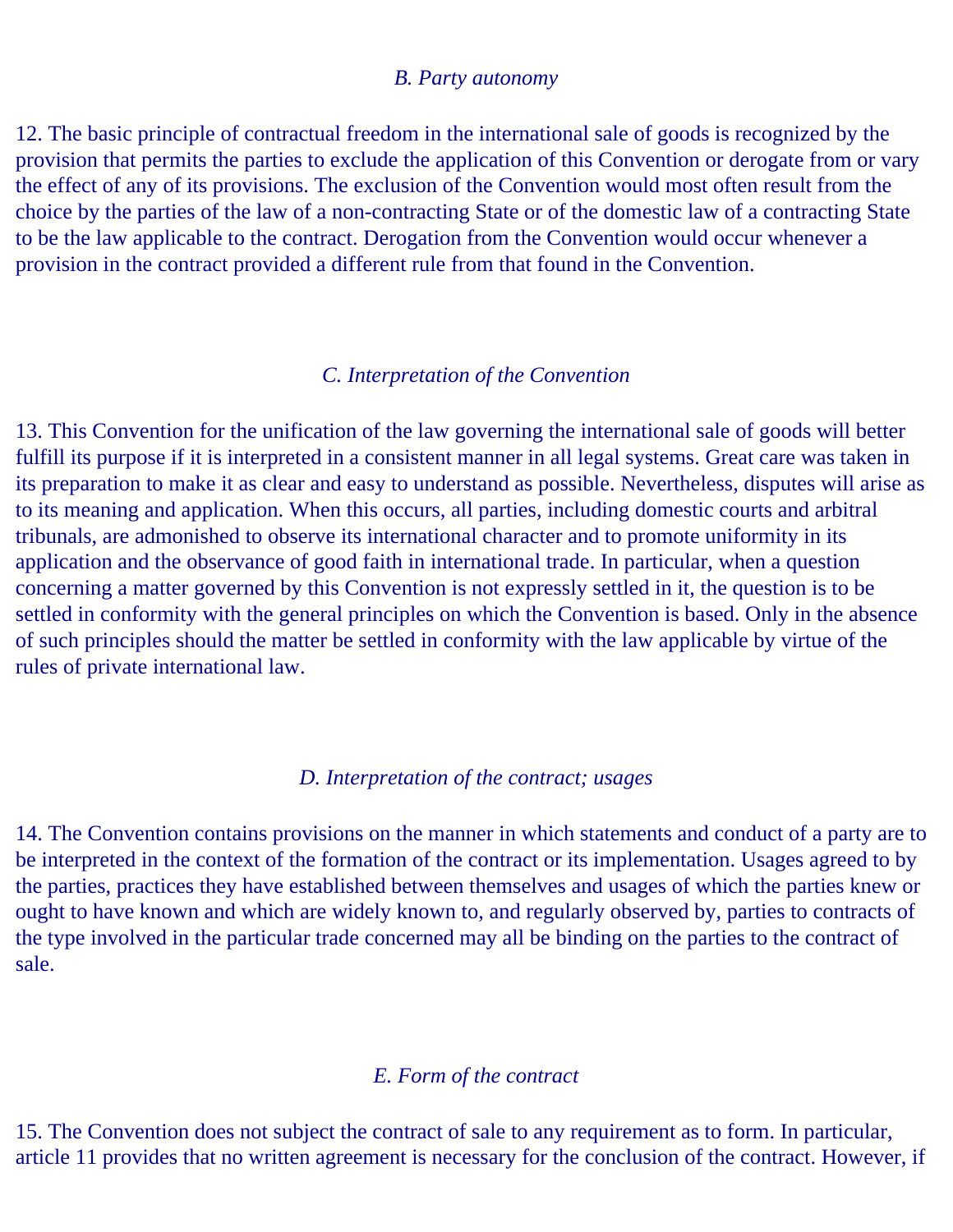the contract is in writing and it contains a provision requiring any modification or termination by agreement to be in writing, article 29 provides that the contract may not be otherwise modified or terminated by agreement. The only exception is that a party may be precluded by his conduct from asserting such a provision to the extent that the other person has relied on that conduct.

16. In order to accommodate those States whose legislation requires contracts of sale to be concluded in or evidenced by writing, article 96 entitles those States to declare that neither article 11 nor the exception to article 29 applies where any party to the contract has his place of business in that State.

## **Part Two. Formation of the contract**

17. Part Two of the Convention deals with a number of questions that arise in the formation of the contract by the exchange of an offer and an acceptance. When the formation of the contract takes place in this manner, the contract is concluded when the acceptance of the offer becomes effective.

18. In order for a proposal for concluding a contract to constitute an offer, it must be addressed to one or more specific persons and it must be sufficiently definite. For the proposal to be sufficiently definite, it must indicate the goods and expressly or implicitly fix or make provision for determining the quantity and the price.

19. The Convention takes a middle position between the doctrine of the revocability of the offer until acceptance and its general irrevocability for some period of time. The general rule is that an offer may be revoked. However, the revocation must reach the offeree before he has dispatched an acceptance. Moreover, an offer cannot be revoked if it indicates that it is irrevocable, which it may do by stating a fixed time for acceptance or otherwise. Furthermore, an offer may not be revoked if it was reasonable for the offeree to rely on the offer as being irrevocable and the offeree has acted in reliance on the offer.

20. Acceptance of an offer may be made by means of a statement or other conduct of the offeree indicating assent to the offer that is communicated to the offerer. However, in some cases the acceptance may consist of performing an act, such as dispatch of the goods or payment of the price. Such an act would normally be effective as an acceptance the moment the act was performed.

21. A frequent problem in contract formation, perhaps especially in regard to contracts of sale of goods, arises out of a reply to an offer that purports to be an acceptance but contains additional or different terms. Under the Convention, if the additional or different terms do not materially alter the terms of the offer, the reply constitutes an acceptance, unless the offeror without undue delay objects to those terms. If he does not object, the terms of the contract are the terms of the offer with the modifications contained in the acceptance.

22. If the additional or different terms do materially alter the terms of the contract, the reply constitutes a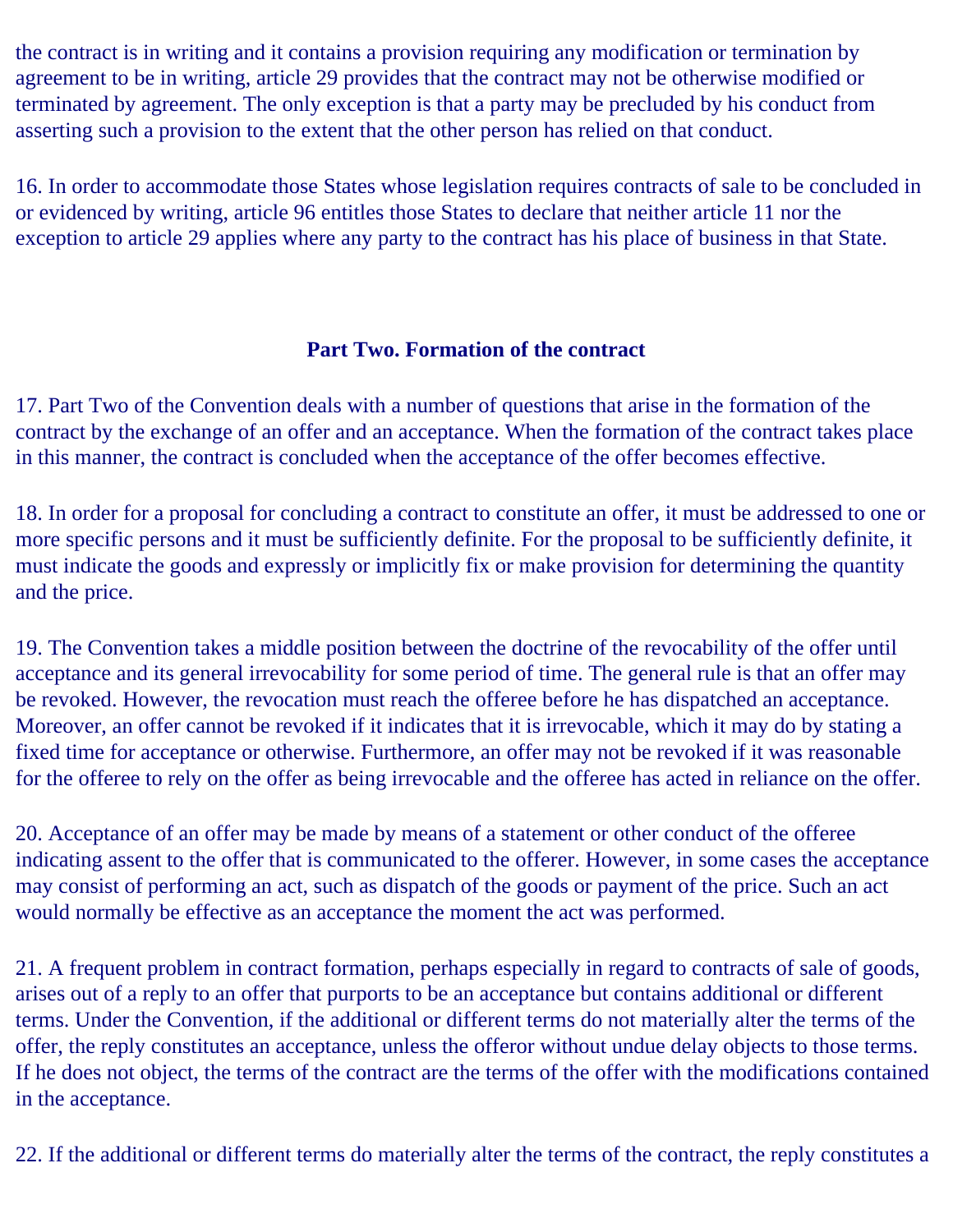counter-offer that must in turn be accepted for a contract to be concluded. Additional or different terms relating, among other things, to the price, payment, quality and quantity of the goods, place and time of delivery, extent of one party's liability to the other or settlement of disputes are considered to alter the terms of the offer materially.

## **Part Three. Sale of goods**

#### *A. Obligations of the seller*

23. The general obligations of the seller are to deliver the goods, hand over any documents relating to them and transfer the property in the goods, as required by the contract and this Convention. The Convention provides supplementary rules for use in the absence of contractual agreement as to when, where and how the seller must perform these obligations.

24. The Convention provides a number of rules that implement the seller's obligations in respect of the quality of the goods. In general, the seller must deliver goods that are of the quantity, quality and description required by the contract and that are contained or packaged in the manner required by the contract. One set of rules of particular importance in international sales of goods involves the seller's obligation to deliver goods that are free from any right or claim of a third party, including rights based on industrial property or other intellectual property.

25. In connection with the seller's obligations in regard to the quality of the goods, the Convention contains provisions on the buyer's obligation to inspect the goods. He must give notice of any lack of their conformity with the contract within a reasonable time after he has discovered it or ought to have discovered it, and at the latest two years from the date on which the goods were actually handed over to the buyer, unless this time-limit is inconsistent with a contractual period of guarantee.

#### *B. Obligations of the buyer*

26. Compared to the obligations of the seller, the general obligations of the buyer are less extensive and relatively simple; they are to pay the price for the goods and take delivery of them as required by the contract and the Convention. The Convention provides supplementary rules for use in the absence of contractual agreement as to how the price is to be determined and where and when the buyer should perform his obligation to pay the price.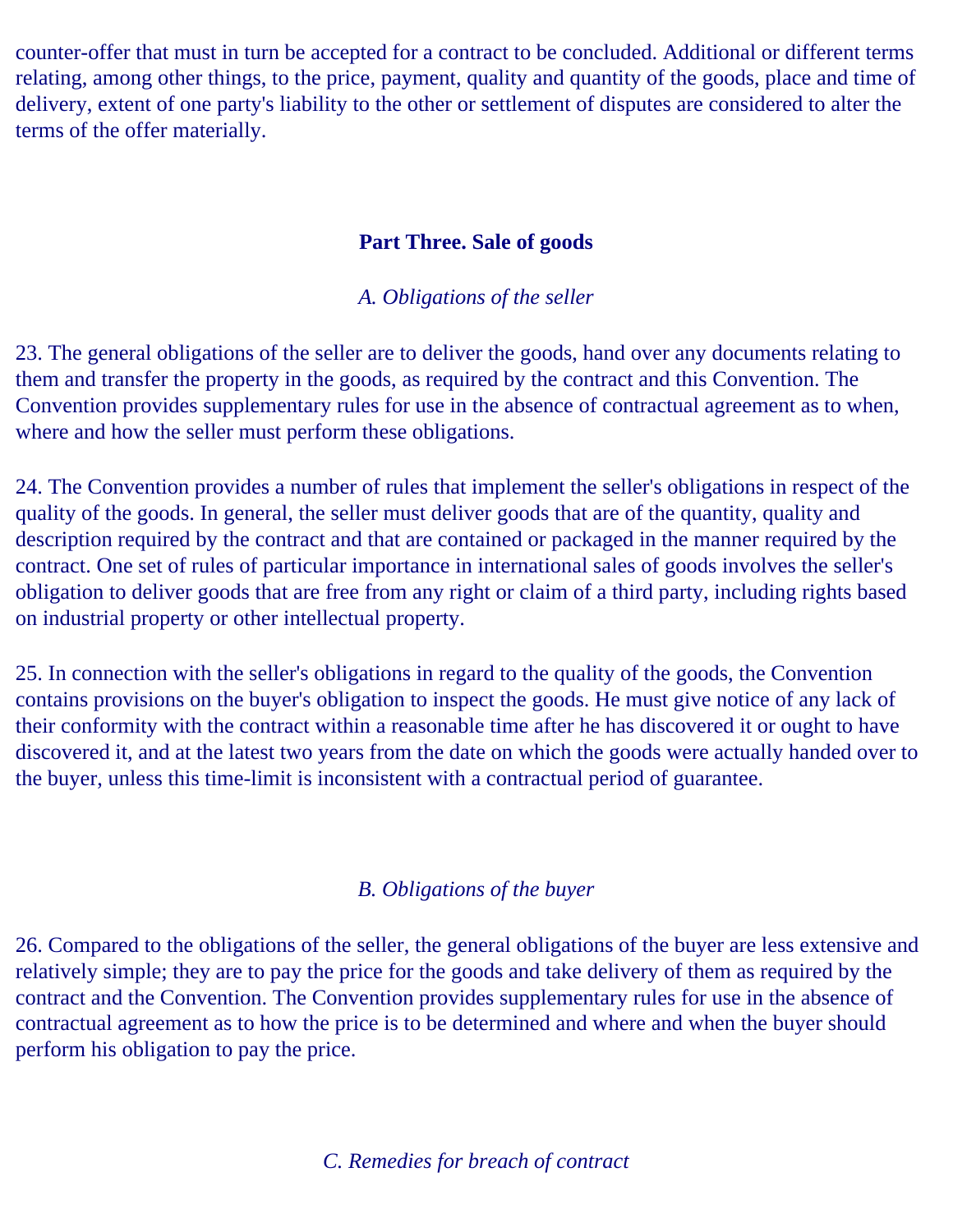27. The remedies of the buyer for breach of contract by the seller are set forth in connection with the obligations of the seller and the remedies of the seller are set forth in connection with the obligations of the buyer. This makes it easier to use and understand the Convention.

28. The general pattern of remedies is the same in both cases. If all the required conditions are fulfilled, the aggrieved party may require performance of the other party's obligations, claim damages or avoid the contract. The buyer also has the right to reduce the price where the goods delivered do not conform with the contract.

29. Among the more important limitations on the right of an aggrieved party to claim a remedy is the concept of fundamental breach. For a breach of contract to be fundamental, it must result in such detriment to the other party as substantially to deprive him of what he is entitled to expect under the contract, unless the result was neither foreseen by the party in breach nor foreseeable by a reaonsable person of the same kind in the same circumstances. A buyer can require the delivery of substitute goods only if the goods delivered were not in conformity with the contract and the lack of conformity constituted a fundamental breach of contract. The existence of a fundamental breach is one of the two circumstances that justifies a declaration of avoidance of a contract by the aggrieved party; the other circumstance being that, in the case of non-delivery of the goods by the seller or non-payment of the price or failure to take delivery by the buyer, the party in breach fails to perform within a reasonable period of time fixed by the aggrieved party.

30. Other remedies may be restricted by special circumstances. For example, if the goods do not conform with the contract, the buyer may require the seller to remedy the lack of conformity by repair, unless this is unreasonable having regard to all the circumstances. A party cannot recover damages that he could have mitigated by taking the proper measures. A party may be exempted from paying damages by virtue of an impediment beyond his control.

## *D. Passing of risk*

31. Determining the exact moment when the risk of loss or damage to the goods passes from the seller to the buyer is of great importance in contracts for the international sale of goods. Parties may regulate that issue in their contract either by an express provision or by the use of a trade term. However, for the frequent case where the contract does not contain such a provision, the Convention sets forth a complete set of rules.

32. The two special situations contemplated by the Convention are when the contract of sale involves carriage of the goods and when the goods are sold while in transit. In all other cases the risk passes to the buyer when he takes over the goods or from the time when the goods are placed at his disposal and he commits a breach of contract by failing to take delivery, whichever comes first. In the frequent case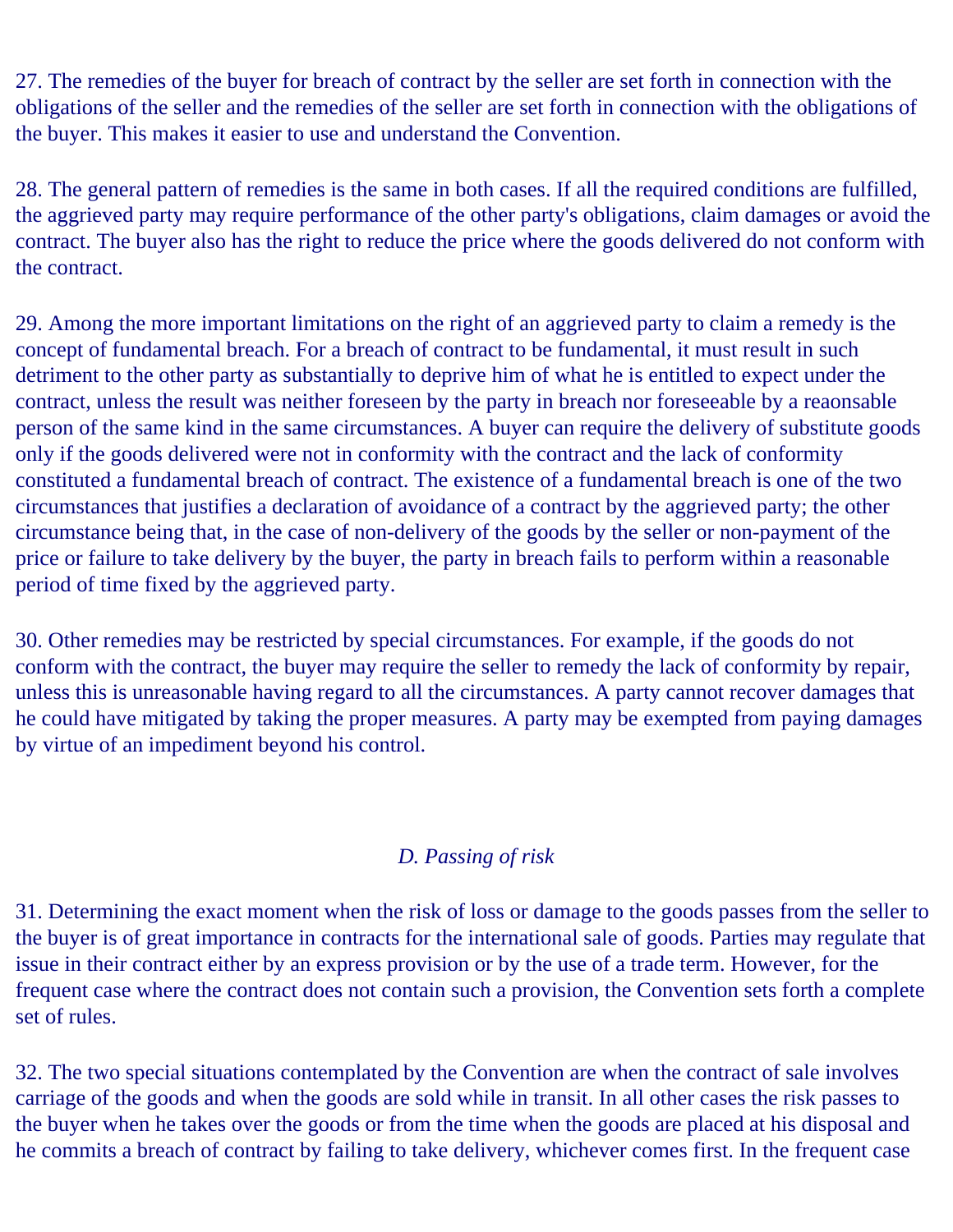when the contract relates to goods that are not then identified, they must be identified to the contract before they can be considered to be placed at the disposal of the buyer and the risk of their loss can be considered to have passed to him.

#### *E. Suspension of performance and anticipatory breach*

33. The Convention contains special rules for the situation in which, prior to the date on which performance is due, it becomes apparent that one of the parties will not perform a substantial part of his obligations or will commit a fundamental breach of contract. A distinction is drawn between those cases in which the other party may suspend his own performance of the contract but the contract remains in existence awaiting future events and those cases in which he may declare the contract avoided.

#### *F. Exemption from liability to pay damages*

34. When a party fails to perform any of his obligations due to an impediment beyond his control that he could not reasonably have been expected to take into account at the time of the conclusion of the contract and that he could not have avoided or overcome, he is exempted from paying damages. This exemption may also apply if the failure is due to the failure of a third person whom he has engaged to perform the whole or a part of the contract. However, he is subject to any other remedy, including reduction of the price, if the goods were defective in some way.

## *G. Preservation of the goods*

35. The Convention imposes on both parties the duty to preserve any goods in their possession belonging to the other party. Such a duty is of even greater importance in an international sale of goods where the other party is from a foreign country and may not have agents in the country where the goods are located. Under certain circumstances the party in possession of the goods may sell them, or may even be required to sell them. A party selling the goods has the right to retain out of the proceeds of sale an amount equal to the reasonable expenses of preserving the goods and of selling them and must account to the other party for the balance.

#### **Part Four. Final clauses**

36. The final clauses contain the usual provisions relating to the Secretary-General as depositary and